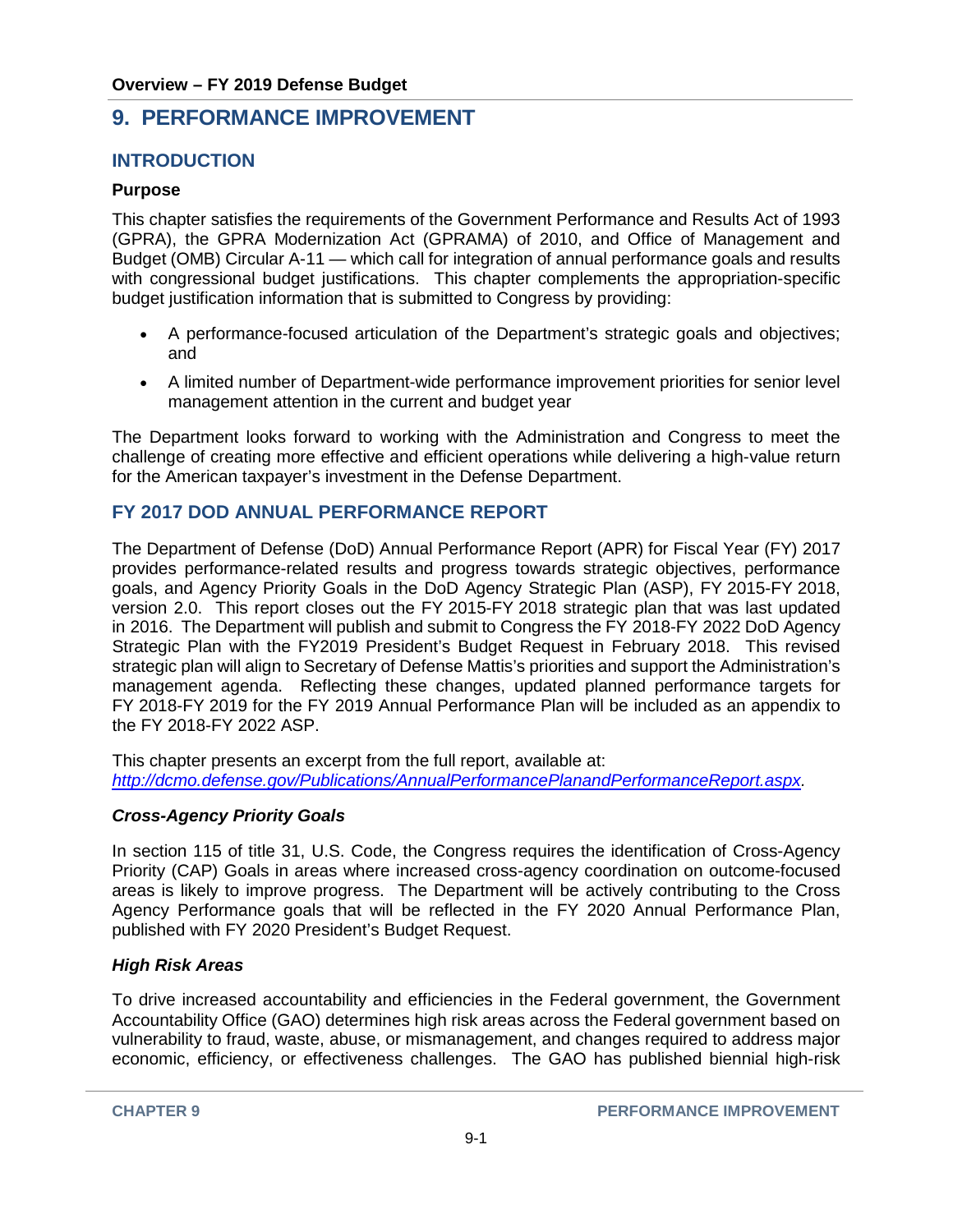series updates since 1990 (se[e http://www.gao.gov/highrisk/overview\)](http://www.gao.gov/highrisk/overview). The Defense Department either leads or shares responsibility for the following areas on the GAO high risk list:

- \*DoD Supply Chain Management
- \*DoD Weapon System Acquisition
- \*DoD Financial Management
- \*DoD Business Systems Modernization
- \*DoD Support Infrastructure Management
- \*DoD Approach to Business Transformation
- \*DoD Contract Management
- Strategic Human Capital Management
- Ensuring the Security of Federal Information Systems and Cyber Critical Infrastructure and Protecting the Privacy of Personally Identifiable Information
- Managing Federal Real Property
- Ensuring the Effective Protection of Technologies Critical U.S. National Security
- Improving Management of IT Acquisitions and Operations
- Managing Risks and Improving VA Health Care
- Establishing Effective Mechanisms for Sharing and Managing Terrorism-Related Information to Protect the Homeland
- Limiting Federal Government's Fiscal Exposure by Better Managing Climate Change Risks
- Mitigating Gaps in Weather Satellite Data
- U.S. Government's Environmental Liabilities (added in 2017)

\*=DoD lead

Status updates to GAO high risk areas are addressed on the GAO High Risk website at: *<http://www.gao.gov/highrisk/overview>*

# *DoD Major Management Challenges*

The Office of the Inspector General (IG) works to promote efficiency, effectiveness, and integrity in the programs and operations of the Department. The DoD IG identified the following areas as presenting the most serious management and performance challenges:

- Countering Global Strategic Challenges
- Addressing Challenges in Overseas Contingency Operations in Iraq/Syria and Afghanistan
- Enabling Effective Acquisition and Contract Management
- Increasing Cyber Security and Cyber Capabilities
- Improving Financial Management
- Maintaining the Nuclear Enterprise
- Optimally Balancing Readiness, Modernization, and Force Structure
- Ensuring Ethical Conduct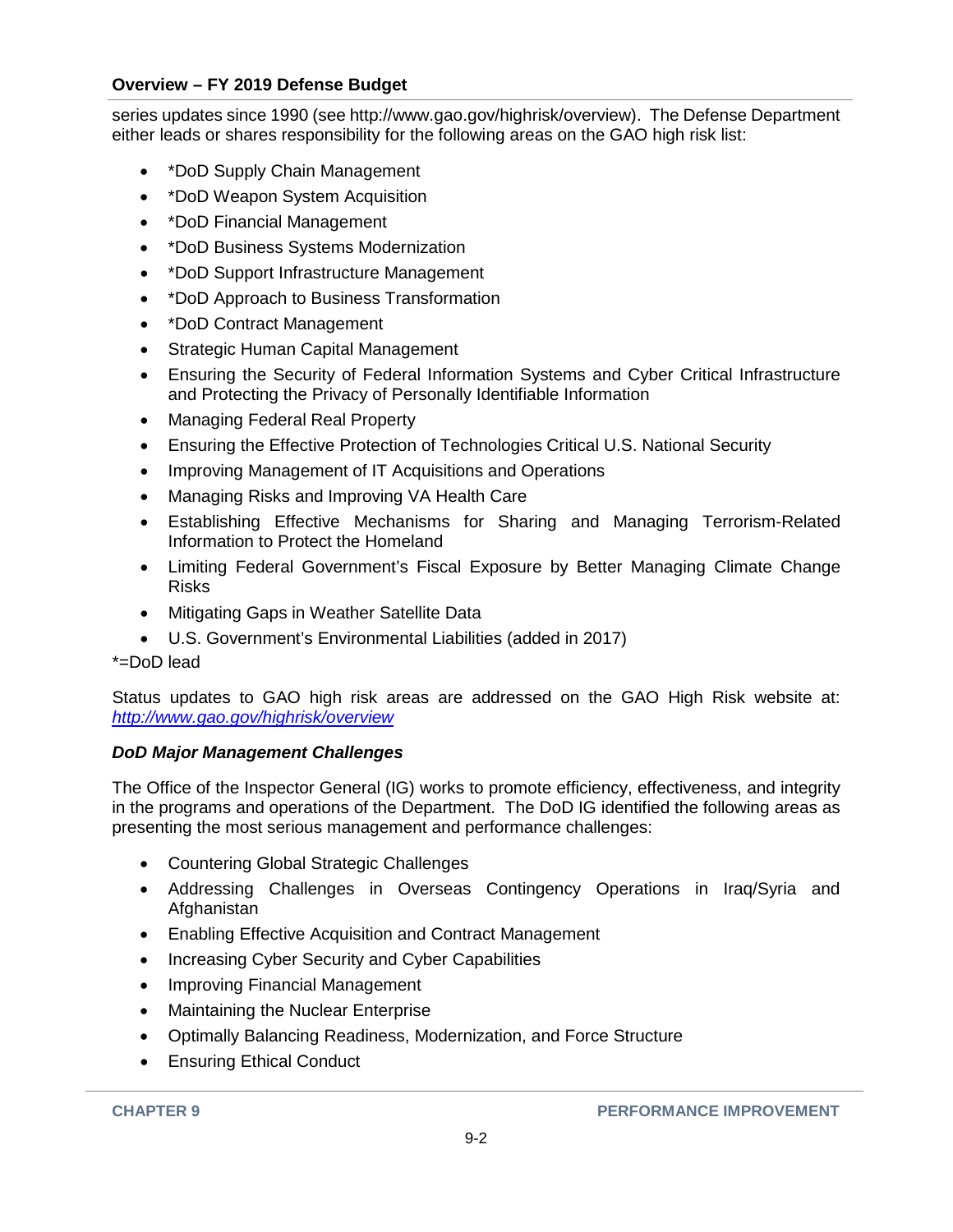- Providing Effective, Comprehensive, and Cost Effective Health Care
- Identifying and Implementing Efficiencies in the DoD

Detailed information regarding these challenges, the DoD IG's assessment of the Department's progress, and the Department's management response can be found with the report at *[http://www.dodig.mil](http://www.dodig.mil/)*

#### *Summary of Performance Results*

The FY 2017 APR provides a progress updates of the performance plan and shows strategic alignment and fourth quarter, FY 2017 summary results.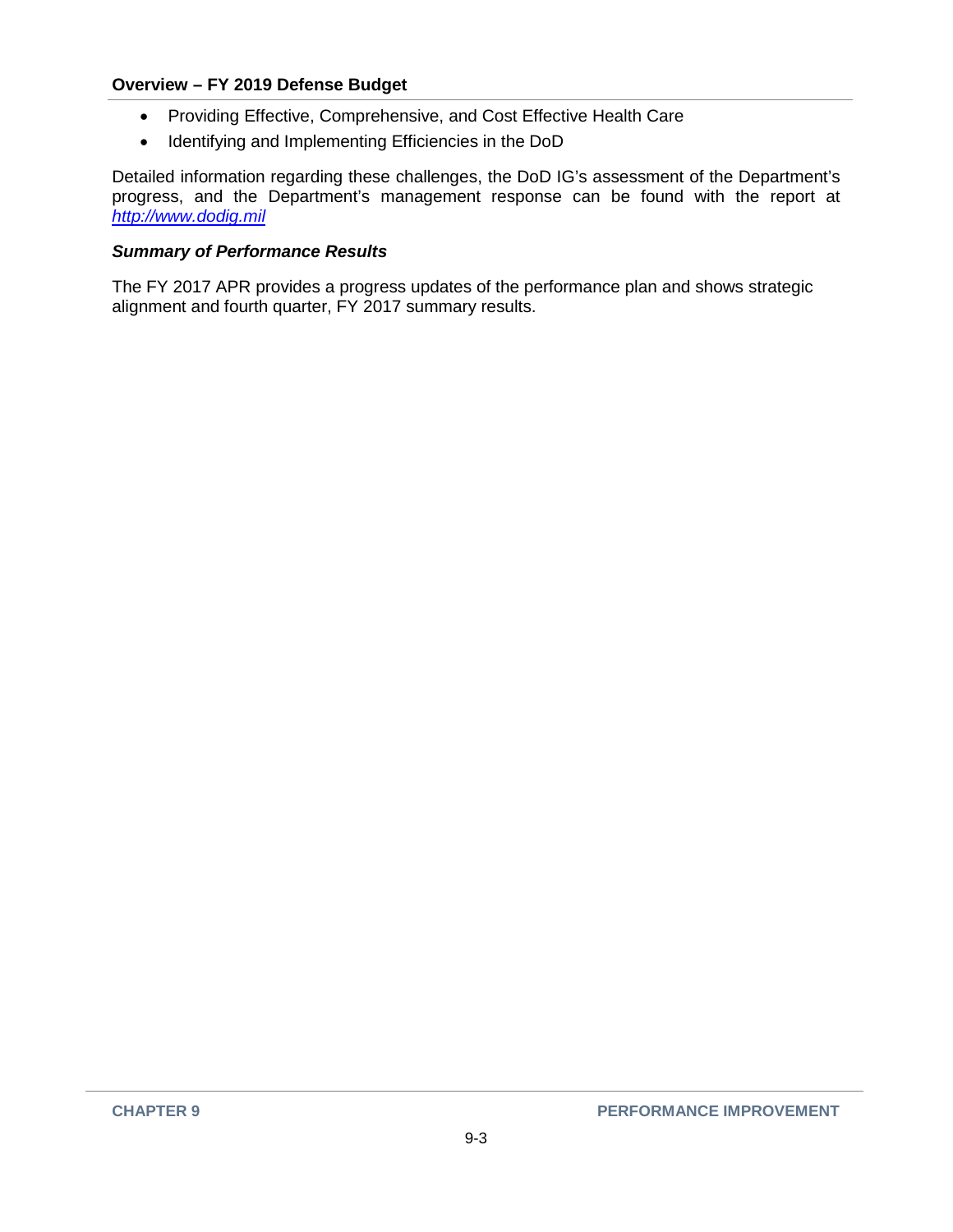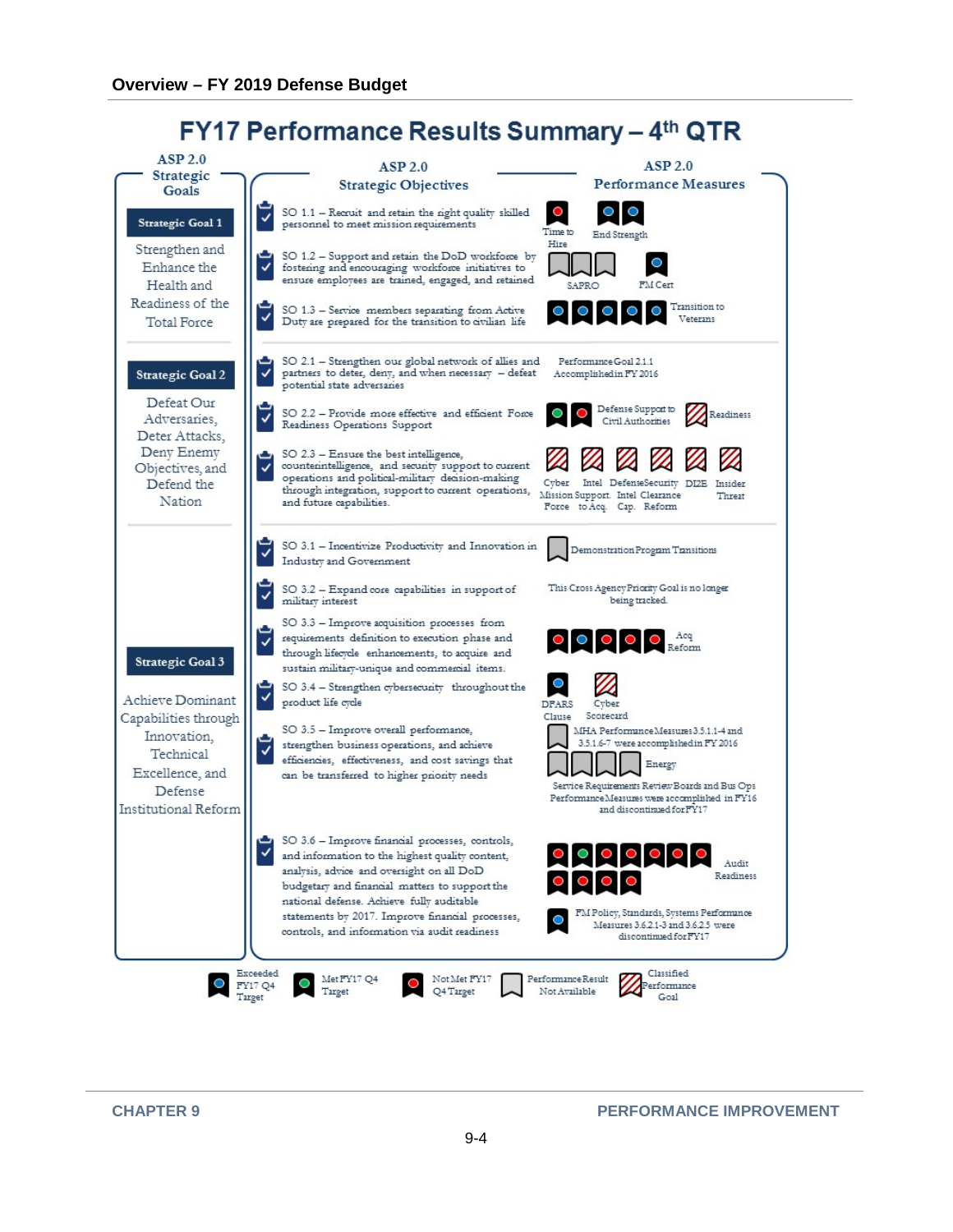# **DOD PERFORMANCE BY STRATEGIC GOAL**

The following section presents FY 2017 performance results by DoD strategic goals and objective.

**STRATEGIC GOAL 1**  Strengthen and Enhance the Health and Readiness of the Total Force.

#### **STRATEGIC GOAL OVERVIEW:**

People are DoD's most valuable assets and critical to achieving all aspects of the DoD mission. Taking care of DoD Service members, their families, and civilian staff is a commitment that DoD continues to honor. DoD will make the most efficient use of the Total Force by targeting areas such as recruiting and retaining the right quality skilled personnel to meet mission requirements, supporting and retaining the workforce by fostering and encouraging workforce initiatives to ensure employees are trained, engaged and retained, and preparing Service members for the transition to civilian life prior to their separation, retirement, or release from active duty.

To build a force of the future, we must continue to attract the most talented people so the Department can keep pace with our competitors' advances in technology. This has never been more important as America fights terrorists who plan and carry out attacks outside of the traditional boundaries of the battlefield. Today there are unique challenges that face military recruiting within the Department, including minimal support from influencers to recommend service, steady but low youth propensity to serve, a shrinking pool of qualified youth, maintaining a highly qualified and diverse force, and maintaining adequate recruiting resources.

#### **FY 2017 Progress Update:**

#### **Strategic Objective (SO) 1.1: Recruit and retain the right quality skilled personnel to meet mission requirements**

As has been clear in establishing this performance goal, the capacity to hire quality candidates in a timely manner is critical in the Department's ability to build a larger, more capable, and more lethal joint force. Factors both within and beyond the control of DoD have contributed to the overall increase of time to hire for the previous quarters of FY 2017. Simply, there is no single factor that can be identified as the root cause.

Some areas of ongoing assessment in time to hire (TTH) influence include inconsistency in communications across components, differences in human resource (HR) information technology systems, lack of consistent process execution, HR span of control in the hiring process, budget, and/or seasonality effects. Multiple internal and external forces can complicate both analysis in understanding and determining root causes, and in implementing successful action plans.

DoD has continued to work through these challenges and uncertainties. More engagement with the OPM through building up analytical capabilities and competency models in USA STAFFING, complemented with the reestablishment of a DoD TTH Civilian Hiring working group, allow for enhanced communications, sharing of best practices, and strengthening of targeted training and professional development opportunities within the HR community. Additionally, reemphasizing the importance of communication between the HR advisors and the hiring managers will continue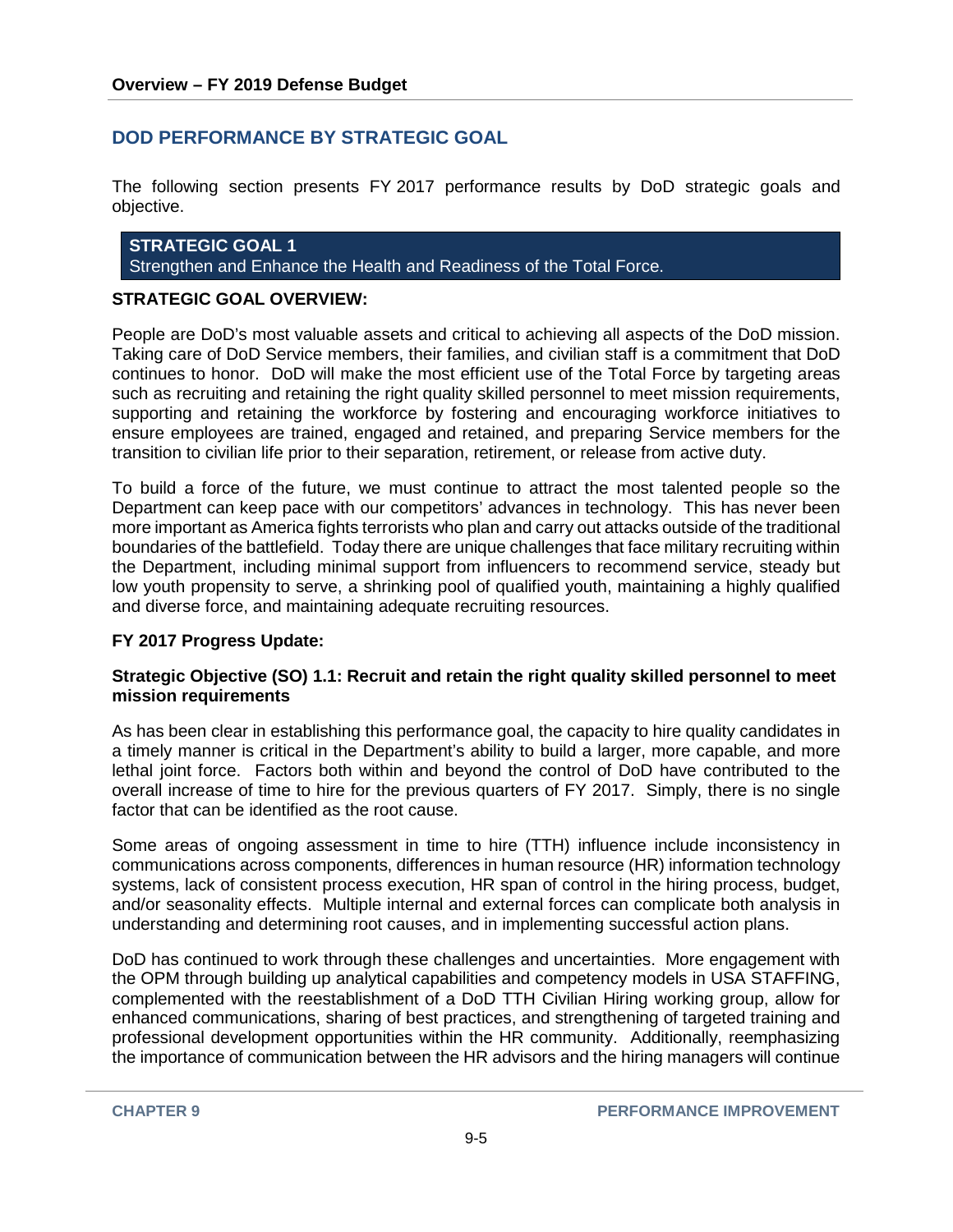to be a priority effort to improve TTH processes. To ensure progress in achieving timely hiring practices, established objectives and targets that contribute to program success will be captured and monitored as part of the Human Capital Operating Plan. The Department will continue to review and assess the TTH process in order to minimize negative impacting factors, while seeking to achieve its ultimate goal of timely hiring.

#### **SO 1.2: Support and retain the DoD workforce by fostering and encouraging workforce initiatives to ensure employees are trained, engaged and retained**

The DoD FM functional community supports DoD's efforts to educate, train, and retain a qualified workforce by fostering and encouraging workforce development initiatives to ensure that FM members are trained and engaged. The key initiative in  $4<sup>th</sup>$  Quarter FY 2017 was the continued maturation of the DoD FM Certification Program, which increased the technical FM competence and leadership competence of individual FM members in support of DoD's various and changing missions. The FM Certification Program is based on FM and leadership competencies, and attainment of FM certification is a requirement for all FM workforce members. The Program is focused on making a strong workforce better by improving audit readiness and decision support/analytics competencies and by creating a standard body of knowledge across the FM workforce. The expectation is to improve the capability of the FM workforce by providing the required training via the FM Certification Program. This training framework, better enables robust and flexible budgetary support to the warfighters and capability improvements for achieving auditable financial statements.

In the  $4<sup>th</sup>$  Quarter of FY 2017, DoD continued its record of steady progress in achieving the strategic objective of sustaining a well-trained workforce that possesses the requisite FM knowledge, skills, and abilities to perform effectively in all FM career series. DoD sustained 70% FM community members certified, with 823 additional certifications recorded in the 4<sup>th</sup> Quarter. The number of FM and leadership courses included in the FM myLearn e-catalog increased by 268 in 4<sup>th</sup> Quarter FY 2017. Approximately 27,300 instances of Comptroller-developed web-based courses were completed in  $4<sup>th</sup>$  Quarter FY 2017, with approximately 510,000 total instances completed.

The Office of the Under Secretary of Defense (Comptroller)/Chief Financial Officer (OUSD(C)/CFO) manages the effort to sustain the percentage of FM members certified at or above the FY 2017 goal of 60%. Process improvements, with a focus on internal control, continued in 4<sup>th</sup> Quarter FY 2017. The much needed replacement for the electronic system of record (the FM LMS) was included in the FY 2018 President's Budget request. The FM Community continues to explore alternatives offered through the Defense Digital Service.

Competency assessments of the four FM mission critical occupations (MCOs) are tentatively scheduled for completion in 2018. The assessment date is contingent on the availability of the OUSD(P&R) competency assessment tool.

As part of the ongoing effort to provide tools to continue professionalization of the FM workforce, OUSD(C)/CFO began the development of an automated, enterprise-wide Individual Development Plan (IDP) capability for the FM civilian workforce. The FM IDP is integrated with the FM career roadmaps and the FM Certification Program requirements and will be prepopulated with information specific to each individual's certification status. The FM IDP will facilitate specific career discussions with supervisors, including discussions concerning continuing education and training. The FM IDP was released in November 2017.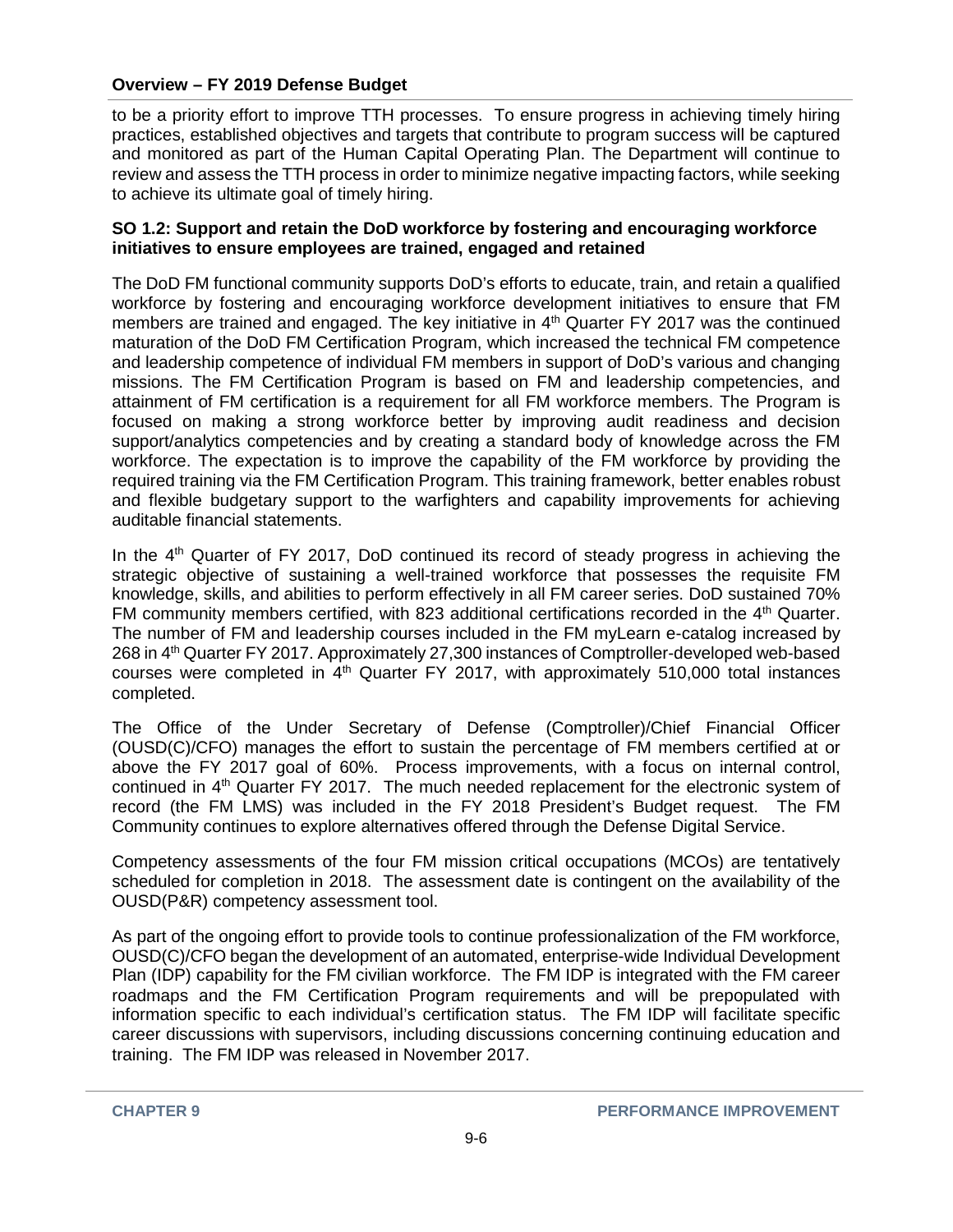The FM and acquisition communities are collaborating on the development and implementation of the Pilot Program for the Temporary Exchange of Financial Management & Acquisition Personnel, which was authorized by the NDAA FY16. The Program provides opportunities for DoD and non-traditional defense contractors to exchange personnel and facilitate the sharing of best practices and solutions for some of the challenges facing the FM and acquisition communities. Since it is a joint pilot program, the FM and acquisition communities are each authorized to have five members participating at any given point in time. The joint pilot program is expected to begin in FY 2018.

Sustainment training of FM certified members is being measured continually through random audits of CETs, which have yielded compliant results.

The FY17 measures for Performance Goal 1.2.1, "End Sexual Assault in DoD," will not be available until May 2018 based on the program reporting cycle. This reporting requirement is fulfilled through the annual report to Congress, last submitted in May 2017 (Link: [http://sapr.mil/index.php/reports/sapro-reports/fy16-annual-report\).](http://sapr.mil/index.php/reports/sapro-reports/fy16-annual-report))" Note: the FY16 results were part of the Q2 update, but were not updated in this report since it's only completed annually

#### **SO 1.3: Service members separating from active duty are prepared for the transition to civilian life**

Our Nation should provide the best support possible to those who keep our country free and strong as they transition to civilian life, especially during this time of planned structural Department reorganizations. The DoD remains focused on how to achieve lasting success for transitioning Service members both in preparing them for careers beyond the military and ensuring a smooth transition from active duty. To effectively address these issues, the Department continues to implement policies and practices that focus on Readiness and supporting Service members and their families.

The Department and other critical federal partners are working to ensure that all eligible Service members participate in an effective program of pre-separation planning and education through evidence-based learning. This support is delivered through curriculum, Transition GPS (Goals, Plans, Success) within the DoD Transition Assistance Program (TAP), which is comprised of both core instructional blocks and individually selected tracks for accessing higher education, for obtaining career technical training, and for entrepreneurship.

Through 3rd Quarter FY 2017, more than 90 percent of known eligible active duty and Reserve Component Service members have met the TAP performance objectives.

Since 2007, the Department of Defense and Department of Veterans Affairs (VA) have operated an Integrated Disability and Evaluation System (IDES) to provide both DoD and VA disability benefits to Service members discharged due to medical disability. For the IDES performance goals, during third quarter FY 2017, the equally weighted goal components of the average of IDES process timeliness; Service member customer service satisfaction; accuracy and consistency of Military Department IDES dispositions; and Military Department compliance with case processing administrative requirements resulted in an overall 85% score for the DoD IDES performance measure, which exceeded the third quarter target (80%). The DoD will continue to evaluate the Military Departments' performance against all measures that comprise the IDES Performance Goal.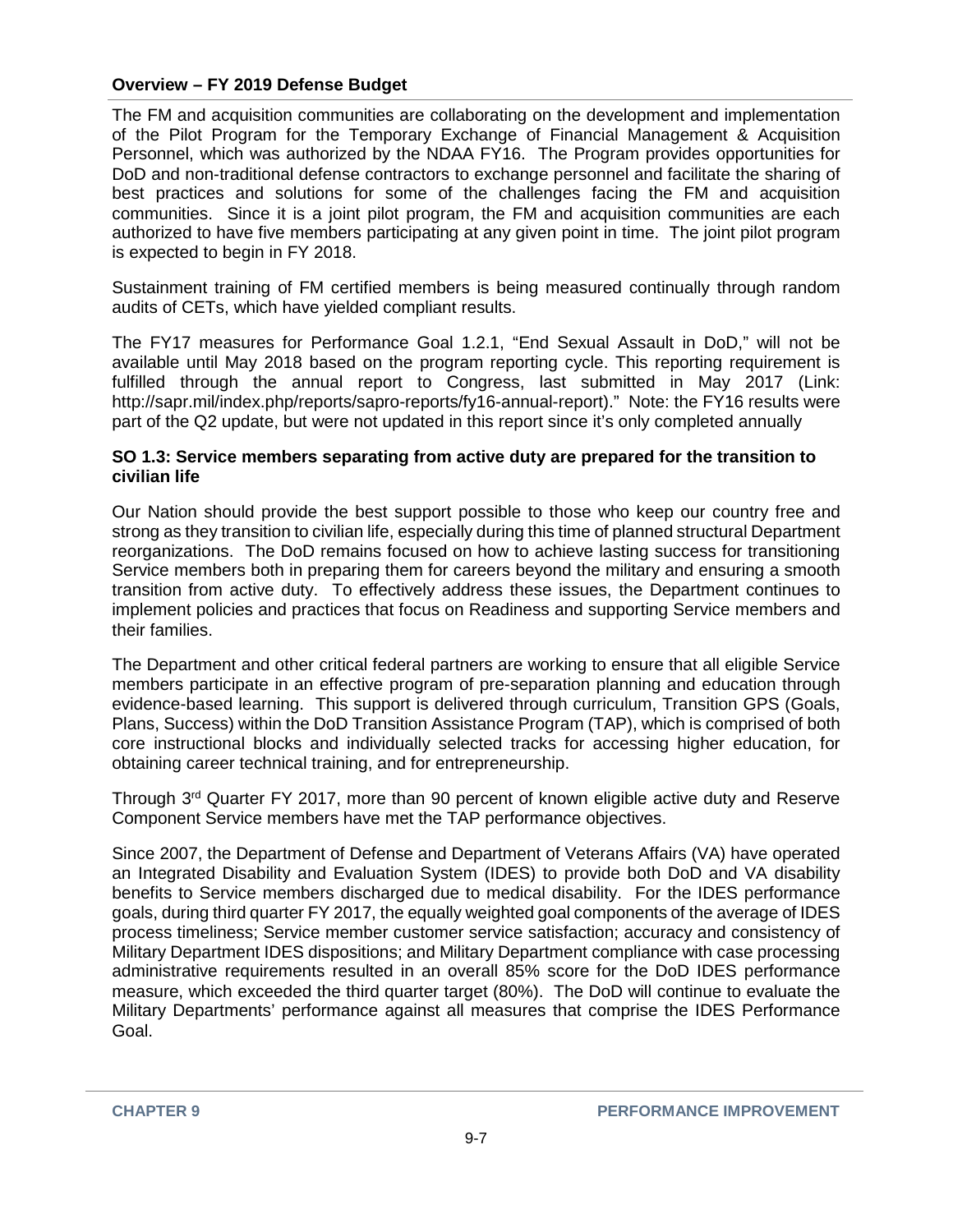| <b>STRATEGIC GOAL 1</b><br>Strengthen and Enhance the Health and Readiness of the Total Force                                                                                                                                                                       |                                               |                                                                                                                                             |                                                                                                                                      |                        |                        |                                                                                                                         |                                                       |  |  |
|---------------------------------------------------------------------------------------------------------------------------------------------------------------------------------------------------------------------------------------------------------------------|-----------------------------------------------|---------------------------------------------------------------------------------------------------------------------------------------------|--------------------------------------------------------------------------------------------------------------------------------------|------------------------|------------------------|-------------------------------------------------------------------------------------------------------------------------|-------------------------------------------------------|--|--|
| Strategic Objective (SO) 1.1: Recruit and retain the right quality skilled personnel to meet mission requirements                                                                                                                                                   |                                               |                                                                                                                                             |                                                                                                                                      |                        |                        |                                                                                                                         |                                                       |  |  |
| Strategic Objective (SO) Leaders: USD(P&R), OSD                                                                                                                                                                                                                     |                                               |                                                                                                                                             |                                                                                                                                      |                        |                        |                                                                                                                         |                                                       |  |  |
| Performance Goal (PG) 1.1.1: Beginning FY 2015, the<br>Department will monitor the time to hire for all civilian hiring<br>actions to determine its performance to an annual goal of 80 days<br>while examining the drivers affecting the ability to meet the goal. |                                               | <b>Performance Goal (PG) Leader:</b> Chief of Staff, Office of the<br>Under Secretary of Defense, Personnel & Readiness (OUSD,<br>P&R), OSD |                                                                                                                                      |                        |                        |                                                                                                                         |                                                       |  |  |
| <b>Performance Measure</b>                                                                                                                                                                                                                                          |                                               | Q1 2017                                                                                                                                     |                                                                                                                                      | Q2 2017                | Q3 2017                | Q4 2017                                                                                                                 | <b>Prior Year Results</b>                             |  |  |
| 1.1.1.1: Beginning in FY 2016, the Department<br>will improve and maintain its timeline for all                                                                                                                                                                     | Target                                        | ${}_{< 80}$                                                                                                                                 |                                                                                                                                      | ${}_{< 80}$            | ${}_{< 80}$            | ${}_{< 80}$                                                                                                             | FY12:83<br>FY13: 94                                   |  |  |
| internal and external (direct hire authority,<br>expedited hire authority, and delegated examining)<br>civilian hiring actions at 80 days or less.                                                                                                                  | Actual                                        | 88                                                                                                                                          | 112<br>96                                                                                                                            |                        | 100.5                  | FY14:89<br>FY15:83<br>FY16:86                                                                                           |                                                       |  |  |
| PG 1.1.2: Improve data management of variance in Active<br>Component end strength to meet or exceed Congressional end<br>strength by no more than three (3) percent                                                                                                 |                                               |                                                                                                                                             | P&R), OSD                                                                                                                            |                        |                        | Performance Goal (PG) Leader: Chief of Staff, Office of the<br>Under Secretary of Defense, Personnel & Readiness (OUSD, |                                                       |  |  |
| <b>Performance Measure</b>                                                                                                                                                                                                                                          |                                               | Q1<br>2017                                                                                                                                  |                                                                                                                                      | Q <sub>2</sub><br>2017 | Q <sub>3</sub><br>2017 | Q <sub>4</sub><br>2017                                                                                                  | <b>Prior Year Results</b>                             |  |  |
| 1.1.2.1: For each fiscal year, the DoD Active<br>Component end strength will not vary by more                                                                                                                                                                       | Target                                        | $+/- 3\%$                                                                                                                                   |                                                                                                                                      | $+/- 3\%$              | $+/- 3\%$              | $+/- 3\%$                                                                                                               | $FY11: -0.50\%$<br>$FY12: -1.60\%$<br>$FY13: -1.40\%$ |  |  |
| than three percent from the SECDEF/ NDAA<br>prescribed end strength for that fiscal year.                                                                                                                                                                           | $\Lambda{\rm c} {\rm t}{\rm u}{\rm a}{\rm l}$ | $-0.88%$                                                                                                                                    |                                                                                                                                      | $-1.08%$               | $-1.07%$               | $-0.11\%$                                                                                                               | $FY14: -0.83\%$<br>FY15: 0.25%<br>FY16: -0.58%        |  |  |
| PG 1.1.3: Improve data management of variance in Reserve<br>Component end strength to meet or exceed Congressional end<br>strength by no more than three (3) percent                                                                                                |                                               |                                                                                                                                             | Performance Goal (PG) Leader: Chief of Staff, Office of the<br>Under Secretary of Defense, Personnel & Readiness (OUSD,<br>P&R), OSD |                        |                        |                                                                                                                         |                                                       |  |  |
| <b>Performance Measure</b>                                                                                                                                                                                                                                          |                                               | Q1<br>2017                                                                                                                                  |                                                                                                                                      | Q2 2017                | Q3 2017                | Q4 2017                                                                                                                 | <b>Prior Year Results</b>                             |  |  |
| 1.1.3.1: For each fiscal year, the DoD Reserve<br>Component end strength will not vary by more                                                                                                                                                                      | Target                                        | $+/- 3\%$                                                                                                                                   |                                                                                                                                      | $+/- 3\%$              | $+/- 3\%$              | $+/- 3\%$                                                                                                               | FY11: 0.20%<br>FY12: -0.80%<br>FY13: -0.86%           |  |  |
| than three percent from the SECDEF/ NDAA<br>prescribed end strength for that fiscal year.                                                                                                                                                                           | Actual                                        | $-0.29%$                                                                                                                                    |                                                                                                                                      | $-0.33%$               | $-0.65%$               | $-0.64%$                                                                                                                | FY14: -1.10%<br>FY15: -1.00%<br>FY16: 0.09%           |  |  |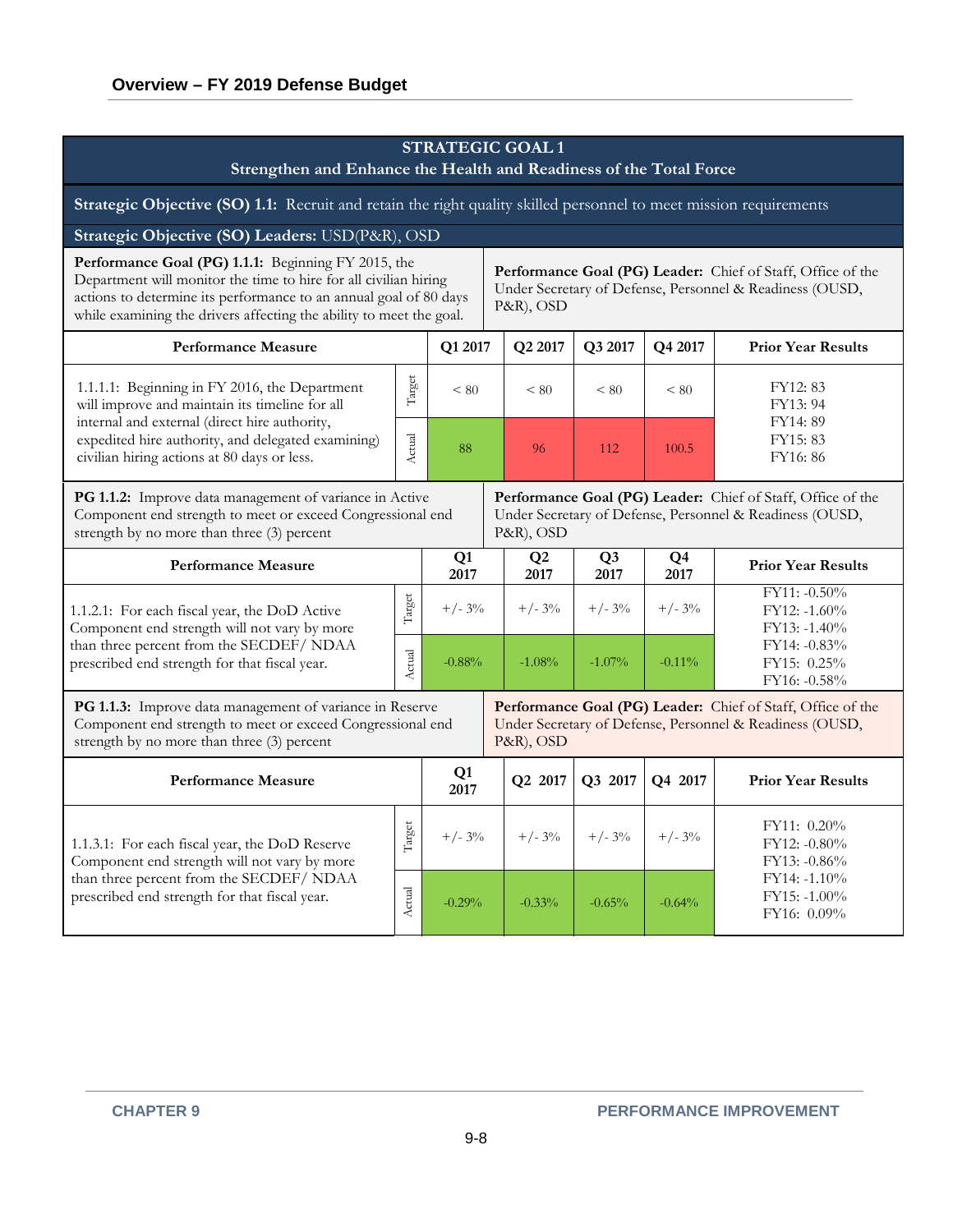#### **Strengthen and Enhance the Health and Readiness of the Total Force**

**SO 1.2:** Support and retain the DoD workforce by fostering and encouraging workforce initiatives to ensure employees are trained, engaged and retained

#### **SO Leader:** USD(P&R), OSD

PG 1.2.1: End Sexual Assault in DoD: By 2018, working with the Military Services and nationally-recognized organizations, shape the health and readiness of the force through the following key indicators. Continue to tie this PG into other DoD efforts to prevent sexual assault and respond to victims.

**PG Leader:** Director, Sexual Assault Prevention and Response Office (SAPRO), OUSD (P&R), OSD

| <b>Performance Measure</b>                                                                                                                                                                                                                                                                  |              |                   |                        | Q <sub>3</sub><br>2017 | Q4 2017 | <b>Prior Year Results</b>                                                                                                                   |  |  |
|---------------------------------------------------------------------------------------------------------------------------------------------------------------------------------------------------------------------------------------------------------------------------------------------|--------------|-------------------|------------------------|------------------------|---------|---------------------------------------------------------------------------------------------------------------------------------------------|--|--|
| 1.2.1.1: Increase the percentage of bystander                                                                                                                                                                                                                                               | Target       |                   | Measured Annually      |                        |         | FY16: 88%                                                                                                                                   |  |  |
| interventions of sexual assault from 87 percent<br>to 95 percent.                                                                                                                                                                                                                           | Actual       |                   |                        |                        | N/A     | (Target: 90%)                                                                                                                               |  |  |
| 1.2.1.2: Increase from 25 percent to 35 percent<br>the overall estimated (restricted and unrestricted)                                                                                                                                                                                      | Target       | Measured Annually |                        |                        | 35%     | FY16: 32%                                                                                                                                   |  |  |
| reporting rate of sexual assault allegations across<br>the DoD over FY 2014 reporting rate.                                                                                                                                                                                                 |              |                   |                        |                        | N/A     | (Target: 30%)                                                                                                                               |  |  |
| 1.2.1.3: Increase from 10 percent to 20 percent<br>the portion of male Service members reporting                                                                                                                                                                                            | Target       |                   |                        |                        | 20%     | FY16: 17%                                                                                                                                   |  |  |
| allegations of sexual assault over the FY 2014<br>reports.                                                                                                                                                                                                                                  |              |                   | Measured Annually      |                        | N/A     | (Target 15%)                                                                                                                                |  |  |
| PG 1.2.2: The Department needs a well-trained<br>financial workforce, which has knowledge, skills, and<br>abilities necessary to provide decision support and<br>analysis as well as provide critical enabling support to<br>help the Department achieve auditable financial<br>statements. |              |                   | Management, OSD        |                        |         | PG Leader: Director, Human Capital and Resource Management, Office<br>of Under Secretary of Defense, Comptroller/Human Capital and Resource |  |  |
| <b>Performance Measure</b>                                                                                                                                                                                                                                                                  |              | Q1<br>2017        | Q <sub>2</sub><br>2017 | Q <sub>3</sub><br>2017 | Q4 2017 | <b>Prior Year Results</b>                                                                                                                   |  |  |
| 1.2.2.1: The DoD will increase the percent of<br>FM members certified to 55% between FY2015                                                                                                                                                                                                 | $\rm Target$ | Measured Annually |                        |                        | 60%     | FY16: 66%                                                                                                                                   |  |  |
| and FY2016 and by an additional 5% each, in<br>fiscal years 2017 and 2018.                                                                                                                                                                                                                  | Actual       |                   |                        |                        | 70%     | (Target 55%)                                                                                                                                |  |  |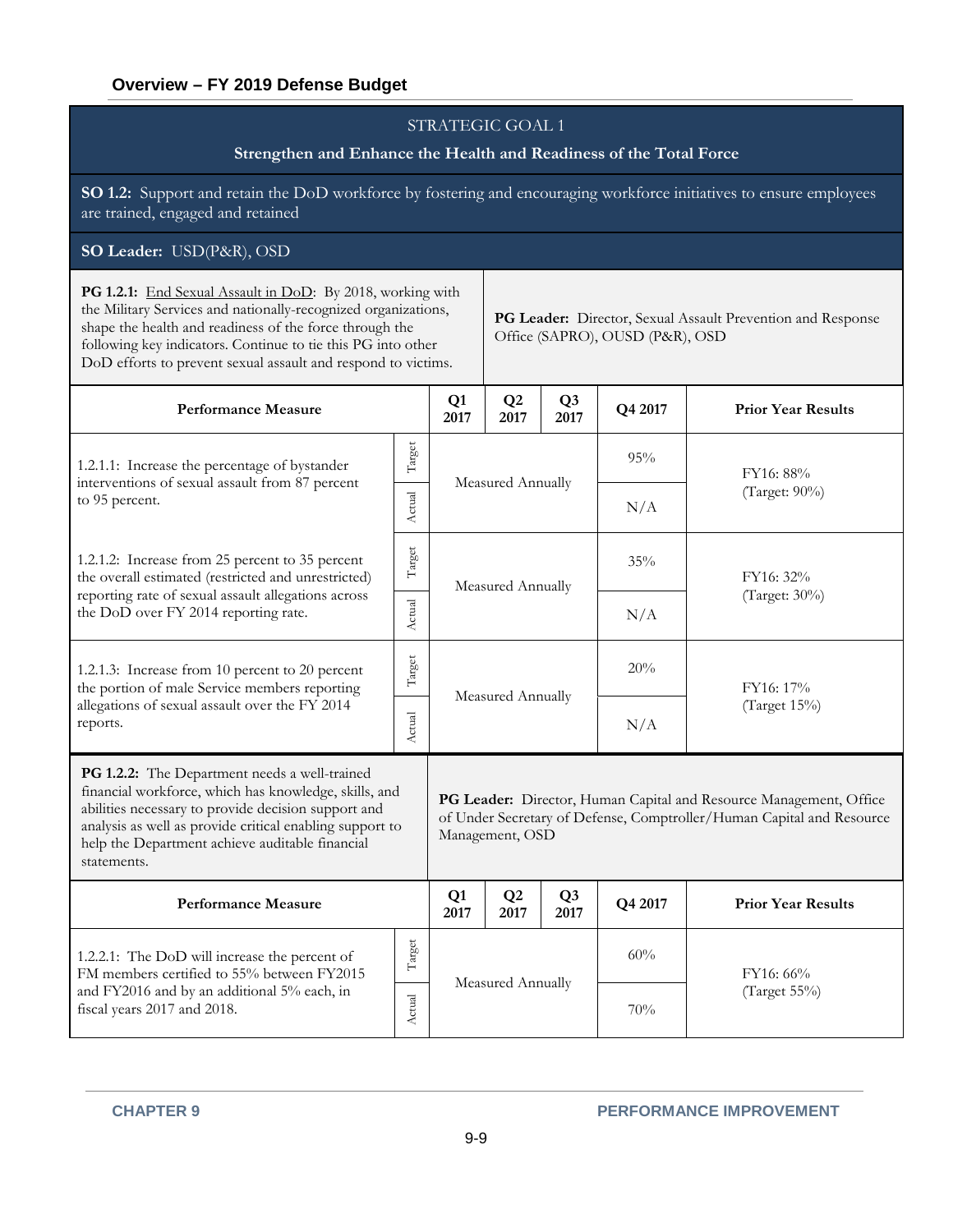| STRATEGIC GOAL 1<br>Strengthen and Enhance the Health and Readiness of the Total Force                                                                                                                                                          |                                              |         |         |          |         |                                       |  |  |  |  |
|-------------------------------------------------------------------------------------------------------------------------------------------------------------------------------------------------------------------------------------------------|----------------------------------------------|---------|---------|----------|---------|---------------------------------------|--|--|--|--|
| SO 1.3: Service members separating from active duty are prepared for the transition to civilian life.                                                                                                                                           |                                              |         |         |          |         |                                       |  |  |  |  |
| SO Leader: USD(P&R), OSD                                                                                                                                                                                                                        |                                              |         |         |          |         |                                       |  |  |  |  |
| PG 1.3.1: Transition to Veterans. By September 30,<br>2017, DoD will improve the career readiness of Service<br>members transitioning to civilian life.                                                                                         | PG Leader:<br>Chief of Staff, OUSD(P&R), OSD |         |         |          |         |                                       |  |  |  |  |
| <b>Performance Measure</b>                                                                                                                                                                                                                      |                                              | Q1 2017 | Q2 2017 | Q3 2017  | Q4 2017 | <b>Prior Year Results</b>             |  |  |  |  |
| 1.3.1.1: 80 percent of Service members will meet<br>the DoD IDES performance goal.                                                                                                                                                              | Target                                       | 80%     | 80%     | 80%      | 80%     | FY12: 24%<br>FY13: 32%<br>FY14: 79%   |  |  |  |  |
|                                                                                                                                                                                                                                                 | Actual                                       | $88\%$  | 84%     | 85%      | 87%     | FY15: 87%<br>FY16: 84%                |  |  |  |  |
| 1.3.1.2: Verified percent of known eligible active<br>duty Service members who met Career<br>Readiness Standards or received a warm<br>handover to appropriate partner agencies prior<br>to their separation or retirement from active<br>duty. | Target                                       | $85\%$  | 85%     | 85%      | 85%     | FY14: 34%<br>FY15: 88%<br>FY16: 96.9% |  |  |  |  |
|                                                                                                                                                                                                                                                 | Actual                                       | 98.3%   | 97.8%   | $97.4\%$ | 97.3%   |                                       |  |  |  |  |
| 1.3.1.3: Verified percent of known eligible<br>reserve component Service members who met<br>Career Readiness Standards or received a warm                                                                                                       | Target                                       | 85%     | 85%     | 85%      | 85%     | FY15: 93%                             |  |  |  |  |
| handover to appropriate partner agencies prior<br>to their separation or retirement from active<br>duty.                                                                                                                                        | Actual                                       | 98.6%   | 97.6%   | 98.0%    | 98.0%   | FY16: 92.7%                           |  |  |  |  |
| 1.3.1.4: Verified percent of known eligible active<br>duty Service members who attended (a) pre-<br>separation counseling, (b) a Department of                                                                                                  | Target                                       | 85%     | 85%     | 85%      | 85%     | FY14: 63%<br>FY15: 94%                |  |  |  |  |
| Labor employment workshop, and (c) Veterans<br>Affairs Benefits briefings prior to their<br>separation or retirement from active duty.                                                                                                          | Actual                                       | 97.7%   | 97.3%   | 96.7%    | 96.6%   | FY16: 96.8%                           |  |  |  |  |
| 1.3.1.5: Verified percent of known eligible<br>reserve component Service members who<br>attended (a) pre-separation counseling, (b) a                                                                                                           | Target                                       | $85\%$  | 85%     | 85%      | 85%     | FY15: 90%                             |  |  |  |  |
| Department of Labor employment workshop,<br>and (c) Veterans Affairs Benefits briefings prior<br>to their separation or retirement from active<br>duty.                                                                                         | Actual                                       | 95.6%   | 95.5%   | 95.0%    | 94.4%   | FY16: 94%                             |  |  |  |  |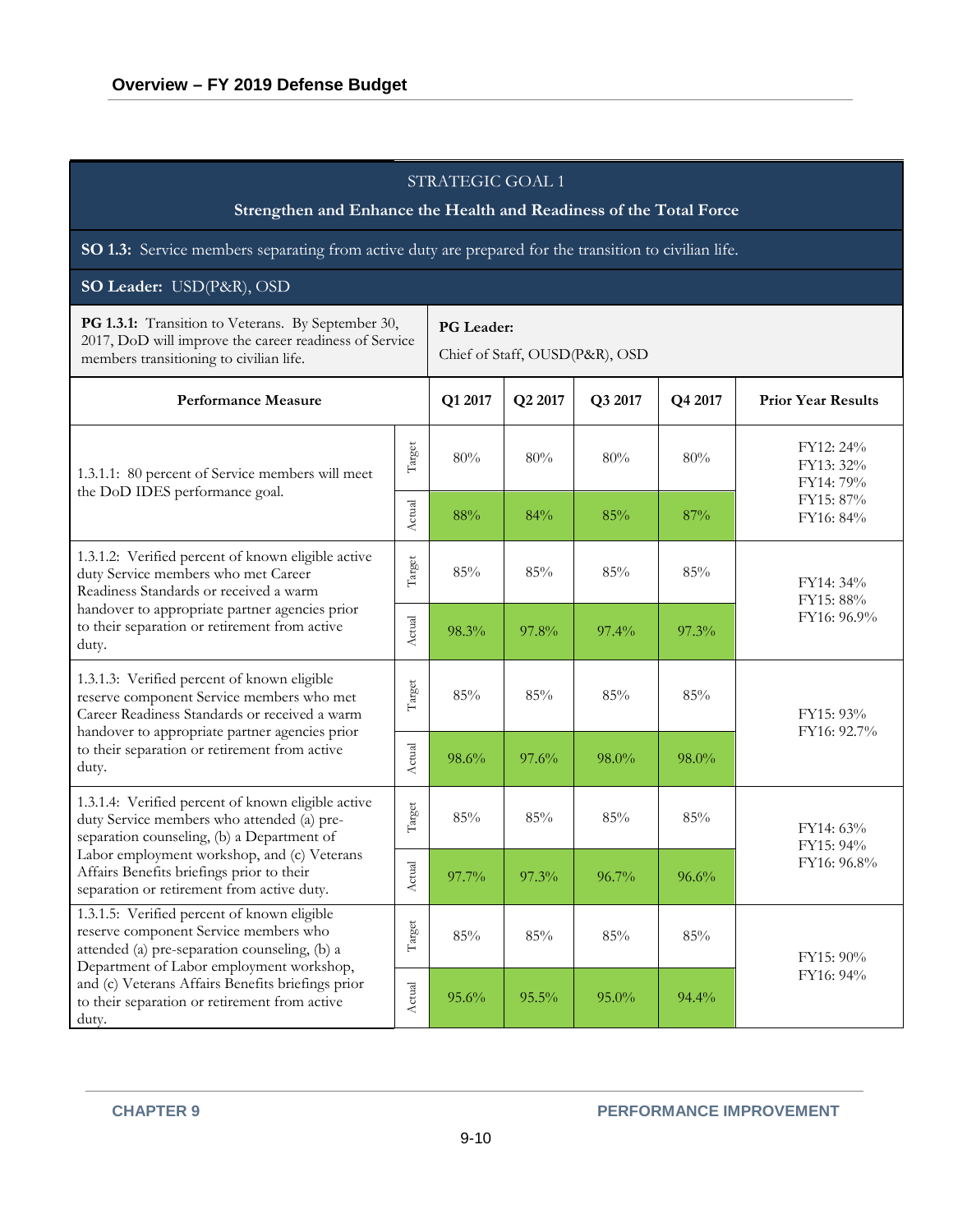Defeat our Adversaries, Deter Attacks, Deny Enemy Objectives, and Defend the Nation

#### **STRATEGIC GOAL OVERVIEW**:

The Nation's ability to project power is inextricably tied to the DoD's ready and trained forces, and the ability to move forces rapidly from place to place and operate anywhere around the world. DoD will retain and strengthen its power projection capabilities to deter conflict, and if deterrence fails, to win decisively against any aggressor, anywhere in the world. Key strategic focus must remain on strengthening our global network of allies and partners to deter, deny, and when necessary, defeat potential state adversaries, rebalancing our global posture and presence to position forces where they are the most needed, providing more effective and efficient force readiness operations support, and ensuring the best intelligence, counterintelligence, and security support to current operations and political-military decision making through integration, support to current operations, and future capabilities.

#### **FY 2017 PROGRESS UPDATE:**

#### **Strategic Objective (SO) 2.2: Provide more effective and efficient Force Readiness Operations Support**

During FY 2017, the Department continued to emphasize effective and efficient Force Readiness Operations Support to ensure the Department's ability to accomplish its national security missions, including defending the homeland and providing defense support to civil authorities. DoD conducted close collaboration and support in the preparation and staffing of national policy documents and national response plans, branch plans and annexes within the inter-agency, to include: the National Security Council, the Department of Homeland Security, and the Department Health and Human Services.

Based on requirements identified in Departmental guidance documents, the Combatant Commanders developed contingency plans, which identify capabilities required to achieve CBRN response and Defense Support of Civil Authorities (DSCA) mission requirements. DoD directed United States Northern Command (USNORTHCOM) and United States Pacific Command (USPACOM) to build contingency plans addressing the provision of DSCA. In addition, the Combatant Commands were directed to conduct integrated regional planning to mitigate risk associated with potential civilian and defense capability gaps. DoD has published standing execute orders to address DSCA and CBRN response and has established the CBRN Response Enterprise (CRE) as standing CBRN response force capability. While the percentage of CBRN response units fully sourced dipped slightly, to 95 %, the Department remains ready to accomplish high priority contingency plans involving CBRN response.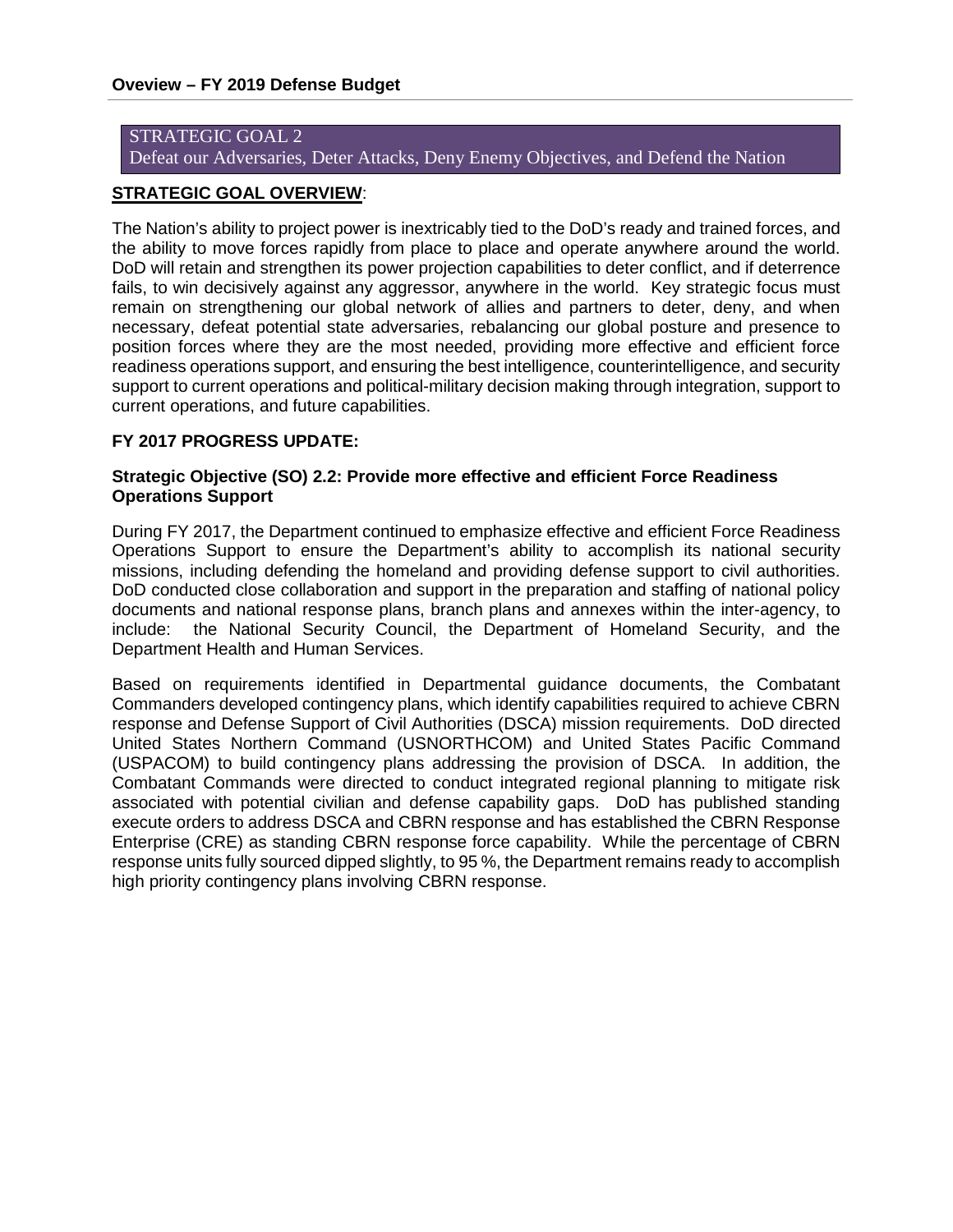Defeat our Adversaries, Deter Attacks, Deny Enemy Objectives, and Defend the Nation

**SO 2.1:** Strengthen our global network of allies and partners to deter, deny, and when necessary – defeat potential state adversaries.

# **SO Leader:** USD(P), OSD

| PG 2.1.1: By CY 2018, develop counterterrorism<br>partnership concepts for the Levant, Yemen, East<br>Africa, Maghreb/Sahel, and the Lake Chad Basin,<br>and execute programs in support of these partnership<br>concepts, to build partner capacity in countries and<br>regions where violent extremist organizations pose a<br>serious threat to U.S. national interests. | PG Leader: DASD for Special Operations and Combating Terrorism,<br>Office of the ASD for Special Operations and Low-Intensity Conflict,<br>OUSD(P) |                                                                                                                       |                        |                        |                        |                                      |                           |  |
|-----------------------------------------------------------------------------------------------------------------------------------------------------------------------------------------------------------------------------------------------------------------------------------------------------------------------------------------------------------------------------|----------------------------------------------------------------------------------------------------------------------------------------------------|-----------------------------------------------------------------------------------------------------------------------|------------------------|------------------------|------------------------|--------------------------------------|---------------------------|--|
| <b>Performance Measure</b>                                                                                                                                                                                                                                                                                                                                                  |                                                                                                                                                    | Q1 2017                                                                                                               | Q2 2017                |                        | Q3 2017                | Q4 2017                              | <b>Prior Year Results</b> |  |
| 2.1.1.1: Concept paper production / Number<br>of concept papers.                                                                                                                                                                                                                                                                                                            | Target<br>Actual                                                                                                                                   | Objectives for this measure were<br>completed in Q3 FY 2016.<br>Performance Measure 2.1.1.1 has been<br>discontinued. |                        |                        |                        |                                      | Q3 FY16: 5                |  |
| SO 2.2: Provide more effective and efficient Force Readiness Operations Support                                                                                                                                                                                                                                                                                             |                                                                                                                                                    |                                                                                                                       |                        |                        |                        |                                      |                           |  |
| SO Leaders: USD(P&R), OSD and USD(P), OSD                                                                                                                                                                                                                                                                                                                                   |                                                                                                                                                    |                                                                                                                       |                        |                        |                        |                                      |                           |  |
| PG 2.2.1: Preparedness to provide Defense Support<br>of Civil Authorities (DSCA)                                                                                                                                                                                                                                                                                            |                                                                                                                                                    | <b>PG</b> Leader:<br>Deputy Assistant Secretary of Defense (HDI&DSCA), OUSD(P), OSD                                   |                        |                        |                        |                                      |                           |  |
| <b>Performance Measure</b>                                                                                                                                                                                                                                                                                                                                                  |                                                                                                                                                    | Q1<br>2017                                                                                                            | Q <sub>2</sub><br>2017 | Q <sub>3</sub><br>2017 | Q <sub>4</sub><br>2017 |                                      | <b>Prior Year Results</b> |  |
| 2.2.1.1: Number of operational/contingency                                                                                                                                                                                                                                                                                                                                  | Target                                                                                                                                             |                                                                                                                       |                        |                        | 8                      |                                      | FY16: 8                   |  |
| plans approved to address DSCA and CBRN<br>response / Number of formal plans                                                                                                                                                                                                                                                                                                | Actual                                                                                                                                             |                                                                                                                       | Measured Annually      |                        | 8                      |                                      | (Target: 6)               |  |
| 2.2.1.2: Sourcing level of CBRN Response                                                                                                                                                                                                                                                                                                                                    | Target                                                                                                                                             |                                                                                                                       |                        | 100%                   |                        | FY16: 100% of Units<br>Fully Sourced |                           |  |
| Enterprise (CRE) / Percentage of units fully<br>sourced                                                                                                                                                                                                                                                                                                                     |                                                                                                                                                    | Measured Annually                                                                                                     |                        |                        | 95%                    |                                      | (Target 100%)             |  |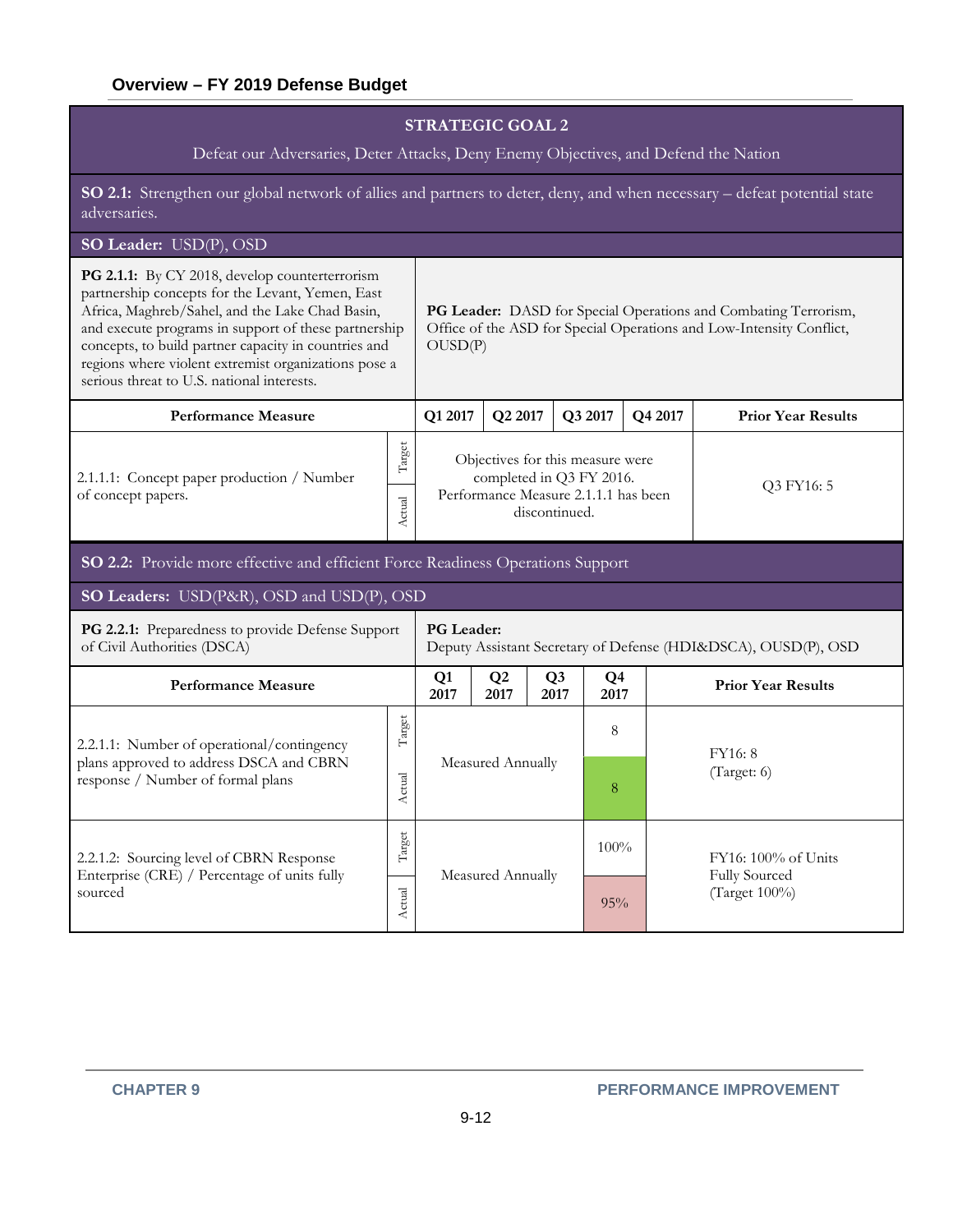| <b>STRATEGIC GOAL 2</b>                                                                                                                                                                                                                                                                                                                                                                                          |                                                                                                                    |  |  |  |  |  |  |  |  |
|------------------------------------------------------------------------------------------------------------------------------------------------------------------------------------------------------------------------------------------------------------------------------------------------------------------------------------------------------------------------------------------------------------------|--------------------------------------------------------------------------------------------------------------------|--|--|--|--|--|--|--|--|
| Defeat our Adversaries, Deter Attacks, Deny Enemy Objectives, and Defend the Nation                                                                                                                                                                                                                                                                                                                              |                                                                                                                    |  |  |  |  |  |  |  |  |
| SO 2.3: Ensure the best intelligence, counterintelligence, and security support to current operations and political-military<br>decision-making through integration, support to current operations, and future capabilities.                                                                                                                                                                                     |                                                                                                                    |  |  |  |  |  |  |  |  |
| SO Leader: USD(I), OSD                                                                                                                                                                                                                                                                                                                                                                                           |                                                                                                                    |  |  |  |  |  |  |  |  |
| PG 2.3.1: Build the Intelligence portion of the Cyber Mission Force<br>(CMF) to improve cyber capability and defend against growing<br>threats.                                                                                                                                                                                                                                                                  | PG Leader: Director for Defense Intelligence (Technical<br>Collection and Special Programs) - OUSD(I), OSD         |  |  |  |  |  |  |  |  |
| Performance Measures are classified and reported annually and are not included in this report.                                                                                                                                                                                                                                                                                                                   |                                                                                                                    |  |  |  |  |  |  |  |  |
| PG 2.3.2: Inform fact based resource decisions for intelligence<br>production in order to reduce intelligence gaps in support of major<br>weapons systems.                                                                                                                                                                                                                                                       | PG Leader: Director for Defense Intelligence<br>(Intelligence Strategy, Programs, and Resources), OUSD(I)<br>, OSD |  |  |  |  |  |  |  |  |
| Performance Measures are classified and reported annually and are not included in this report.                                                                                                                                                                                                                                                                                                                   |                                                                                                                    |  |  |  |  |  |  |  |  |
| PG 2.3.3: By the fourth quarter of FY 2017, ensure key intelligence<br>capabilities meet cost, schedule and performance requirements to<br>protect and enhance defense intelligence capabilities in the areas of<br>global coverage, counterterrorism and counterproliferation and Anti-<br>Access/Area Denial (A2AD) environments.                                                                              | PG Leader: Director for Defense Intelligence<br>(Intelligence Strategy, Programs, and Resources),<br>OUSD(I), OSD  |  |  |  |  |  |  |  |  |
| Performance Measures are classified and reported semi-annually (2 <sup>nd</sup> & 4 <sup>th</sup> quarter) and are not included in this report.                                                                                                                                                                                                                                                                  |                                                                                                                    |  |  |  |  |  |  |  |  |
| PG 2.3.4: Evolve and implement DoD personnel security clearance<br>reforms to mitigate the inherent risks and vulnerabilities posed by<br>personnel entrusted with access to government information,<br>facilities, systems, and other personnel.                                                                                                                                                                | PG Leader: Director for Defense Intelligence<br>(Intelligence and Security), OUSD(I), OSD                          |  |  |  |  |  |  |  |  |
| Performance Measures are classified and reported annually and are not included in this report.                                                                                                                                                                                                                                                                                                                   |                                                                                                                    |  |  |  |  |  |  |  |  |
| PG 2.3.5: Achieve improved mission effectiveness, efficiency, and<br>security across the DoD, Intelligence Community, and with our<br>international partners through seamless integration of intelligence<br>information enterprise Information Technology (IT) capabilities into<br>both the Joint Information Environment (JIE) and the Intelligence<br>Community Information Technology Environment (IC ITE). | PG Leader: Director for Defense Intelligence<br>(Intelligence, Strategy, Programs, and Resources),<br>OUSD(I), OSD |  |  |  |  |  |  |  |  |
| Performance Measures are classified and reported quarterly and are not included in this report.                                                                                                                                                                                                                                                                                                                  |                                                                                                                    |  |  |  |  |  |  |  |  |
| <b>PG 2.3.6:</b> By the fourth quarter FY 2017 the 43 DoD Components<br>to reach and maintain "Full Operating Capability" with their Insider<br>Threat Programs, based on the guidelines and tier-level(s) distributed<br>by the National Insider Threat Task Force.                                                                                                                                             | PG Leader: Director for Defense Intelligence<br>(Intelligence and Security), OUSD(I), OSD                          |  |  |  |  |  |  |  |  |
| Performance Measures are classified and reported semi-annually (2 <sup>nd</sup> & 4 <sup>th</sup> quarter) and are not included in this report.                                                                                                                                                                                                                                                                  |                                                                                                                    |  |  |  |  |  |  |  |  |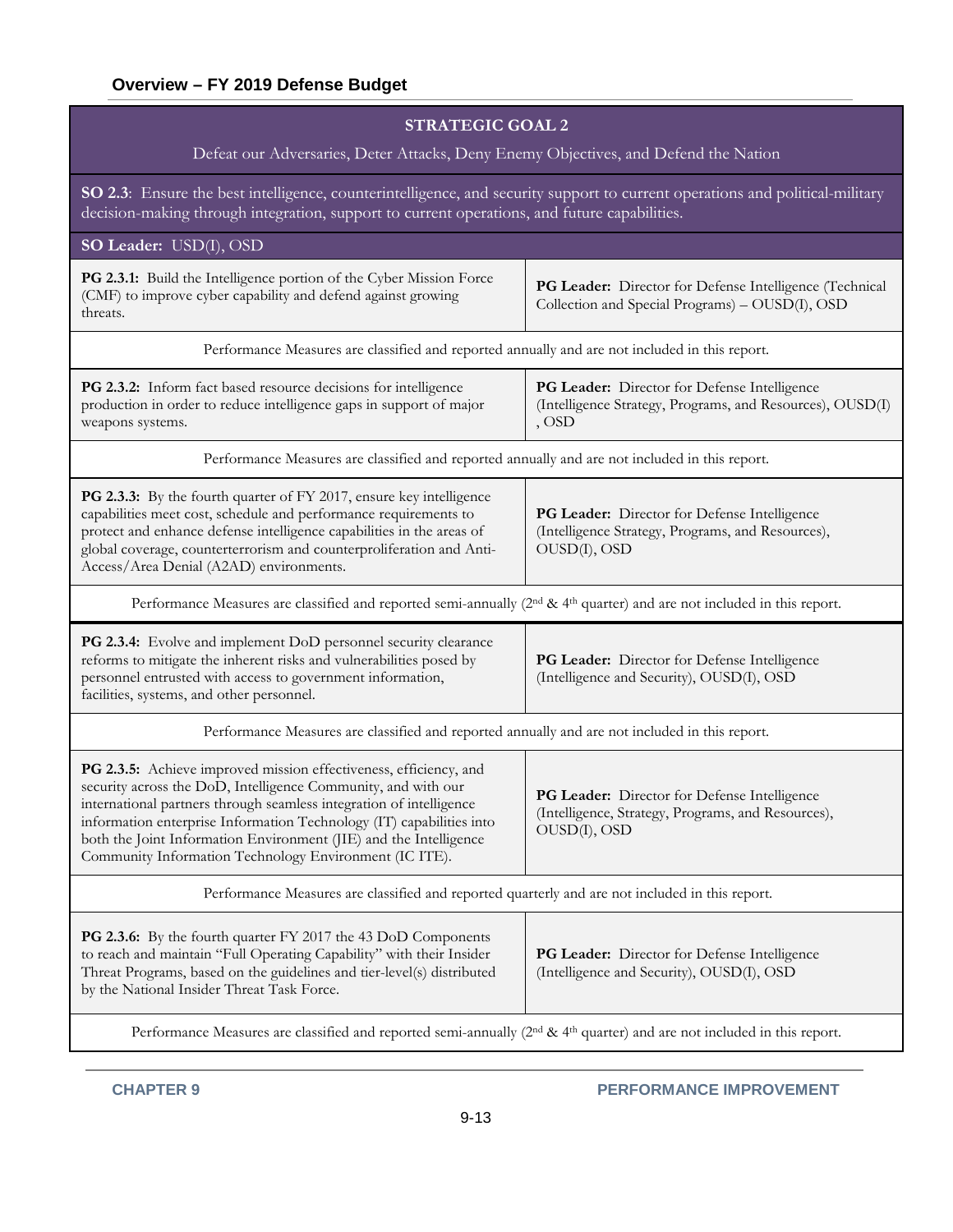Achieve Dominant Capabilities Through Innovation, Technical Excellence and Defense Institutional Reform

#### **STRATEGIC GOAL OVERVIEW**:

The Nation's long-term security depends on DoD addressing today's crises while preparing for tomorrow's threats. Downward fiscal pressure continues to reinforce the need to innovate for long-term challenges while considering tradeoffs among operations and maintenance, readiness/ security, procurement, and modernization expenditures. DoD must preserve capabilities that give a technological edge and prioritize investments to combat new technologies, national powers and non-state actors, as well as emerging asymmetric threats. This is coupled with the imperative to control and reduce the cost of overhead and management structures for  $21<sup>st</sup>$  century business operations better suited to support and resource warfighters of the future. Focus areas include incentivizing productivity and innovation in industry and government; expanding core capabilities in support of military interest; improving acquisition processes; strengthening cybersecurity throughout the product life-cycle; enhancing overall business operations performance, achieving efficiencies, effectiveness, and cost savings transferable to higher priority needs; and improving financial processes, controls, and information with the highest quality content, analysis, advice and oversight on all budgetary and financial matters to support the national defense.

#### **FY 2017 PROGRESS UPDATE:**

#### **Strategic Objective (SO) 3.1: Incentivize Productivity and Innovation in Industry and Government.**

Our Department-wide focus on technology innovation seeks to identify and invest in unique capabilities to sustain and advance the Department's military superiority for the 21<sup>st</sup> Century. The Department's research and engineering enterprise plays a vital role in maintaining the U.S. technological advantage despite the increased rate of investment in military research and development (R&D) from near-peers and easy proliferation of knowledge and technology that has eroded U.S. historic advantages. The Department's research and engineering enterprise is focused on providing the technologies to address current and future threats, reducing the cost of current systems while increasing their capability, and creating technological surprise for our adversaries. In the process of delivering capabilities into the warfighter's hands, we have leveraged all sources of innovation, both internal and external to DoD, and we used prototyping and experimentation to inform, evaluate, and accelerate technology development. The Department's continued R&D efforts contribute to the fielding of capabilities to the warfighter to ensure the Department is able to win today's fight and any future fights.

#### **Strategic Objective (SO) 3.2: Expand core capabilities in support of military interest.**

This included a Cross Agency Priority Goal that is no longer being tracked.

#### **Strategic Objective (SO) 3.3: Improve acquisition processes from requirements definition to execution phase and through lifecycle enhancements, to acquire and sustain militaryunique and commercial items.**

Reforming the DoD Acquisition Process: As the 2016 Annual Report on the Performance of the Defense Acquisition System illustrates, cost growth for Major Defense Acquisition Programs is at a 30-year low. The Department has achieved this success by observing several key tenets: setting reasonable requirements, putting trained professionals in charge, giving them the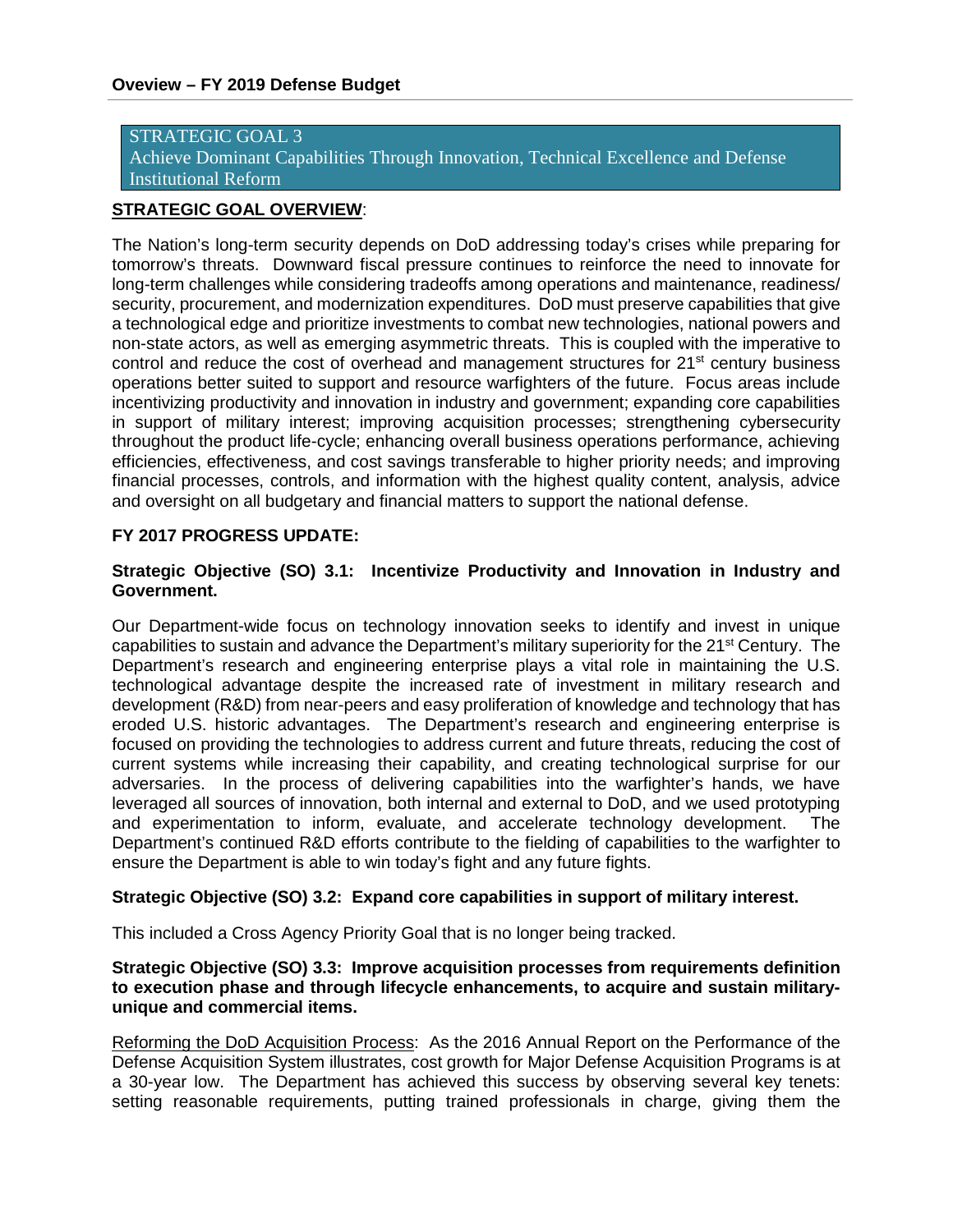resources that they need, and providing strong incentives for success. With some exceptions, performance requirements and schedules are generally stable across major programs and the United States continues to field the most capable warfighting systems in the world.

Since the Weapons System Acquisition Reform Act of 2009, major programs baselined reflect cumulative underruns in excess of \$30 billion. All three military departments are showing net improvements across their portfolios of programs with original baselines since 2009. This result comports with analysis indicating that cost growth has improved recently and that it is the programs started before 2009 that have higher cost growth. We have seen success in ensuring the Department is paying reasonable prices by tying contractor performance and risk to profit/fee. We have been monitoring operating margins of our prime contractors to ensure that the net effect of these efforts combined with other issues, such as Sequestration – is not undermining the health of our defense industrial base. Results for the six largest prime contractors since 2009 show that they have performed consistently or slightly better, providing evidence that our efforts have not hurt the profit margins of these companies.

The annual report also describes the Department's significant progress in rebuilding the acquisition workforce. Congress made this success possible through the Defense Acquisition Workforce Development Fund, Acquisition Demonstration Project (AcqDemo), and other special hiring authorities. The Department has rebuilt workforce size, reshaped the workforce to strengthen early and mid-career year groups, significantly improved certification and education levels, and expanded participation in the contribution-based AcqDemo personnel management system.

Average development timelines for major programs must be reduced to be more responsive to the force. Defense manufacturing costs continue to increase at rates greater than those of the larger economy. To some extent this is the result of the increasing complexity and performance requirements of the systems themselves, but the overall trends are unaffordable. The Department has had many successes, and will continue to review and improve our work in delivering capability to the warfighter and protecting the taxpayer.

Competitively Awarded Contract Obligations: When viable, competition is, perhaps, the single best way to motivate contractors to provide the best value (i.e., the best performance at the lowest price). Since 2010, competition goals have been set by the Department. The military departments each analyze projections of future acquisitions to identify opportunities and creative strategies for future competitive awards.

Competition achievement by contracting organizations varies widely based upon the missions and type of supply or service being procured. Challenges to improving competition include highvalue sole-source Foreign Military Sales, large on-going shipbuilding and aviation programs, and sustainment for major weapon systems that have already moved past the stage in the lifecycle where competition is economically viable. Another challenge can be industry bid protests of source selections results, requiring DoD to award sole-source bridge contracts for goods and services in the interim until the protests are resolved and the new contracts can be awarded. Fiscal uncertainty, including continuing resolutions, and limited new starts, have negatively affected competition rates.

Despite these challenges, the DoD is continuing to pursue various approaches for breaking out system components for competition and take steps to increase competition for major systems by introducing competition during the sustainment phase of a product's life cycle through the use of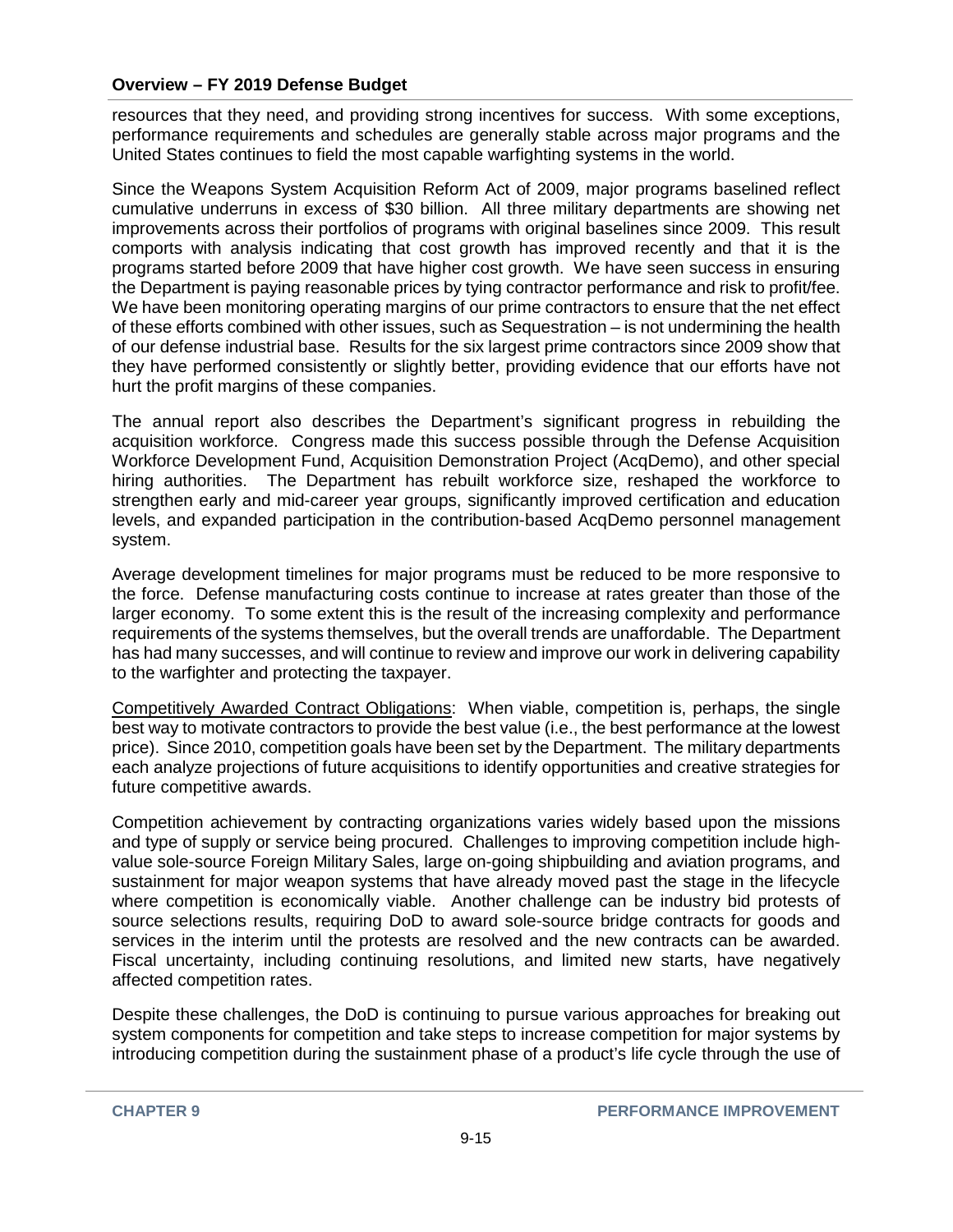open systems and open architectures. Beyond this kind of head-to-head competition, we are also expanding the types and use of other competitive environments to drive performance and cost savings. For example, the Navy's evolving Profit-Related-to-Offer techniques adjusts profit and production share between two captive shipyards based on bidding and cost control. Finally, analysis is continuing to set goals based on what is achievable rather than on simply setting goals based on prior actuals.

### **Strategic Objective (SO) 3.4: Strengthen cybersecurity throughout the product life cycle**

This strategic objective addresses key cyber threats, malware proliferation, Risk to DoD Networks and Infrastructure, and Deterrence in the Future Security Environment. Details regarding these areas are addressed in the DoD Cyber Strategy, pages 9-12. DoD's full cybersecurity campaign effort is available at: https://www.defense.gov/News/Special-Reports/0415 Cyber-Strategy/. Also included in this objective are the Department's efforts to address contractor compliance with Defense Federal Acquisition Regulation Supplement (DFARS) rules 2013-D018.

In support of the Secretary of Defense's priorities to build a more lethal force, strengthen partnerships, and bring business reforms, the DoD continues to make strides in strengthening cybersecurity throughout the DoD information enterprise. DoD has expanded a number of initiatives that strengthen our cybersecurity posture on existing systems and networks, ensure systems are built to be cyber survivable; enhance partnerships with mission partners and industry; and improve processes.

Addressing Cybersecurity Threats to Warfighter Systems

- Cybersecurity Posture and Compliance: The DoD Cybersecurity Scorecard, developed as an extension of the Department's Cybersecurity Discipline Implementation Plan, is a tool that provides senior leadership situational awareness of compliance with key cybersecurity policies across the Department. The Scorecard enables leadership to address issues and modify compliance behaviors. The Department realized tremendous overall improvements in cybersecurity hygiene attributable to leadership awareness and involvement. The most notable have directly targeted securing access to our network and reducing the adversaries' attack surface. DoD significantly improved our ability to limit network access to authorized users only. Across the entire Department, to include defense agencies and DoD field activities, DoD more than doubled the compliance rate of requiring privileged users to access the DoD Information Networks (DoDIN) through two-factor authentication via Public Key Infrastructure (PKI). Further protecting DoDIN from malicious actors, DoD markedly increased the number of non-privileged users required to use PKI to access classified and unclassified websites/web applications. The Department is now working to develop a risk-based scoring model that will facilitate opportunities for us to proactively shape our cybersecurity efforts.
- Identity Management: DoD is evaluating end-to-end digital identity capabilities to drive the Department to automated and auditable access and account provisioning based on changing authoritative identity and security data to support critical cybersecurity, insider threat, and reform efforts. In conjunction with the Cybersecurity Framework, DoD is working to standardize digital identity services using international and commercial norms for digital identity that support extending strong authentication to improve the assurance of joint, interagency, intergovernmental, and multinational partner information sharing, as well as transition to cloud services.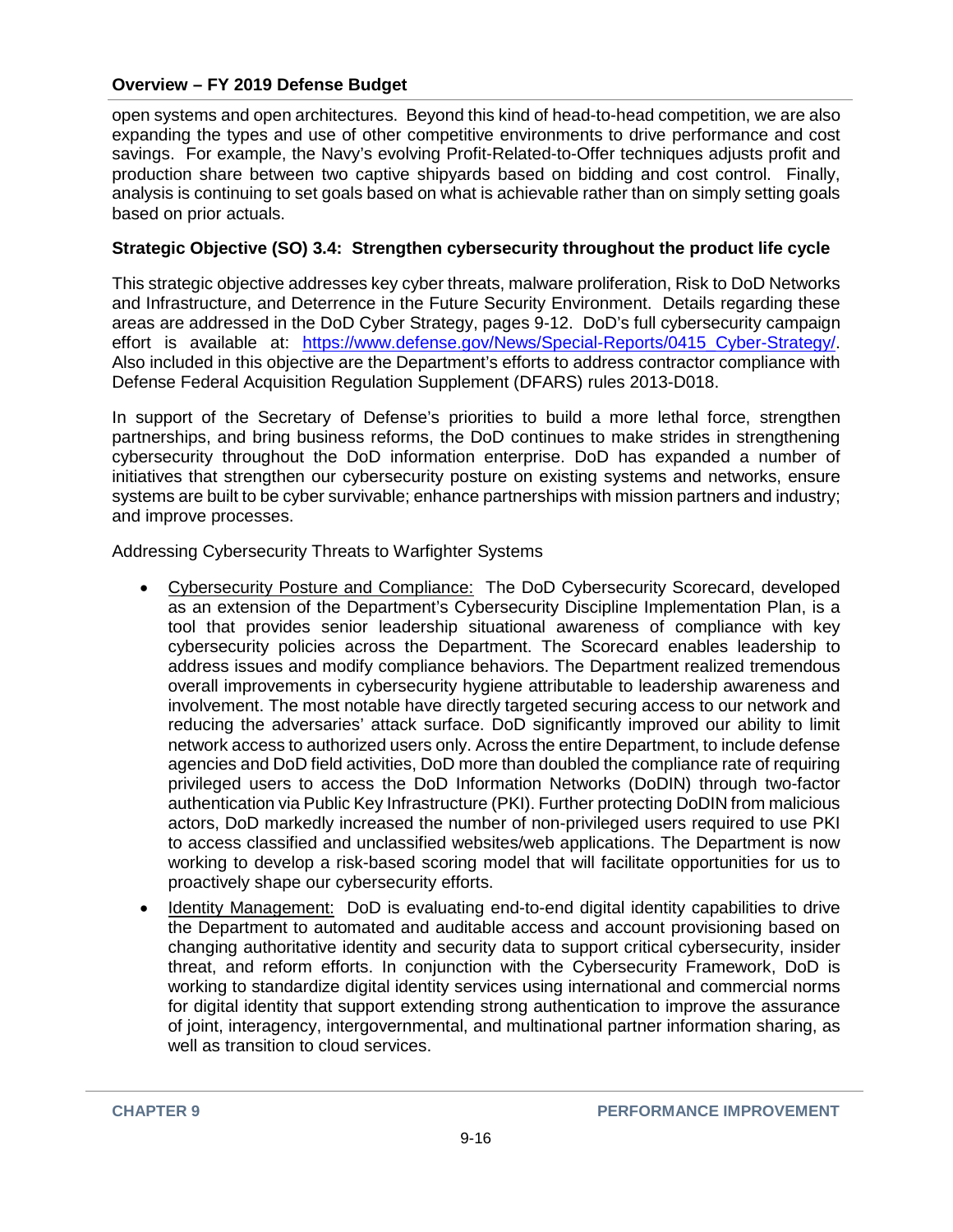- Reducing the Attack Surface:DoD has reduced its overall attack surface by removing unneeded webservers and moving those that remain behind approved De-Militarized Zones. DoD has bolstered its cybersecurity posture with the transition to Windows 10. Windows 10 provides the Department a more secure and resilient operating system (OS) and forces the transition from obsolete and vulnerable Windows OSs that have reached end-of-life. In 2017, DoD transitioned nearly a third of its unclassified office information technology to Windows 10.
- Platform IT Cybersecurity: DoD continues to improve cybersecurity being built into our weapon systems as a result of the cyber survivability elements in the System Survivability Key Performance Parameter (SS KPP), which was approved in FY 2015. Since the SS KPP is mandatory, this ensures the consideration of cybersecurity during the requirements phase. In FY 2017, the Cyber Survivability Endorsement Guide, co-developed by the Joint Staff and DoD Chief Information Officer (CIO), was published and references to the guide are being included in the current update to the Joint Capabilities Integration and Development System (JCIDS) Manual. DoD also continues to address challenges of implementing cybersecurity measures for non-traditional IT through the Platform IT Systems Cybersecurity Working Group, including improving implementation of measures in control systems and tracking progress.
- Supply Chain Risk Management: DoD is responding to a growing number of supply chainrelated threats to DoD systems. The DoD continues to refine supply chain risk management (SCRM) processes to address them, and elevate risk decision making when needed. In addition to process improvements, online learning modules were launched to train acquisition professionals through Defense Acquisition University and other DoD students at the graduate student-level at National Defense University. DoD CIO also coled with National Institute of Standards and Technology (NIST) the update of the Committee on National Security Systems (CNSS) Directive 505 on SCRM, which will require CNSS agencies to stand up SCRM capabilities, if they do not already have them in place.
- Insider Threat User Activity Monitoring: A departmental strategy leading to a comprehensive framework for user activity monitoring is emerging. The Department realizes no single tool is the answer to this requirement and a plan to address how cyber and cybersecurity tools might contribute to this problem set needs to be developed. DoD CIO leads the work effort to analyze the strengths of departmental cyber capabilities that address insider threat.

#### Building Strategic Partnerships

• International Cybersecurity: DoD CIO has focused on strengthening international partnerships to ensure secure interoperability for current and evolving mission landscapes by sharing information and best practices. Discussions about international standards and DoD CIO policies (e.g., DoD Instruction 8500 series, Cybersecurity Scorecard) have been incorporated into bilateral and multilateral engagements. DoD CIO has facilitated a better understanding of critical infrastructure shared with partner nations through Defense Information Systems Agency-aided critical infrastructure assessments and bilateral engagements. Promotion of the Department of Homeland Security's Automated Information Sharing program with partner nations has provided the Department with insight to additional threat indicators. These international engagements have fostered partner collaboration for international and DoD seminar participation (e.g., Locked Shields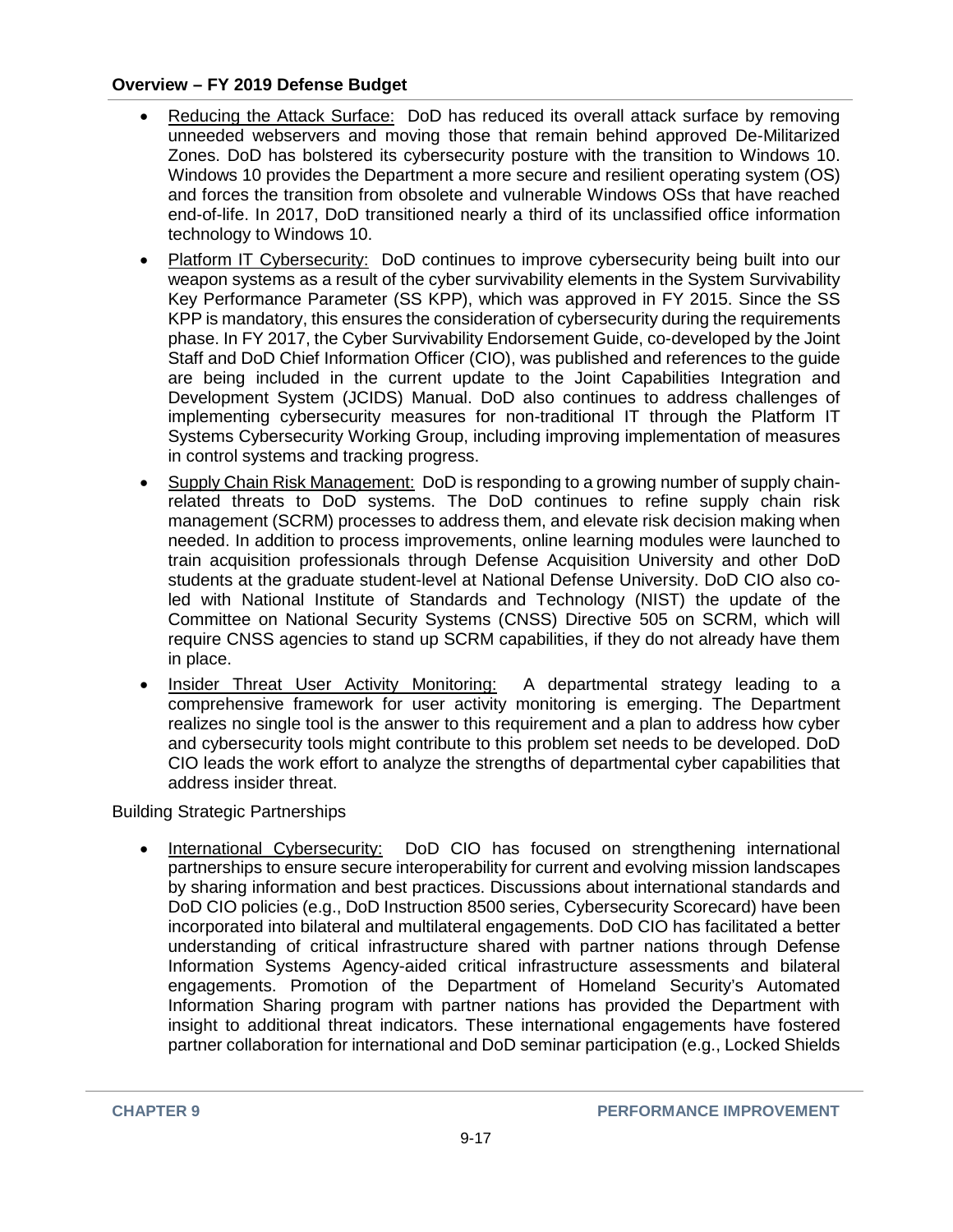and Cyber Flag/Cyber Guard Multinational Engagement Day) and cybersecurity training through Defense Cyber Investigations Training Academy within DoD Cyber Crime Center.

• Industry Engagements: The DoD CIO maintains an active, enduring relationship with industry partners. The DoD CIO developed a recurring series of visits to technology centers of gravity making a deliberate effort to renew interactions with tradition defense industry partners and evolve new touch points with innovative companies, venture capitalists, innovation engines and start-ups. These efforts, which included the Military Services, Defense Agencies, DoD Field Activities and expanded to other USG entities, enabled unprecedented information sharing and synchronization to bring the collective buying power of the Department and USG to the forefront. Additionally, the DoD CIO leveraged the power of industry engagement visits by inviting Five Eyes nations and other key international partners to participate in comprehensive information technology and cybersecurity innovation discussions and demonstrations. These close partnering opportunities fostered an open and productive dialogue on mutual topics of interest that have already enhanced standardization, synchronization and a common understanding that is enabling advances in multinational information systems and architectures.

Reforming Processes to Align with Cybersecurity Priorities and Maximize Efficiencies

- Cybersecurity Portfolio Management:DoD CIO focused on improving the alignment of the cybersecurity portfolio towards capabilities and outcomes needed to support the Secretary of Defense's prioritized objectives. This effort better supported success in DoD's cyber and cyber-supported mission sets by continuously enabling more effective and efficient capabilities, both of which are vital to operating in cyber contested and resource constrained environments. A key element of this effort was the maturing of governance processes that ensured investments were backing DoD strategic priorities. This alignment improved integration between components and led to extensive accomplishments by all Components in modernizing the DoD's endpoints, mitigating vulnerabilities, and hardening and reducing the DoD's overall network footprint. Specific examples include the further implementation of the Windows 10 Secure Host Baseline, expansion of common enterprise licensing solutions, better resource tracking, and transition from legacy capabilities to modern machine learning based solutions.
- NIST Cybersecurity Framework: The Department is currently reviewing the tenets of the NIST Cybersecurity Framework to identify how our current practices are aligned. The goal is to ensure the execution of the Risk Management Framework (RMF) is more efficient and effective, and properly addresses the cyber threats targeting Department systems. To achieve this goal, OMB and NIST will add an organizational preparation step to the RMF, to allow for organizations to leverage existing guidance for applying the appropriate level of cybersecurity based upon business/mission function. This guidance will implement many of the practices contained in the NIST Cybersecurity Framework that are not yet fully incorporated into the RMF.
- Defense Industrial Base (DIB) DFARS Compliance: The current DFARS clause 252.204-7012 requires DIB contractors to implement security requirements in NIST Special Publication 800-171, "Protecting Controlled Unclassified Information in Nonfederal Information Systems and Organizations." DIB companies are required to comply by December 31, 2017 when covered defense information is processed or stored on their internal information system or network. The Department has put in place processes, procedures, and tools to assist with implementation.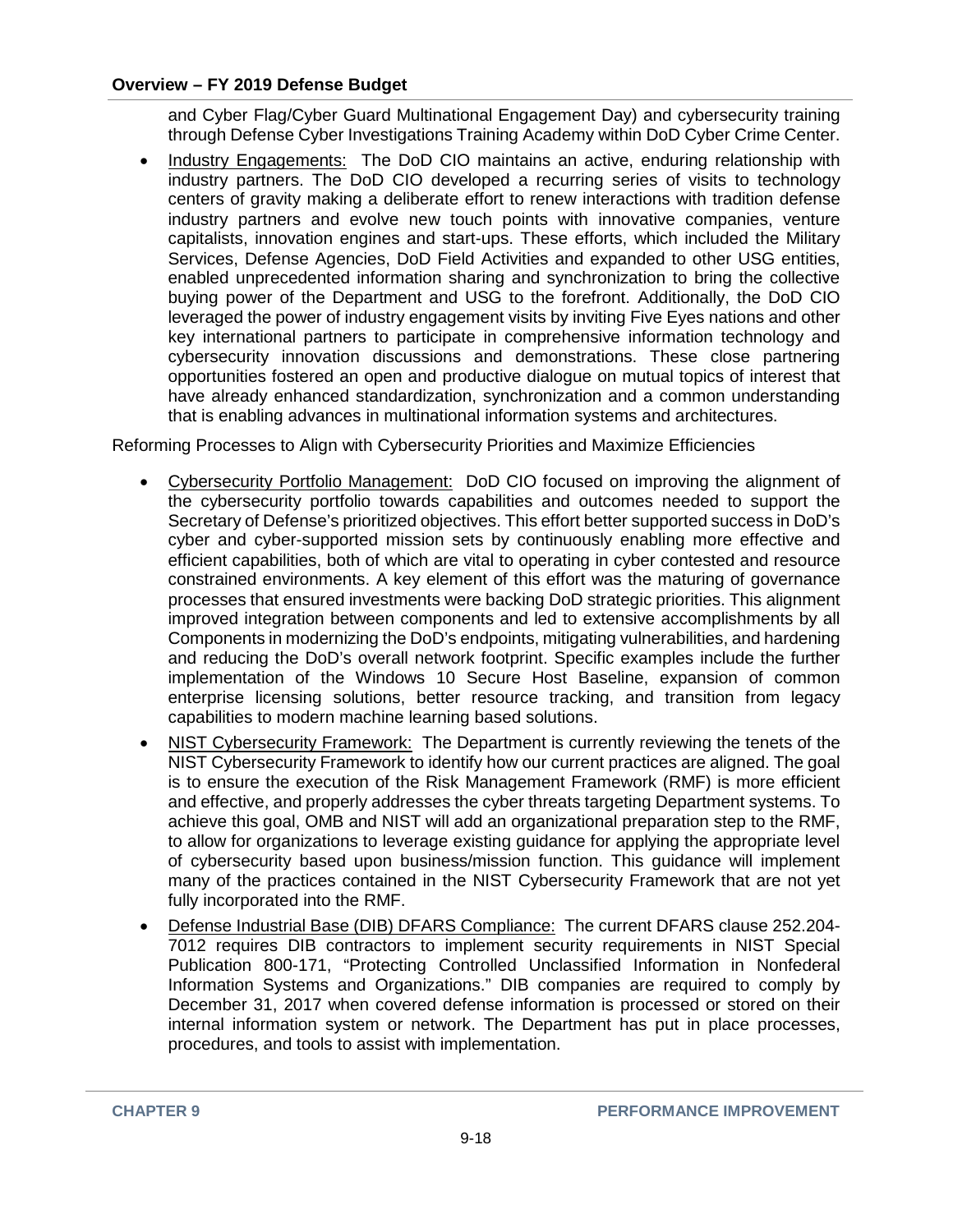• DoD Information Security Continuous Monitoring:The Department is moving forward with efforts to improve its Continuous Monitoring Program. Some DoD Components have made investments to advance their continuous monitoring capabilities, such as Comply-to-Connect (C2C), and enhanced reporting through the Continuous Monitoring Risk Scoring (CMRS) System. These capabilities increase security awareness of deficiencies associated with poorly configured endpoints. DoD Components with a properly constructed C2C framework are realizing the benefits of synchronized and automated security workflow processes that are designed to reduce reliance on human resources, improve operational performance of cyber tools, and enforce cybersecurity discipline for better cyber hygiene. Components using C2C see these benefits reflected by their improved risk scores in CMRS.

#### **Strategic Objective (SO) 3.5: Improve overall performance, strengthen business operations, and achieve efficiencies, effectiveness, and cost savings that can be transferred to higher priority needs**

The Secretary of Defense, the Executive Office of the President (including the Office of Management and Budget (OMB)), and Congress continue to drive reform within the DoD. In his Budget Guidance Memorandum to the Department, dated January 31, 2017, Secretary Mattis stated DoD must improve how it does business in order to increase the lethality, improve the readiness, and grow the capability and capacity of our forces. To this end, the FY 2019-2023 Defense Program contains an ambitious reform agenda. Further, the President issued an Executive Order directing OMB to develop a plan to reorganize the Executive Branch. In response, OMB directed federal agencies to develop comprehensive plans for reforming the federal government, reducing federal civilian workforces, and maximizing employee performance.

As a result of this direction, DoD developed a comprehensive reform agenda, which will be included in the next ASP to be published in February 2018. The focus of the reform agenda is pursuing cross-enterprise consolidation, reduction, and where appropriate, elimination of specific business activities or duplication of efforts to achieve greater efficiency, effectiveness, and savings. These efforts will free up resources for higher priority requirements that will contribute to the lethality of the Department. Implementation of the reform agenda and other Department priorities will be tracked through the ASP, which is based on the Secretary's priorities; the Annual Performance Plan, which sets out specific goals and targets; and the Annual Performance Report, which publishes the Department's performance results each year.

In FY 2017, the Department expanded its ongoing reform efforts to further reduce the cost of doing business. By identifying additional opportunities for management improvements and investments in high priority programs, the Department is striving to maximize the availability and utilization of its constrained resources to achieve an optimum balance of force structure capacity and technological capabilities. This approach included divesting lower priority or excess force structure and excess infrastructure as well as implementing compensation reforms.

Current initiatives include reduction of Major DoD Headquarters Activities (MHA), service contract requirements reviews, Information Technology (IT) optimization, leased space consolidation, military healthcare reforms, operational energy improvements, implementing more efficient logistics practices, and optimizing business operations including exchanges and commissaries.

Institutional reform will continue over the coming years as initiatives are developed through a set of cross-functional teams that have been established to champion the Department's reform agenda.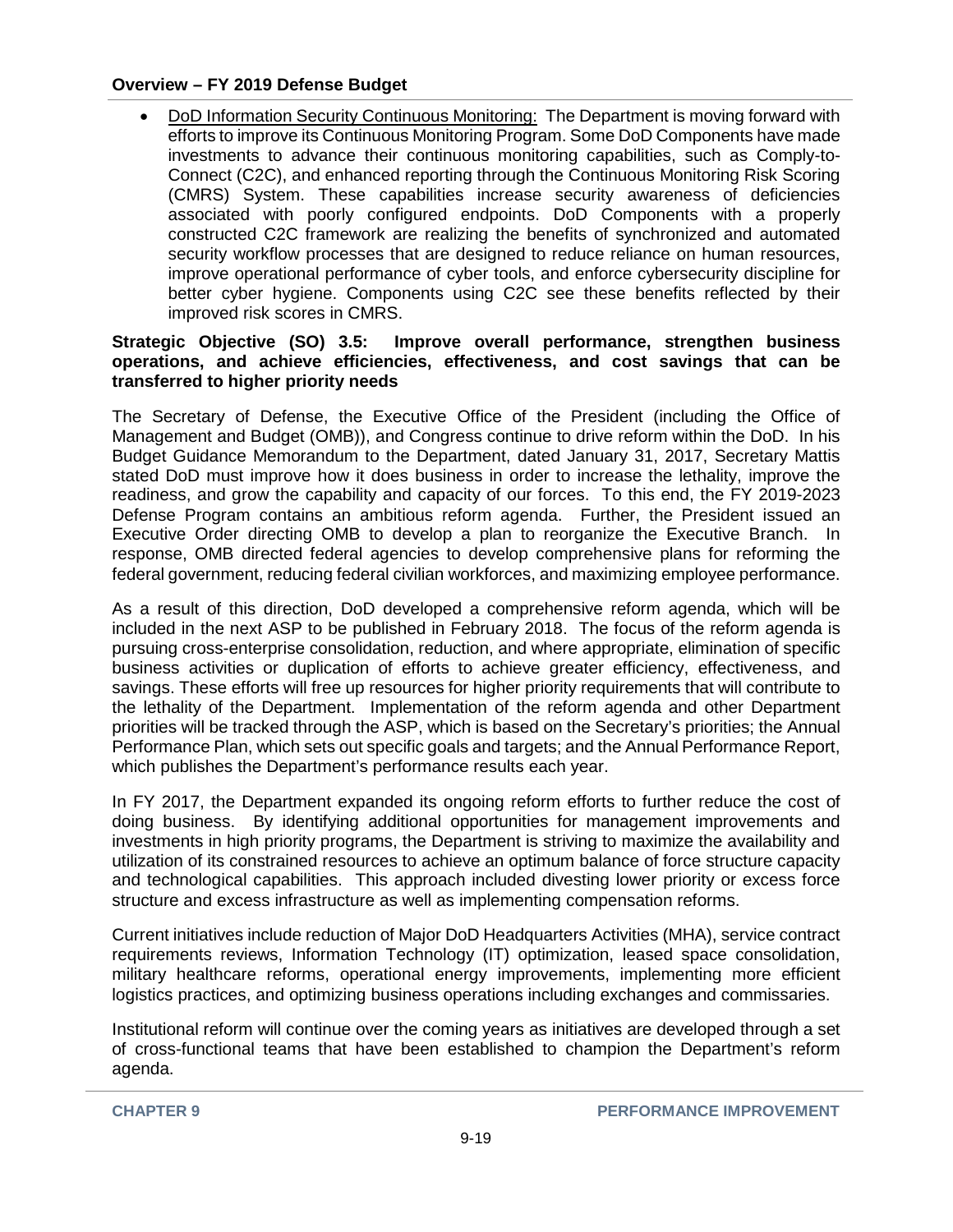Contract Management: The Department obligates over \$250 billion annually to contract for goods and services, including acquisition of major weapons systems, support for military bases, implementing new information technology, and other mission areas. The Department's leadership has taken significant steps to plan and monitor progress regarding the management and oversight of contracting techniques and approaches. In FY 2016, the OSD staff and the Defense Agencies and DoD Field Activities institutionalized a requirements review process known as Service Requirements Review Boards (SRRBs), complementing similar reviews already underway in the Military Departments. Through these SRRBs, senior leaders focus on assessing, reviewing, and validating service contract requirements. The process requires organizations to review their service contract requirements and assess opportunities for efficiencies, to include elimination of non-value added services, identification and elimination of duplicative requirements, realignment of requirements to better align to mission, and identification of strategic sourcing opportunities. In addition, the OSD staff and Defense Agencies and DoD Field Activities, via the SRRB process, were tasked with capturing savings of \$1.9 billion by 2021 for reinvestment in higher priority requirements. In 2017, 15 senior review panels were conducted for 25 organizations, and identified savings of \$141 million for FY 2017 alone. The projected savings for FY 2018 is approximately \$500 million.

Major DoD Headquarters Activities (MHA): Section 346(b) of the NDAA for FY 2016 directed a 25 percent reduction in the cost of MHA from FY 2016 re-baselined levels by FY 2020 (including credit for previous headquarters reductions conducted under former Secretary of Defense Hagel). In December 2015, Deputy Secretary of Defense Robert Work approved programmatic reductions of \$1.39 billion and 2,350 military and civilian manpower authorizations through FY 2021 to be incorporated into the President's Budget (PB) 2017 request. At the end of FY 2017, the Department will have achieved 20.7 percent of the 25 percent cost reduction directed by statute. By the end of FY 2020, the Department expects to be at 25.9 percent against the 25 percent cost reduction target.

Section 346(b) prescribed a top level, common framework for MHA. That framework, as amplified by the Office of the Deputy Chief Management Officer (ODCMO), identifies all activities of OSD, the Joint Staff, and the Military Department headquarters as MHA, and also defines select functions in the Combatant Commands, Major Commands and Component Commands of the Military Departments, and the Defense Agencies and DoD Field Activities as MHA. This major re-baselining effort established an authoritative MHA baseline for the purposes of reporting, tracking, and future management. The baseline includes manpower (military and civilian) and operating costs of headquarters, including contractor support.

Leased Space: In FY 2014, the Department started with a baseline of 5.4 million square feet of DoD-occupied space in the National Capital Region (NCR). The Department set forth a plan to reduce this footprint by 1.2 million square feet prior to FY 2020. To date, the Department has eliminated 267,000 square feet of leased space used in the NCR by making better use of government space, resulting in a savings to the Department of \$10 million per year beginning in FY 2016. The Department will release an additional 886,000 square feet by FY 2020 for a total of \$43 million per year in savings thereafter. In addition to the FY 2014 planned efforts, the Department continues to look for additional leased space savings within the NCR, and will also look into opportunities nationwide.

Defense Resale: Recent budget proposals sought to reduce Defense Commissary Agency (DeCA) funding by more than 70 percent, or \$1 billion per year, beginning in FY 2017. In order to implement a phased approach, the Department requested an alternate plan in the FY 2017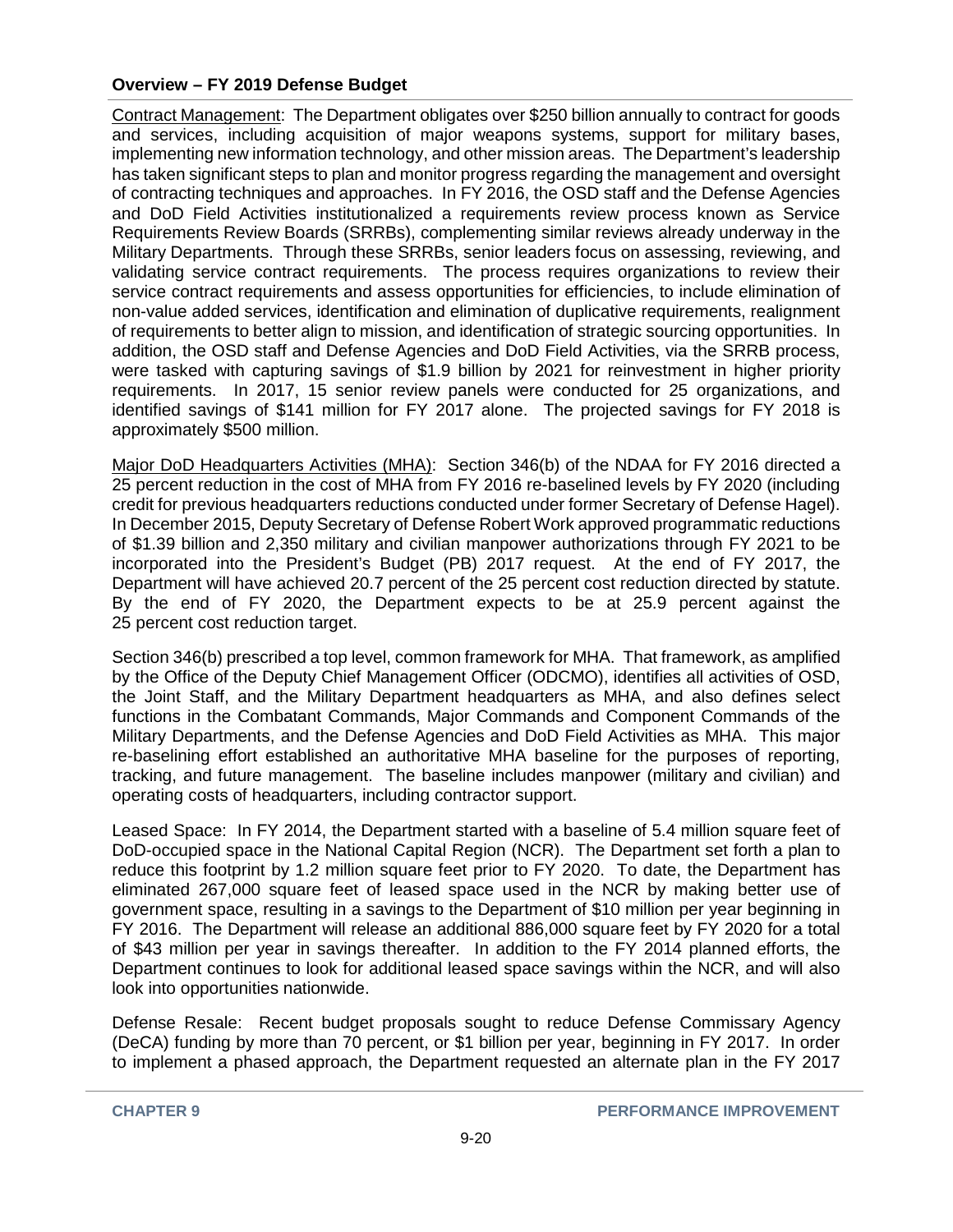President's Budget to achieve DeCA savings of \$1 billion per year by FY 2021. Consolidation of defense resale is an initiative being pursued through the Department's reform agenda, to be published with the next DoD Agency Strategic Plan.

Information Technology Optimization: The Department continues to make progress in our efforts to fundamentally transform delivery of IT infrastructure and services in a more secure, stable, resilient, and cost effective way. The Department estimates over \$1.4 billion of information technology (IT) savings for FY 2017 through FY 2021 based on efforts to: (a) consolidate data center infrastructure, National Capital Region IT, and Defense Media Activity IT; (b) centralize licensing agreements; (c) optimize circuit management; and (d) rationalize medical IT. The DoD will continue to aggressively identify and pursue opportunities to further optimize IT infrastructure, and take full advantage of its enterprise buying power.

Business Operations Improvements: The Department identified IT net benefits resulting from current Fourth Estate investments to develop, modernize, or enhance business systems. These benefits will enable a \$310 million reduction of business operations costs resulting from IT modernization investments in Fourth Estate activities between FYs 2017 and 2021. Although the net benefits analysis and findings do not currently capture any Defense health savings, the Department continues to analyze this business area to determine if additional potential savings can be achieved in the future. Defense Travel Modernization is also underway and will leverage simplified and automated business rules with a projected savings of up to \$450 million over five years.

Energy: The Services and Combatant Commands have made strides in including the risks of energy disruptions in planning activities. Experiential learning through including operational energy in wargames, exercises, and operation plans allows the industrial base to bring capabilities they have developed and truly test them with the warfighter. This benefits the governmentindustry partnership and allows new operational concepts and warfighting strategies to be developed.

The earlier we consider energy in the development process, the more we are able to effectively influence the design and capability of future systems. Underpinned by an analysis of how a system will be supported in a future warfighting scenario, the energy key performance parameter helps the Department make holistic decisions about future combat forces and the energy logistics and infrastructure needed to support those forces. The needs of our Combatant Commands will inform Department investments in people, equipment, and installations. Joint and Service wargames and scenario analyses will identify long-term risks to our combat capability that can be remedied through changes in how we consume and distribute energy in operations. These "demand signals" for operational energy improvements will then be integrated across requirements, acquisition, and innovation decision-making to quickly and effectively meet warfighter needs.

**Strategic Objective (SO) 3.6: Improve financial processes, controls, and information to the highest quality content, analysis, advice and oversight on all DoD budgetary and financial matters to support the national defense. Achieve full auditability of the budgetary and financial information that is most valuable in managing the DoD. Improve financial processes, controls, and information via audit remediation.**

The National Defense Authorization Act (NDAA) for FY 2014 mandates that the Secretary of Defense ensures a full audit is performed on the DoD financial statements beginning in FY 2018.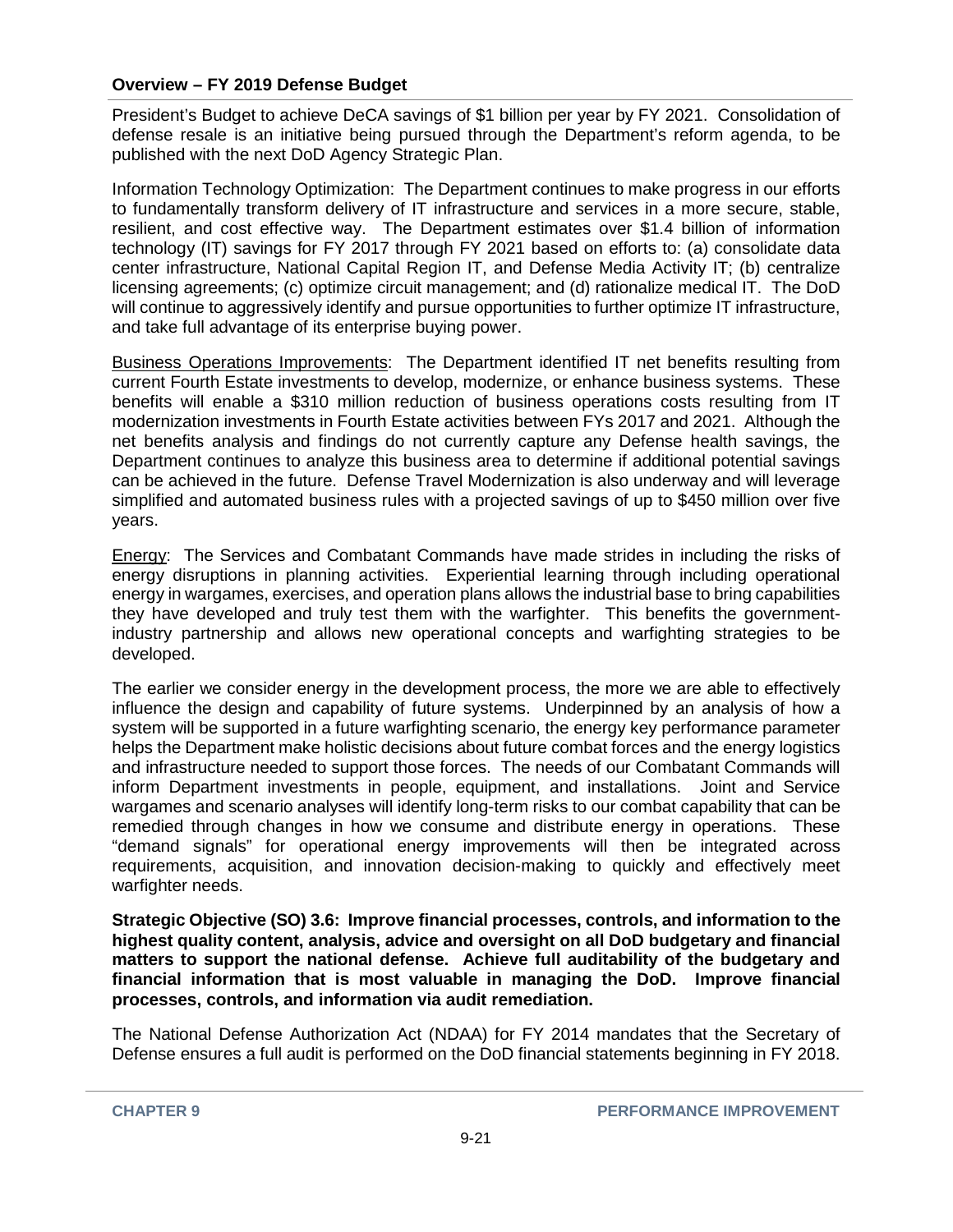In December 2017, the Department entered its first DoD Consolidated Audit. With more than \$2.4 trillion in assets, this financial statement audit is one of the largest ever undertaken in history. It comprises more than 24 standalone audits and an overarching consolidated audit. The DoD has notified the Department of Defense Inspector General (DoD IG) and congressional committees that it has the necessary capabilities to start the full financial statement audit in FY 2018. The Department expects to receive a variety of audit findings and recommendations, which will help to establish the baseline and provide a benchmark against which progress can be measured. During FY 2017, the Department established ambitious goals to gain the maximum benefit for improving our readiness posture going into next year's audit. While several of these aggressive goals were not achieved, all material organizations have asserted that sufficient capability exists to support and obtain actionable feedback from a full scope financial audit.

Remediating audit findings from the full financial statement audits is at the core of DoD's audit strategy and is the most certain and cost-effective path to achieving a clean audit opinion. The audit assesses our financial processes and systems and will bring to light areas where the Department can improve. Over the next year, the Department must support a number of concurrent activities, including supporting the ongoing audits, addressing issues identified in earlier audits, and planning for future audits. This all directly supports the Department's strategic priority business processes.

In order to standardize how audit results are reported and tracked by the Department, the DoD has developed a common tool with standardized categories of deficiencies in order to capture critical elements of audit findings to drive change, accountability, and measure progress. The tool will support accountability of remediation activities across the components. In FY 2018, these performance measures and targets will be changed in response to expected feedback and Notices of Findings and Recommendations received via the independent public accounting audit results.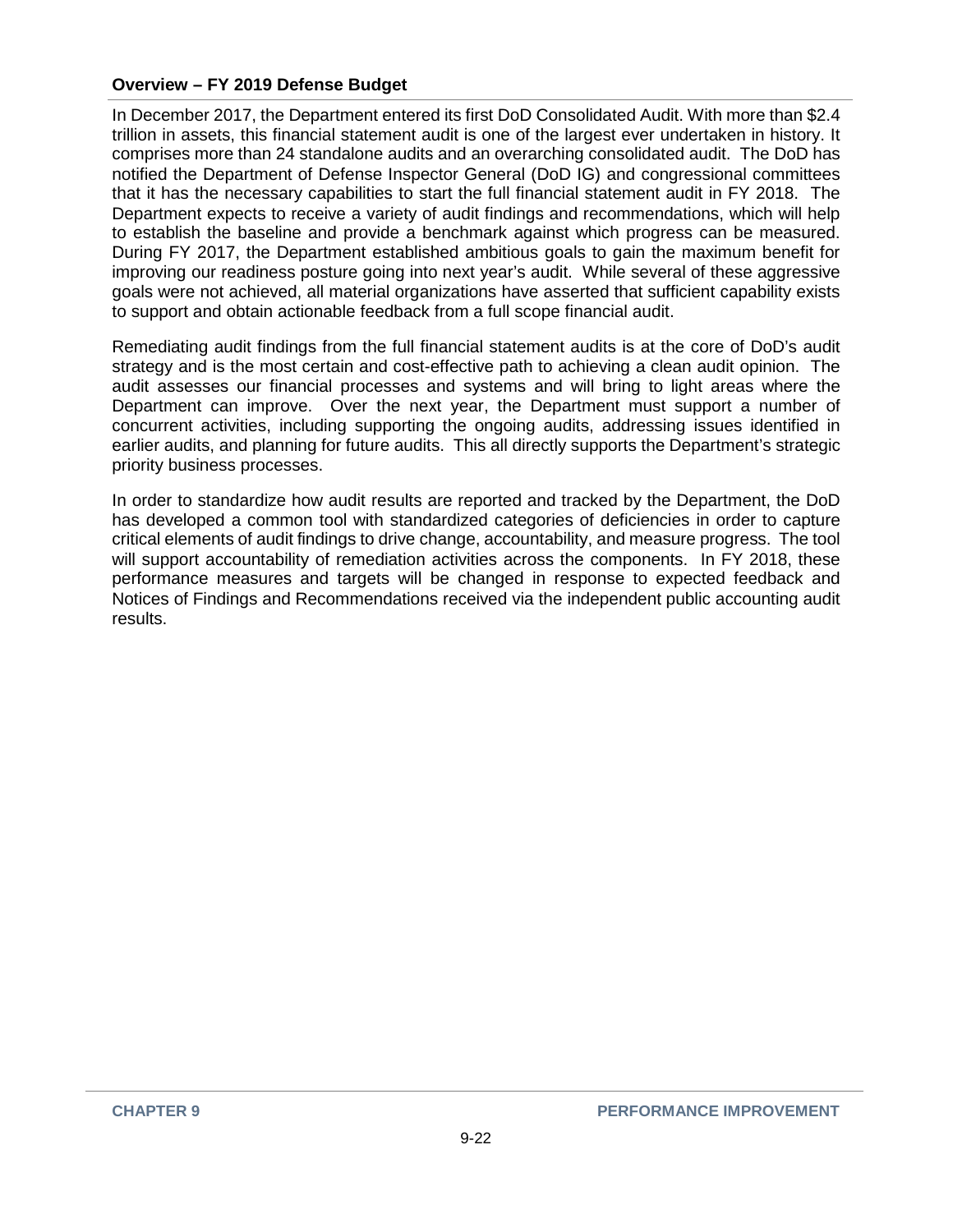| <b>STRATEGIC GOAL 3</b><br>Achieve Dominant Capabilities Through Innovation, Technical Excellence and Defense Institutional Reform                                                        |        |                                                                                                   |                     |         |                       |                                                                        |  |  |  |
|-------------------------------------------------------------------------------------------------------------------------------------------------------------------------------------------|--------|---------------------------------------------------------------------------------------------------|---------------------|---------|-----------------------|------------------------------------------------------------------------|--|--|--|
| SO 3.1: Incentivize Productivity and Innovation in Industry and Government.                                                                                                               |        |                                                                                                   |                     |         |                       |                                                                        |  |  |  |
| SO Leader: USD(AT&L), OSD                                                                                                                                                                 |        |                                                                                                   |                     |         |                       |                                                                        |  |  |  |
| PG 3.1.1: Maintain a strong technical foundation<br>within the Department's Science and Technology<br>(S&T) program by transitioning completed<br>demonstration programs.                 |        | PG Leader: Assistant Secretary of Defense for Research and Engineering<br>(R&E), OUSD (AT&L), OSD |                     |         |                       |                                                                        |  |  |  |
| <b>Performance Measure</b>                                                                                                                                                                |        | Q1 2017                                                                                           | Q2 2017             | Q3 2017 | Q4 2017               | <b>Prior Year Results</b>                                              |  |  |  |
| Target<br>3.1.1.1: Percent of completing demonstration<br>programs transitioning each year.<br>Actual                                                                                     |        |                                                                                                   | Measured Annually   |         | 40%                   | FY13: 77%<br>FY14: 82%<br>FY15: 82%                                    |  |  |  |
|                                                                                                                                                                                           |        |                                                                                                   |                     |         | N/A                   | FY16: 72%<br>(Target: $40\%$ )                                         |  |  |  |
| SO 3.2: Expand core capabilities in support of military interest.                                                                                                                         |        |                                                                                                   |                     |         |                       |                                                                        |  |  |  |
| SO Leader: USD(AT&L), OSD                                                                                                                                                                 |        |                                                                                                   |                     |         |                       |                                                                        |  |  |  |
| This Cross Agency Priority Goal is no longer being tracked.                                                                                                                               |        |                                                                                                   |                     |         |                       |                                                                        |  |  |  |
| SO 3.3: Improve acquisition processes from requirements definition to execution phase and through lifecycle<br>enhancements, to acquire and sustain military-unique and commercial items. |        |                                                                                                   |                     |         |                       |                                                                        |  |  |  |
| SO Leader: USD(AT&L), OSD                                                                                                                                                                 |        |                                                                                                   |                     |         |                       |                                                                        |  |  |  |
| PG 3.3.1: Reform the Acquisition Process. By<br>September 30, 2017, DoD will improve its<br>acquisition process.                                                                          |        | PG Leader: Director, Acquisition Resources and Analysis, OUSD (AT&L),<br><b>OSD</b>               |                     |         |                       |                                                                        |  |  |  |
| <b>Performance Measure</b>                                                                                                                                                                |        | Q1 2017                                                                                           | Q <sub>2</sub> 2017 | Q3 2017 | Q4 2017               | <b>Prior Year Results</b>                                              |  |  |  |
| 3.3.1.1: The median growth in cycle time for<br>Major Defense Acquisition Programs (MDAPs)                                                                                                | Target |                                                                                                   |                     |         | $\frac{2}{5}$ / = 15% | FY11: 4.5%<br>FY12: 6.6%<br>FY13: 5.37%<br>FY14: 0.0%                  |  |  |  |
| will not increase by more than 15 percent from<br>the Milestone B baseline.                                                                                                               | Actual |                                                                                                   | Measured Annually   |         |                       | FY15: 0.0%<br>FY16: 14.9%<br>$\text{Target:} \leq \text{=}$<br>$15\%)$ |  |  |  |
| 3.3.1.2: Biennial rate of quantity adjusted unit<br>procurement cost growth for MDAPs will not                                                                                            | Target | Measured Annually                                                                                 |                     |         | $\frac{2}{5}$ / = 6%  | FY12: -0.3%<br>FY13: -1.42%<br>FY14: 0.21%<br>FY15: -0.41%             |  |  |  |
| exceed 6 percent.                                                                                                                                                                         | Actual |                                                                                                   |                     |         | 0.08%                 | FY16: 0%<br>(Target: $\lt/ = 6\%$ )                                    |  |  |  |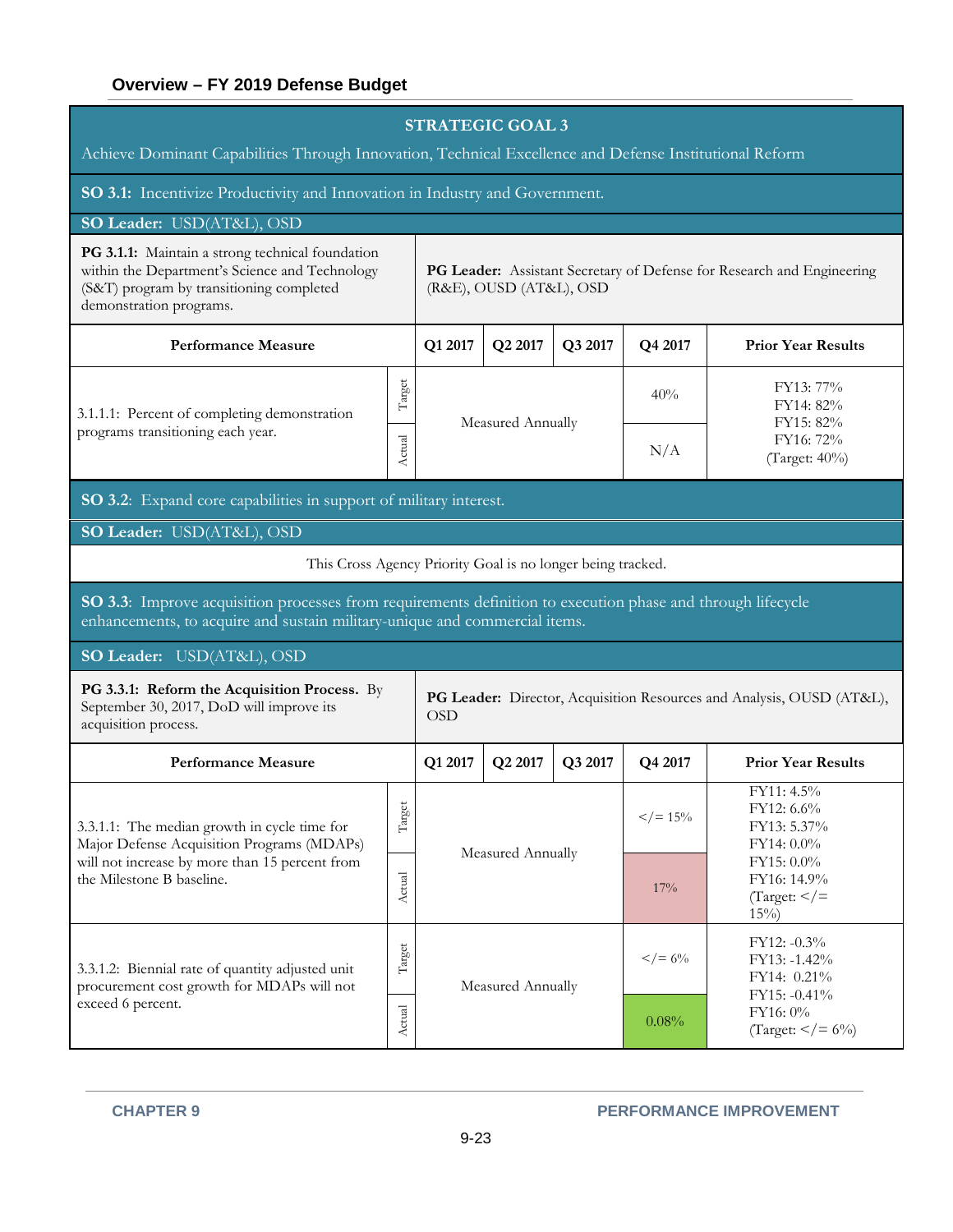| <b>STRATEGIC GOAL 3</b><br>Achieve Dominant Capabilities Through Innovation, Technical Excellence and Defense Institutional Reform                                                                                                                                                                                                                                   |               |                                                                                      |                   |         |                |                                                                       |  |  |  |
|----------------------------------------------------------------------------------------------------------------------------------------------------------------------------------------------------------------------------------------------------------------------------------------------------------------------------------------------------------------------|---------------|--------------------------------------------------------------------------------------|-------------------|---------|----------------|-----------------------------------------------------------------------|--|--|--|
| SO 3.3: Improve acquisition processes from requirements definition to execution phase and through lifecycle<br>enhancements, to acquire and sustain military-unique and commercial items.                                                                                                                                                                            |               |                                                                                      |                   |         |                |                                                                       |  |  |  |
| SO Leader: USD(AT&L), OSD                                                                                                                                                                                                                                                                                                                                            |               |                                                                                      |                   |         |                |                                                                       |  |  |  |
| PG 3.3.1: Reform the Acquisition Process. By<br>September 30, 2017, DoD will improve its<br>acquisition process.                                                                                                                                                                                                                                                     |               | <b>OSD</b>                                                                           |                   |         |                | PG Leader: Director, Acquisition Resources and Analysis, OUSD (AT&L), |  |  |  |
| <b>Performance Measure</b>                                                                                                                                                                                                                                                                                                                                           |               | Q1 2017                                                                              | Q2 2017           | Q3 2017 | Q4 2017        | <b>Prior Year Results</b>                                             |  |  |  |
| 3.3.1.3: Annual number of MDAP breaches-<br>significant or critical cost overruns for reasons                                                                                                                                                                                                                                                                        | $\rm{Target}$ |                                                                                      |                   |         | $\overline{0}$ | FY13:0<br>FY14: 1                                                     |  |  |  |
| other than approved changes in quantity-will<br>be zero.                                                                                                                                                                                                                                                                                                             | Actual        |                                                                                      | Measured Annually |         | $\mathbf{1}$   | FY15:0<br>FY16:1<br>(Target: 0)                                       |  |  |  |
| 3.3.1.4: Percent of contract obligations that are<br>competitively awarded will be 53 percent in FY                                                                                                                                                                                                                                                                  | Target        |                                                                                      | Measured Annually |         | 53%            | FY13: 56.9%<br>FY14: 58.7%<br>FY15: 55.1%                             |  |  |  |
| 2017.                                                                                                                                                                                                                                                                                                                                                                | Actual        |                                                                                      |                   |         | 52%            | FY16: 52.8%<br>(Target: 57%)                                          |  |  |  |
| Target<br>3.3.1.5: Percent of acquisition positions filled<br>with personnel meeting Levels II and III                                                                                                                                                                                                                                                               |               |                                                                                      | Measured Annually |         | $>80.6\%$      | FY13: 76.3%<br>FY14: 80.6%<br>FY15: 78.8%                             |  |  |  |
| certification requirements.                                                                                                                                                                                                                                                                                                                                          | Actual        |                                                                                      |                   |         | 78.21%         | FY16: 78.3%<br>(Target:<br>$>80.6\%$                                  |  |  |  |
| SO 3.4: Strengthen cybersecurity throughout the product life cycle                                                                                                                                                                                                                                                                                                   |               |                                                                                      |                   |         |                |                                                                       |  |  |  |
| SO Leaders: USD(AT&L), OSD; DoD CIO, OSD                                                                                                                                                                                                                                                                                                                             |               |                                                                                      |                   |         |                |                                                                       |  |  |  |
| <b>PG 3.4.1</b> : By the end of FY 2017, the DoD will<br>include in 85 percent of all new contracts, and as<br>necessary modify contracts associated with critical<br>programs and technology, the Defense Federal<br>Acquisition Regulation Supplement (DFARS)<br>clause 252.204-7012. Safeguarding Covered<br>Defense Information and Cyber Incident<br>Reporting. |               | PG Leader: Director, Defense Procurement and Acquisition Policy, OUSD<br>(AT&L), OSD |                   |         |                |                                                                       |  |  |  |
| <b>Performance Measure</b>                                                                                                                                                                                                                                                                                                                                           |               | Q1 2017                                                                              | Q2 2017           | Q3 2017 | Q4 2017        | <b>Prior Year Results</b>                                             |  |  |  |
| 3.4.1.1: The percent of contracts and contract<br>modifications that contain DFARS Clause                                                                                                                                                                                                                                                                            | Target        | 85%                                                                                  | 85%               | 85%     | 85%            | FY14: 52%<br>FY15: 75%                                                |  |  |  |
| 252.204-7012                                                                                                                                                                                                                                                                                                                                                         | Actua         | 89%                                                                                  | $88\%$            | 89%     | 88%            | FY16: 56%                                                             |  |  |  |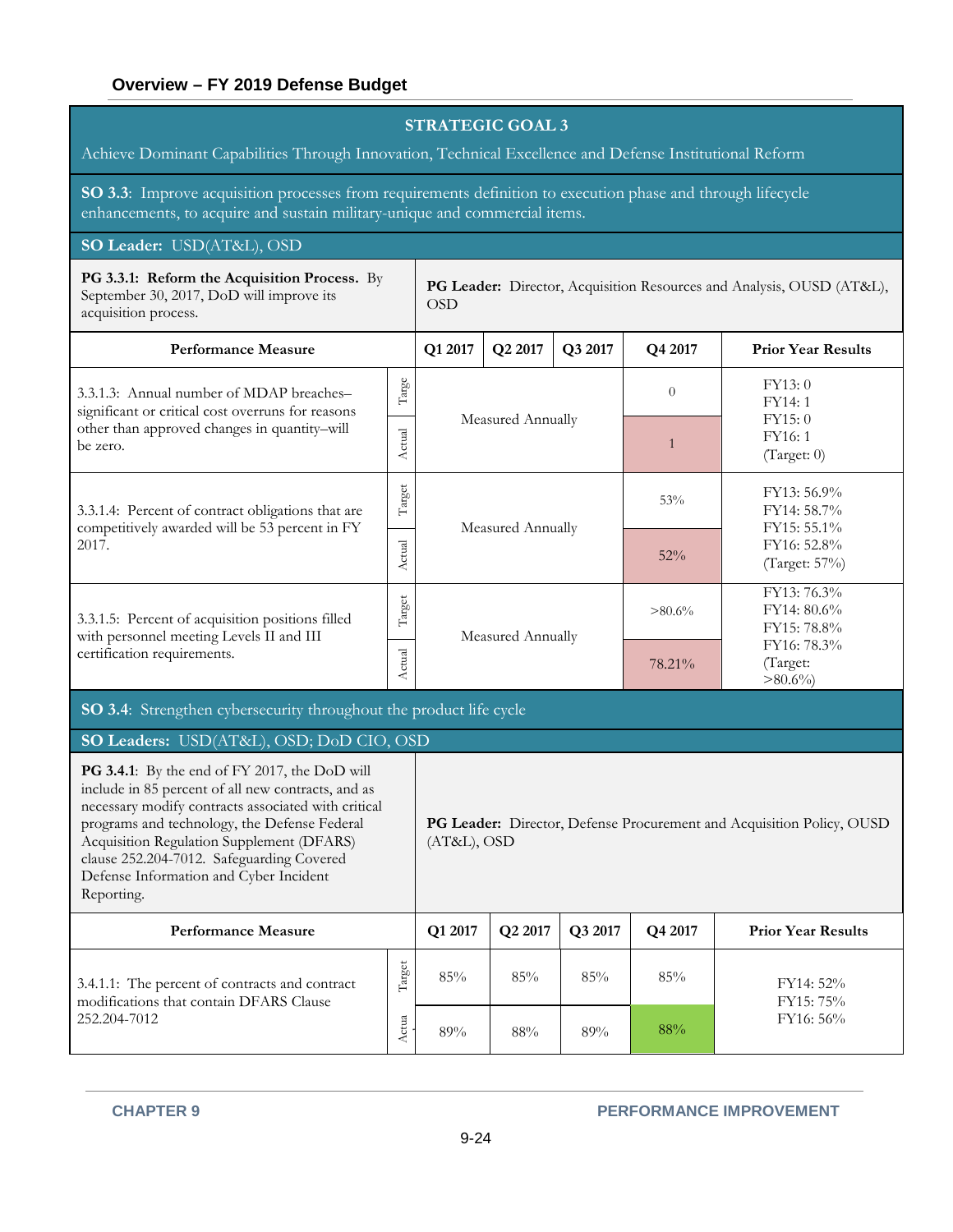| <b>STRATEGIC GOAL 3</b><br>Achieve Dominant Capabilities Through Innovation, Technical Excellence and Defense Institutional Reform                                                                                                                                                                                                                                                  |                  |                                                                                                                                        |                           |                                                    |  |           |  |  |  |
|-------------------------------------------------------------------------------------------------------------------------------------------------------------------------------------------------------------------------------------------------------------------------------------------------------------------------------------------------------------------------------------|------------------|----------------------------------------------------------------------------------------------------------------------------------------|---------------------------|----------------------------------------------------|--|-----------|--|--|--|
| <b>SO 3.4:</b> Strengthen cybersecurity throughout the product life cycle                                                                                                                                                                                                                                                                                                           |                  |                                                                                                                                        |                           |                                                    |  |           |  |  |  |
| SO Leaders: USD(AT&L), OSD; DoD CIO, OSD                                                                                                                                                                                                                                                                                                                                            |                  |                                                                                                                                        |                           |                                                    |  |           |  |  |  |
| PG 3.4.2: Cybersecurity. Improve awareness of<br>security practices, vulnerabilities, and threats to the<br>operating environment, by limiting access to only<br>authorized users and implementing technologies<br>and processes that reduce the risk from malicious<br>activity.                                                                                                   |                  | PG Leader: Deputy CIO for Cybersecurity, DoD CIO, OSD                                                                                  |                           |                                                    |  |           |  |  |  |
| PM 3.4.2.1: Performance Measures are reported to the SECDEF via DoD Cybersecurity Scorecard Cybersecurity Discipline (FOUO<br>or higher) in line with the Deputy Secretary of Defense memorandum, "DoD Cybersecurity Campaign - Cybersecurity Discipline<br>Implementation Plan", October 26, 2015. The DoD Cybersecurity Discipline Implementation Plan was amended February 2016. |                  |                                                                                                                                        |                           |                                                    |  |           |  |  |  |
| SO 3.5: Improve overall performance, strengthen business operations, and achieve efficiencies, effectiveness, and cost<br>savings that can be transferred to higher priority needs                                                                                                                                                                                                  |                  |                                                                                                                                        |                           |                                                    |  |           |  |  |  |
| SO Leaders: DCMO, OSD; USD(AT&L), OSD; DoD CIO, OSD                                                                                                                                                                                                                                                                                                                                 |                  |                                                                                                                                        |                           |                                                    |  |           |  |  |  |
| PG 3.5.1: Realigning Major DoD Headquarters<br>Activities. Increase funding for high priority core<br>missions by reducing the cost of overhead and<br>PG Leader: Director, OP&DS, ODCMO, OSD<br>management structures and redirecting those<br>savings to core missions                                                                                                            |                  |                                                                                                                                        |                           |                                                    |  |           |  |  |  |
| <b>Performance Measure</b>                                                                                                                                                                                                                                                                                                                                                          |                  | Q1 2017                                                                                                                                | <b>Prior Year Results</b> |                                                    |  |           |  |  |  |
| 3.5.1.1: Baseline MHA using a revised policy<br>framework - baseline OSD; the Office of the<br>IG, DoD; and the Defense Agencies and DoD<br>Field Activities.                                                                                                                                                                                                                       | Target<br>Actual | Objectives for this measure were completed in Q1 FY<br>2016 and reported in the FY 2016 DoD Organizational                             | Assessment.               | Performance Measure 3.5.1.1 has been discontinued. |  | FY16: Met |  |  |  |
| 3.5.1.2: Baseline the MilDeps, the JS, and the<br>CCMD <sub>s</sub> .                                                                                                                                                                                                                                                                                                               | Target           | Objectives for this measure were completed in Q4 FY<br>2016 and reported in the FY 2016 DoD Organizational                             | Assessment.               |                                                    |  | FY16: Met |  |  |  |
|                                                                                                                                                                                                                                                                                                                                                                                     | Actual           |                                                                                                                                        |                           | Performance Measure 3.5.1.2 has been discontinued. |  |           |  |  |  |
| 3.5.1.3: Program reductions in OSD; the<br>Office of the Inspector General, DoD; and the<br>Defense Agencies and DoD Field Activities for                                                                                                                                                                                                                                           | Target           | Objectives for this measure were completed in Q2 FY<br>2016 and reported in the FY 2016 DoD Organizational<br>FY16: Met<br>Assessment. |                           |                                                    |  |           |  |  |  |
| the FY 2017 President's Budget (PB).                                                                                                                                                                                                                                                                                                                                                | Actual           |                                                                                                                                        |                           | Performance Measure 3.5.1.3 has been discontinued. |  |           |  |  |  |
| 3.5.1.4: Program reductions to MHA across<br>the Future Years Defense Program in the                                                                                                                                                                                                                                                                                                | Target           | Objectives for this measure were completed in Q2 FY<br>2016 and reported in the FY 2016 DoD Organizational                             |                           |                                                    |  | FY16: Met |  |  |  |
| MilDeps, the JS, and the CCMD headquarters<br>for the FY 2017 PB.                                                                                                                                                                                                                                                                                                                   | Actual           |                                                                                                                                        | Assessment.               | Performance Measure 3.5.1.4 has been discontinued. |  |           |  |  |  |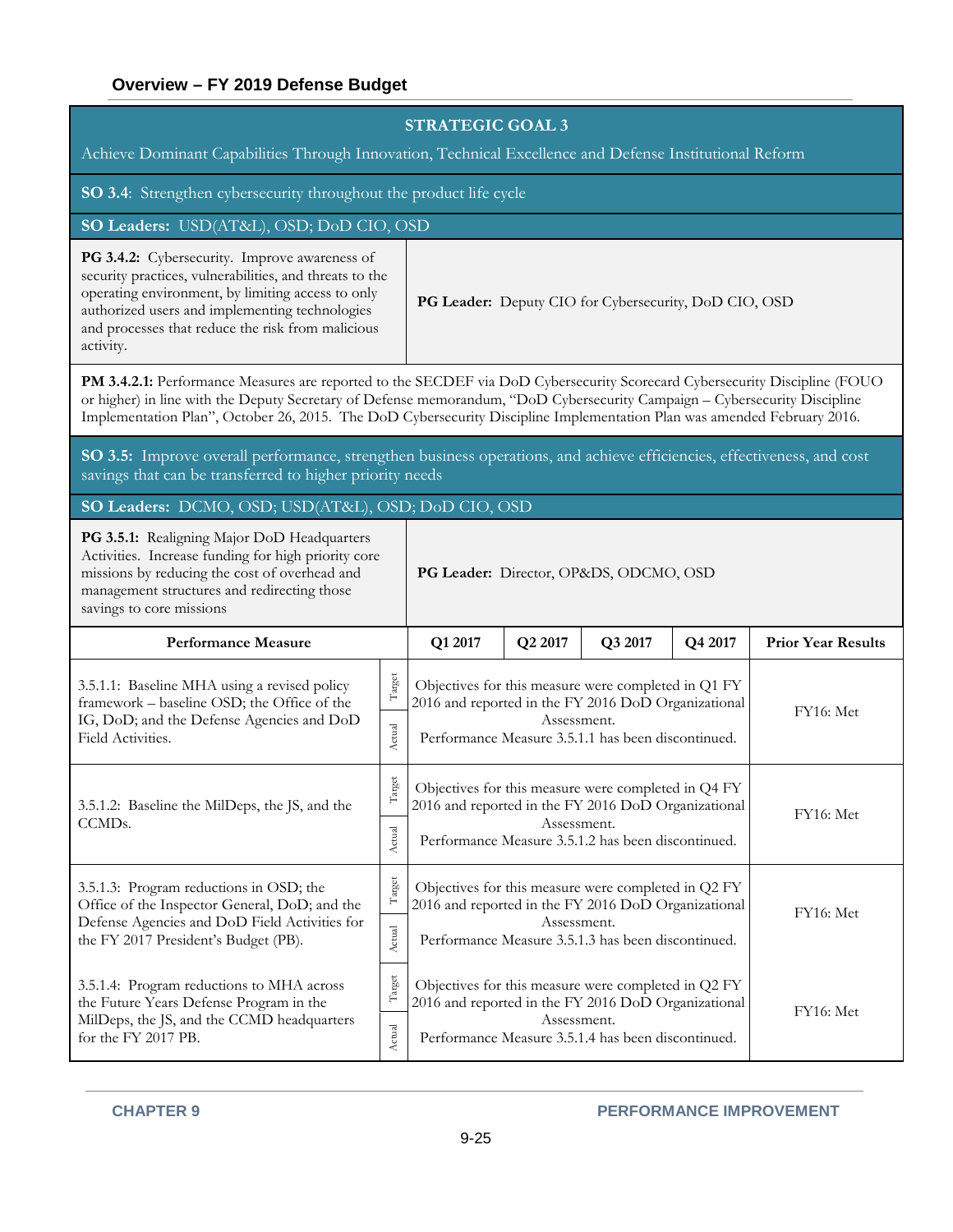Achieve Dominant Capabilities Through Innovation, Technical Excellence and Defense Institutional Reform

**SO 3.5:** Improve overall performance, strengthen business operations, and achieve efficiencies, effectiveness, and cost savings that can be transferred to higher priority needs

#### **SO Leaders:** DCMO, OSD; USD(AT&L), OSD; DoD CIO, OSD

**PG 3.5.1:** Realigning Major DoD Headquarters Activities. Increase funding for high priority core missions by reducing the cost of overhead and management structures and redirecting those savings to core missions. **PG Leader:** Director, OP&DS, ODCMO, OSD **Performance Measure Q1 2017 Q2 2017 Q3 2017 Q4 2017 Prior Year Results** 3.5.1.5: Revise the MHA policy: #1 Work Group effort complete no later than second quarter FY 2016 #2 Draft issuance for formal coordination no later than third quarter FY 2016 (June 2016) #3 Draft issuance for principal signature no later than fourth quarter FY 2016; #4 Final issuance no later than fourth quarter FY 2016 (September 2016) Target Refined in FY 2017: Target: To be completed by the end of  $4Q$  FY 2018. FY16: Not Met Actual 3.5.1.6: Office of the Director, Cost Assessment and Program Evaluation (ODCAPE) will create MHA flags at the category level to coincide with the revised policy framework categories (e.g., B1, B5i) and update the MHA data using the DoD component data collected and validated by ODCMO. Target Objectives for this measure were completed in Q4 FY 2016 and reported in the FY 2016 DoD Organizational Assessment. Performance Measure 3.5.1.6 has been discontinued. FY16: Met Actual 3.5.1.7: ODCMO, in coordination with ODCAPE and OUSD(C)/CFO, will review Program Objective Memorandum/Budget Estimate Submission, and oversee MHA changes during the PBR. Target Objectives for this measure were completed in Q4 FY 2016 and reported in the FY 2016 DoD Organizational Assessment. Performance Measure 3.5.1.7 has been discontinued. FY16: Met **Actual**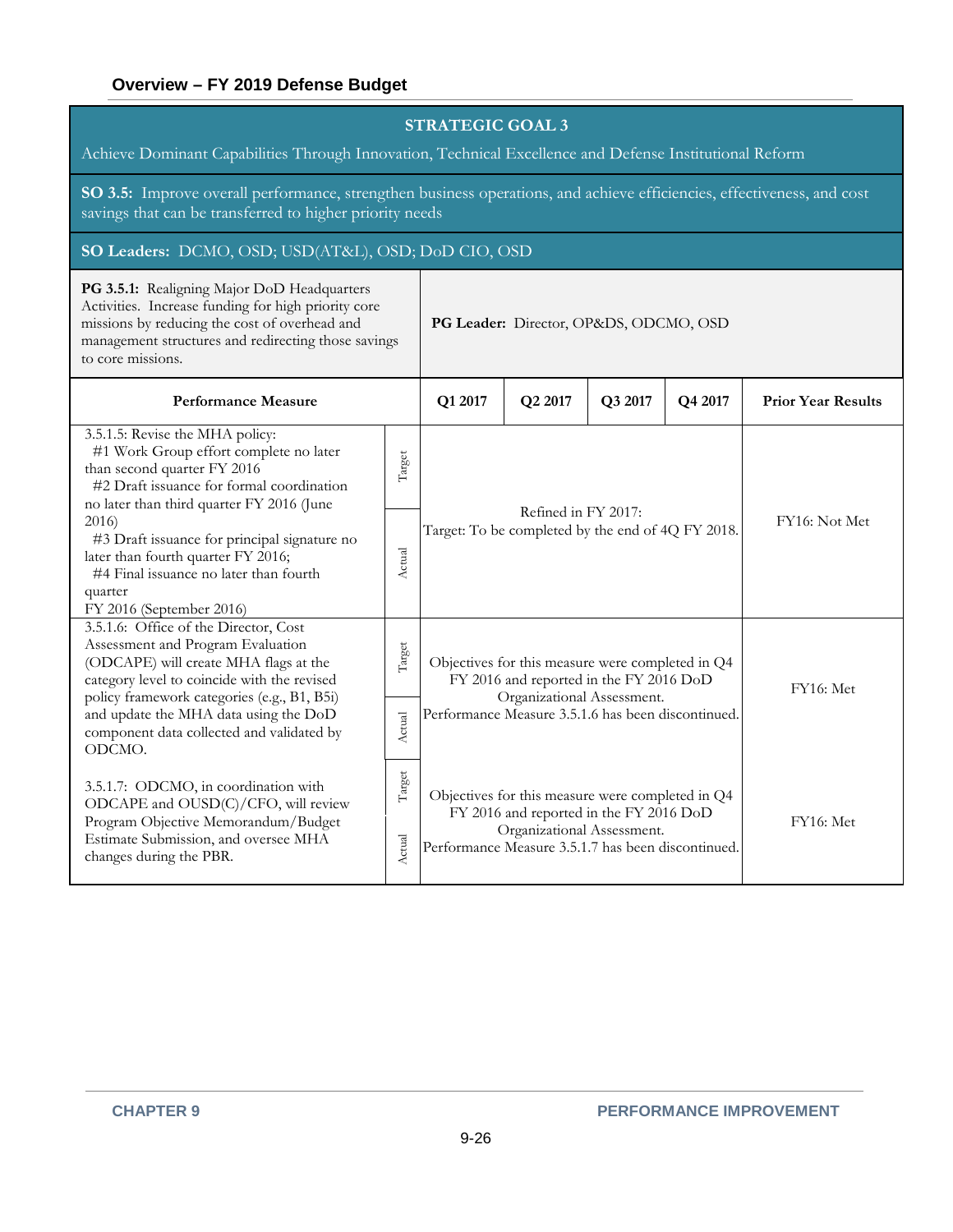| <b>STRATEGIC GOAL 3</b><br>Achieve Dominant Capabilities Through Innovation, Technical Excellence and Defense Institutional Reform                                                                                                                                                                                         |                                               |            |                        |         |                           |                           |  |  |  |
|----------------------------------------------------------------------------------------------------------------------------------------------------------------------------------------------------------------------------------------------------------------------------------------------------------------------------|-----------------------------------------------|------------|------------------------|---------|---------------------------|---------------------------|--|--|--|
| SO 3.5: Improve overall performance, strengthen business operations, and achieve efficiencies, effectiveness, and cost<br>savings that can be transferred to higher priority needs                                                                                                                                         |                                               |            |                        |         |                           |                           |  |  |  |
| SO Leaders: DCMO, OSD; USD(AT&L), OSD; DoD CIO, OSD                                                                                                                                                                                                                                                                        |                                               |            |                        |         |                           |                           |  |  |  |
| PG 3.5.2: Improve DoD Energy Performance. By<br>September 30, 2025, DoD will improve its facility<br>PG Leader: Assistant Secretary of Defense for Energy, Installations and<br>energy performance by reducing average building<br>Environment, OUSD (AT&L), OSD<br>energy intensity by 25 percent from the 2015 baseline. |                                               |            |                        |         |                           |                           |  |  |  |
| <b>Performance Measure</b>                                                                                                                                                                                                                                                                                                 | Q1<br>2017                                    | Q2<br>2017 | Q <sub>3</sub><br>2017 | Q4 2017 | <b>Prior Year Results</b> |                           |  |  |  |
| 3.5.2.1: Reduce Facility Energy Intensity                                                                                                                                                                                                                                                                                  |                                               |            | Measured Annually      |         | 5.0%                      | FY15: 19.9%<br>FY16: 5.1% |  |  |  |
|                                                                                                                                                                                                                                                                                                                            | Actual                                        |            |                        |         | N/A                       | (Target:<br>$2.5\%$       |  |  |  |
| 3.5.2.2: Institutionalize Operational Energy<br>Considerations in Force Development: Energy<br>Supportability Analysis (ESA)-informed Energy                                                                                                                                                                               | Target                                        |            | Measured Annually      |         | 100%                      | FY16: 96%                 |  |  |  |
| KPP for JROC-interest item Acquisition<br>programs, using OE.                                                                                                                                                                                                                                                              | Actual                                        |            |                        |         | N/A                       | (Target: 100%)            |  |  |  |
| 3.5.2.3: Institutionalize Operational Energy<br>Considerations in Force Development-OE                                                                                                                                                                                                                                     | Target                                        |            | Measured Annually      |         | 100%                      | FY16: 75%                 |  |  |  |
| constraints and limitations analyses in Title 10<br>war games.                                                                                                                                                                                                                                                             | tual<br>Χc                                    |            |                        |         | N/A                       | (Target: 90%)             |  |  |  |
| 3.5.2.4: Institutionalize Operational Energy<br>Considerations in Force Development: Energy                                                                                                                                                                                                                                | Target                                        |            |                        |         | 90%                       | FY16: 92%                 |  |  |  |
| Supportability Analysis (ESA)-used in all ACQ<br>programs, using OE.                                                                                                                                                                                                                                                       | $\Lambda{\rm c} {\rm t}{\rm u}{\rm a}{\rm l}$ |            | Measured Annually      |         | N/A                       | (Target: 80%)             |  |  |  |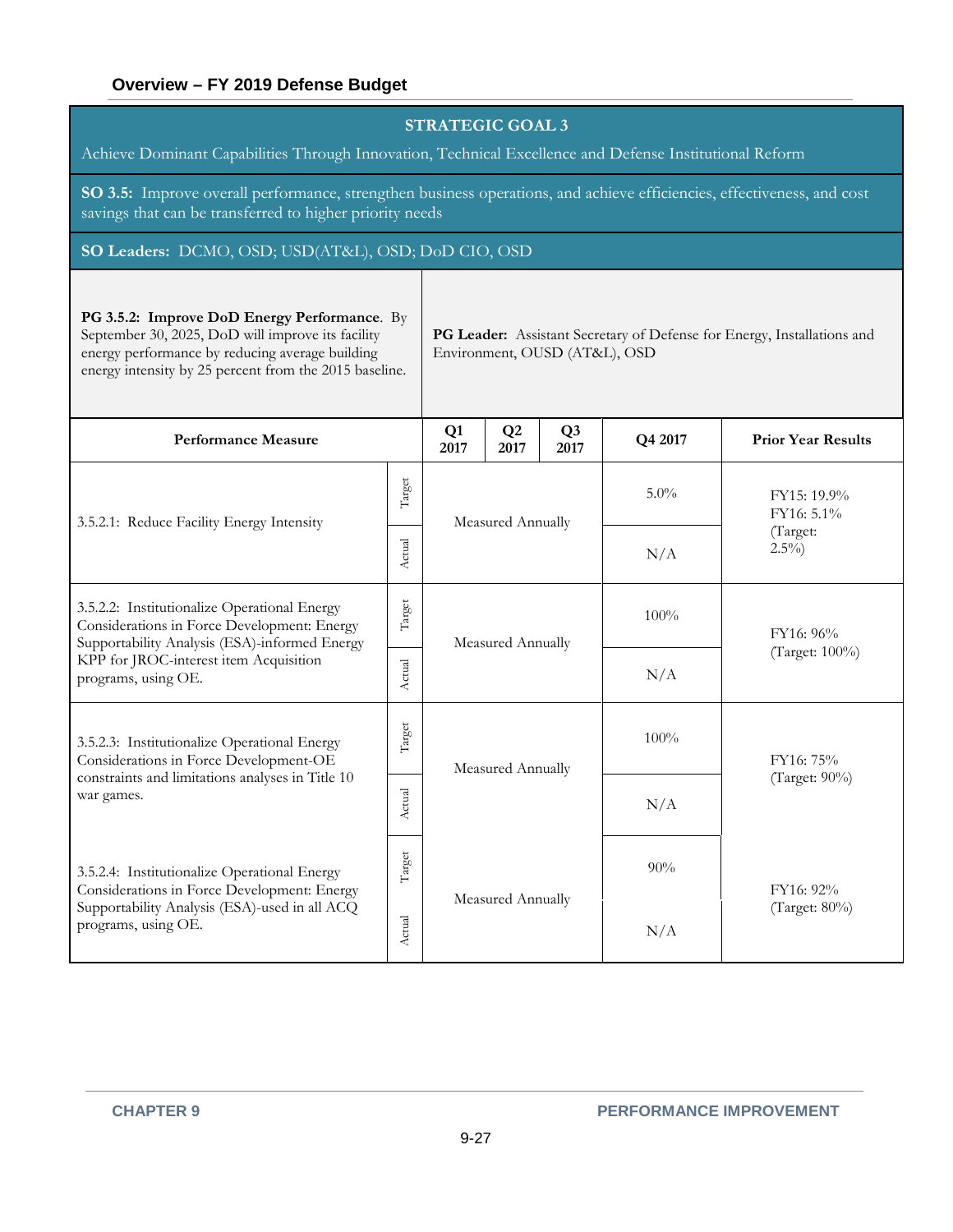Achieve Dominant Capabilities Through Innovation, Technical Excellence and Defense Institutional Reform

**SO 3.5:** Improve overall performance, strengthen business operations, and achieve efficiencies, effectiveness, and cost savings that can be transferred to higher priority needs

#### **SO Leaders:** DCMO, OSD; USD(AT&L), OSD; DoD CIO, OSD

| PG 3.5.3: By FY 2021, DOD will document and realize<br>a \$1.9 billion funding reduction by reviewing and<br>validating service requirements across the OSD, the<br>Defense Agencies, and DoD Field Activities.                       |                                                              | PG Leader: Director, Defense Business Management Analysis &<br>Optimization (DBMAO), ODCMO, OSD                                                                                               |                                                                                                                                      |                                                                                                                                                               |         |                           |  |  |
|---------------------------------------------------------------------------------------------------------------------------------------------------------------------------------------------------------------------------------------|--------------------------------------------------------------|-----------------------------------------------------------------------------------------------------------------------------------------------------------------------------------------------|--------------------------------------------------------------------------------------------------------------------------------------|---------------------------------------------------------------------------------------------------------------------------------------------------------------|---------|---------------------------|--|--|
| <b>Performance Measure</b>                                                                                                                                                                                                            |                                                              | Q1 2017                                                                                                                                                                                       | Q2 2017                                                                                                                              | Q3 2017                                                                                                                                                       | Q4 2017 | <b>Prior Year Results</b> |  |  |
| 3.5.3.1: By FY 2016, Service Requirements<br>Review Boards will be conducted for all<br>components of the Office of the Secretary of<br>Defense (OSD), Defense Agencies, and DoD<br>Field Activities and results reviewed by a Senior | Target<br>Actual                                             | Q4 FY 2016 and reported in the FY 2016 DoD                                                                                                                                                    | Objectives for this measure were completed in<br>Organizational Assessment.<br>Performance Measure 3.5.3.1 has been<br>discontinued. | FY16: Met<br>(Target: Q4<br>FY16)                                                                                                                             |         |                           |  |  |
| Review Panel.                                                                                                                                                                                                                         |                                                              |                                                                                                                                                                                               |                                                                                                                                      |                                                                                                                                                               |         |                           |  |  |
| 3.5.3.2: By 2017, Requirements Review Boards<br>conducted for all components of the Office of<br>the Secretary of Defense (OSD), Defense                                                                                              | Target                                                       | Q4 FY 2016 and reported in the FY 2016 DoD                                                                                                                                                    | Objectives for this measure were completed in<br>Organizational Assessment.                                                          | FY16: Met<br>(Target: Q1                                                                                                                                      |         |                           |  |  |
| Agencies and DoD Field Activities will have<br>identified and realized \$141.5 million in<br>savings.                                                                                                                                 | Actual                                                       |                                                                                                                                                                                               | Performance Measure 3.5.3.2 has been<br>discontinued.                                                                                | FY17)                                                                                                                                                         |         |                           |  |  |
| PG 3.5.4: By FY 2021, DoD will reduce budgeted<br>Fourth Estate business operation costs through<br>investments in business system information technology<br>by a minimum of \$300 million.                                           | PG Leader: Director, DBMAO, ODCMO, OSD                       |                                                                                                                                                                                               |                                                                                                                                      |                                                                                                                                                               |         |                           |  |  |
|                                                                                                                                                                                                                                       |                                                              | Performance Goal 3.5.4 Discontinued in 2017.                                                                                                                                                  |                                                                                                                                      |                                                                                                                                                               |         |                           |  |  |
| PG 3.5.5: By FY 2017, DCMO will complete a<br>comprehensive review of current proposed<br>modernizations of the business systems for OSD, the<br>Defense Agencies, and DoD Field Activities.                                          |                                                              | PG Leader: Director, DBMAO, ODCMO, OSD                                                                                                                                                        |                                                                                                                                      |                                                                                                                                                               |         |                           |  |  |
| <b>Performance Measure</b>                                                                                                                                                                                                            |                                                              | Q1 2017                                                                                                                                                                                       | Q2 2017                                                                                                                              | Q3 2017                                                                                                                                                       | Q4 2017 | <b>Prior Year Results</b> |  |  |
| 3.5.5.1: By FY 2017, ODCMO will complete a<br>comprehensive review of current proposed<br>modernizations of the business systems for OSD,                                                                                             | Target                                                       |                                                                                                                                                                                               |                                                                                                                                      | Objectives for this measure were completed<br>in FY 2016 and reported in the FY 2016<br>Organizational Assessment.<br>Performance Measure 3.5.5.1 will not be |         | FY16: Met                 |  |  |
| the Defense Agencies, and DoD Field Activities.                                                                                                                                                                                       | Actual                                                       |                                                                                                                                                                                               |                                                                                                                                      | carried forward                                                                                                                                               |         |                           |  |  |
| 3.5.5.2: The DoD will measure the net benefits<br>ratio associated with discretionary development &<br>modernization IT investments.                                                                                                  | $\mathop{\rm Tr}\limits_{\mathop{\rm gct}\limits}$<br>Actual | Objectives for this measure were completed<br>in FY 2016 and reported in the FY 2016<br>Organizational Assessment.<br>FY16: Met<br>Performance Measure 3.5.5.2 will not be<br>carried forward |                                                                                                                                      |                                                                                                                                                               |         |                           |  |  |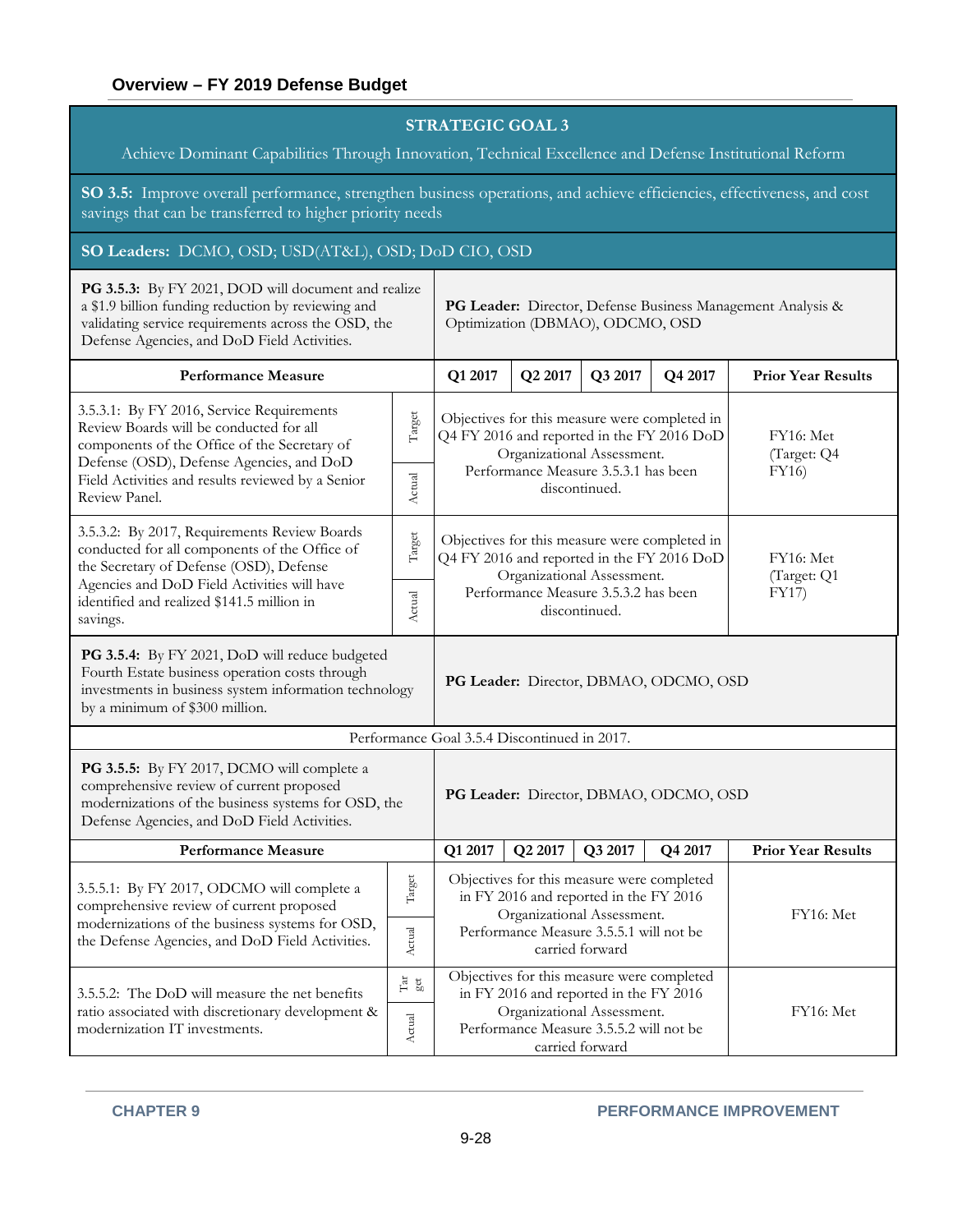**SO 3.6:** Improve financial processes, controls, and information to the highest quality content, analysis, advice and oversight on all DoD budgetary and financial matters to support the national defense. Achieve full auditability of the budgetary and financial information that is most valuable in managing the DoD. Achieve fully auditable statements by 2017. Improve financial processes, controls, and information via audit readiness

# **SO Leader:** Deputy CFO, OSD

| PG 3.6.1: Financial Statement Audit Readiness.<br>The DoD's financial statement will be audit ready by<br>September 30, 2017.                                                                                                                                                                                                   |        | PG Leader: Deputy Chief Financial Officer, OUSD(C)/CFO, OSD |         |         |          |                           |  |
|---------------------------------------------------------------------------------------------------------------------------------------------------------------------------------------------------------------------------------------------------------------------------------------------------------------------------------|--------|-------------------------------------------------------------|---------|---------|----------|---------------------------|--|
| <b>Performance Measure</b><br>Note: While the Department continues to work<br>towards 100% completion of these measures, it<br>has the ability to present financial processes and<br>systems needed to begin audit of full financial<br>statements in order to receive actionable<br>feedback and drive remediation activities. |        | Q1 2017                                                     | Q2 2017 | Q3 2017 | Q4 2017  | <b>Prior Year Results</b> |  |
| 3.6.1.1: Universe of Transactions, Reconciliations<br>to GL Systems, Schedule of Budgetary Activity<br>$(SBA)*$                                                                                                                                                                                                                 | Target | 99%                                                         | 99%     | $99\%$  | $100\%$  | FY16: 97%                 |  |
| *SBA will no longer be used in FY 2018 and<br>measure is no longer a valid performance target.                                                                                                                                                                                                                                  | Actual | 99%                                                         | 99%     | 99%     | 99.98%   |                           |  |
| 3.6.1.2: Universe of Transactions, Reconciliations<br>to general ledger (GL) Systems, Statement of<br>Budgetary Resources and Balance Sheet                                                                                                                                                                                     | Target | 93%                                                         | 98%     | 98%     | 99%      | FY16: 75%                 |  |
|                                                                                                                                                                                                                                                                                                                                 | Actual | 86%                                                         | 91%     | 94%     | 99%      |                           |  |
| 3.6.1.3: Universe of Transactions, Reconciliations<br>from feeder source systems to the GL, Schedule<br>of Budgetary Activity (SBA)*                                                                                                                                                                                            | Target | 93%                                                         | 99%     | 99%     | 100%     | FY16: 77%                 |  |
| *SBA will no longer be used in FY 2018 and<br>measure is no longer a valid performance target.                                                                                                                                                                                                                                  | Actual | 89%                                                         | 90%     | 98%     | 99%      |                           |  |
| 3.6.1.4: Universe of Transactions, Reconciliations<br>from feeder source systems to the GL, Statement                                                                                                                                                                                                                           | Target | 83%                                                         | 97%     | 97%     | 98%      | FY16: 68%                 |  |
| of Budgetary Resources and Balance Sheet                                                                                                                                                                                                                                                                                        | Actual | 82%                                                         | 82%     | 88%     | 96%      |                           |  |
| 3.6.1.5: Journal Vouchers, unsupported                                                                                                                                                                                                                                                                                          | Target | 0.40%                                                       | 0.50%   | 0.75%   | $0.80\%$ | FY16: 0.99%               |  |
|                                                                                                                                                                                                                                                                                                                                 | Actual | 0.12%                                                       | 0.15%   | 0.15%   | $1.22\%$ |                           |  |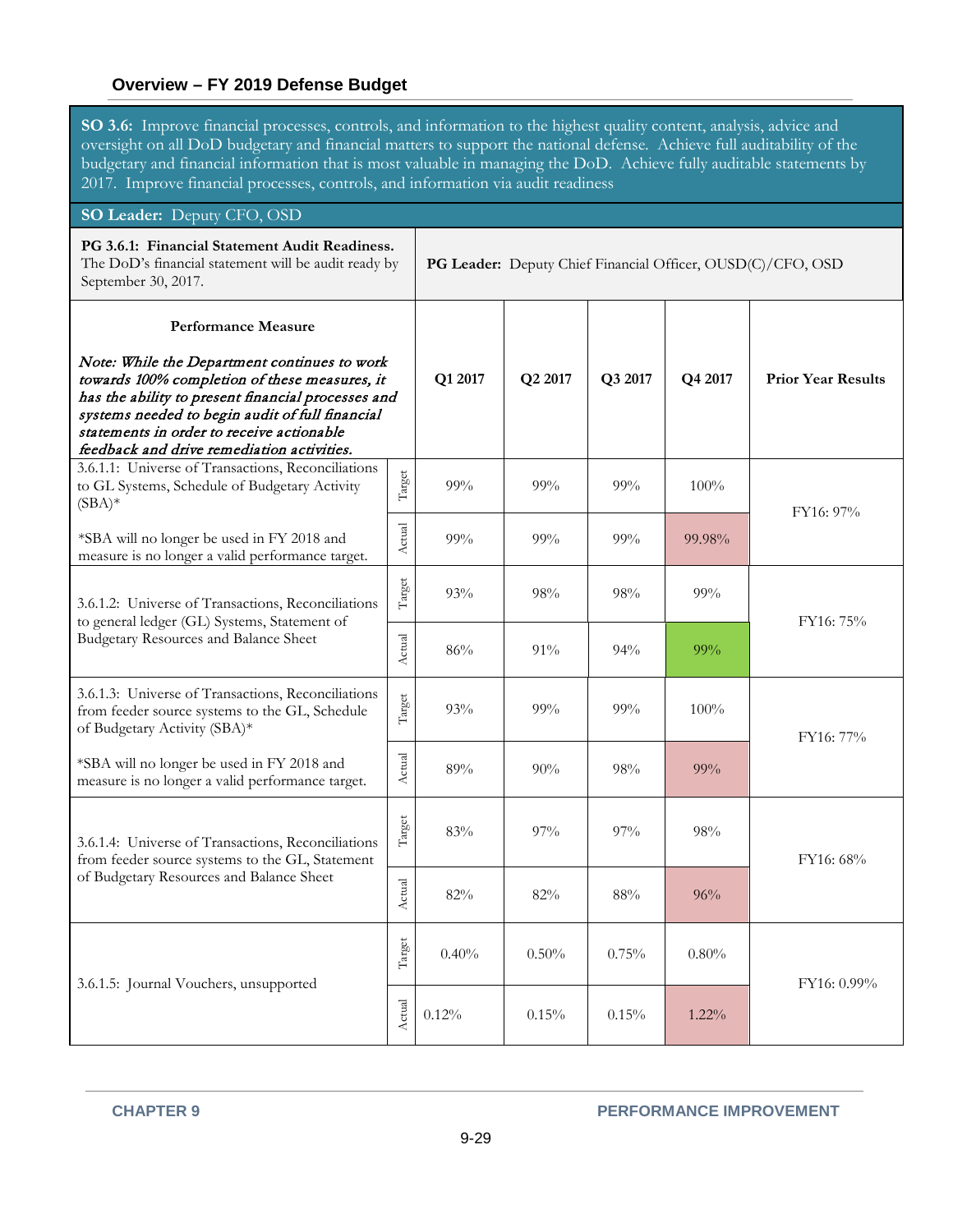Achieve Dominant Capabilities Through Innovation, Technical Excellence and Defense Institutional Reform

**SO 3.6:** Improve financial processes, controls, and information to the highest quality content, analysis, advice and oversight on all DoD budgetary and financial matters to support the national defense. Achieve full auditability of the budgetary and financial information that is most valuable in managing the DoD. Achieve fully auditable statements by 2017. Improve financial processes, controls, and information via audit readiness

#### **SO Leader:** Deputy CFO, OSD

| PG 3.6.1: Financial Statement Audit Readiness.<br>The DoD's financial statement will be audit ready by<br>September 30, 2017.                                                                                                                                                                                                   |        | PG Leader: Deputy Chief Financial Officer, OUSD(C)/CFO, OSD |         |             |         |                           |  |  |
|---------------------------------------------------------------------------------------------------------------------------------------------------------------------------------------------------------------------------------------------------------------------------------------------------------------------------------|--------|-------------------------------------------------------------|---------|-------------|---------|---------------------------|--|--|
| <b>Performance Measure</b><br>Note: While the Department continues to work<br>towards 100% completion of these measures, it<br>has the ability to present financial processes and<br>systems needed to begin audit of full financial<br>statements in order to receive actionable<br>feedback and drive remediation activities. |        | Q1 2017                                                     | Q2 2017 | Q3 2017     | Q4 2017 | <b>Prior Year Results</b> |  |  |
| 3.6.1.6: Fund Balance with Treasury: DoD's<br>timely clearing of all overaged unmatched<br>disbursements and collection transactions                                                                                                                                                                                            | Target |                                                             | $0.1\%$ |             | 0.08%   |                           |  |  |
|                                                                                                                                                                                                                                                                                                                                 | Actual | Semi-Annual                                                 | 0.51%   | Semi-Annual | 0.33%   | FY16: 0.42%               |  |  |
| 3.6.1.7: Fund Balance with Treasury: DoD's<br>timely clearing of overaged all in-transit                                                                                                                                                                                                                                        | Target | Semi-Annual                                                 | 0.5%    | Semi-Annual | $.25\%$ | FY16: 0.51%               |  |  |
| disbursements and collection transactions                                                                                                                                                                                                                                                                                       | Actual |                                                             | 0.75%   |             | 0.61%   |                           |  |  |
| 3.6.1.8: DoD-wide Mission Critical Assets<br>Existence and Completeness Baseline, General                                                                                                                                                                                                                                       | Target | 85.6%                                                       | 100%    | 100%        | 100%    | FY16: 79.4%               |  |  |
| Equipment                                                                                                                                                                                                                                                                                                                       | Actual | 90%                                                         | $91\%$  | 94%         | 96%     |                           |  |  |
| 3.6.1.9: DoD-wide Mission Critical Assets                                                                                                                                                                                                                                                                                       | Target | 77.2%                                                       | 100%    | 100%        | 100%    |                           |  |  |
| Existence and Completeness Baseline, Real<br>Property                                                                                                                                                                                                                                                                           | Actual | 85.5%                                                       | $91\%$  | 96%         | $97\%$  | FY16: 75.8%               |  |  |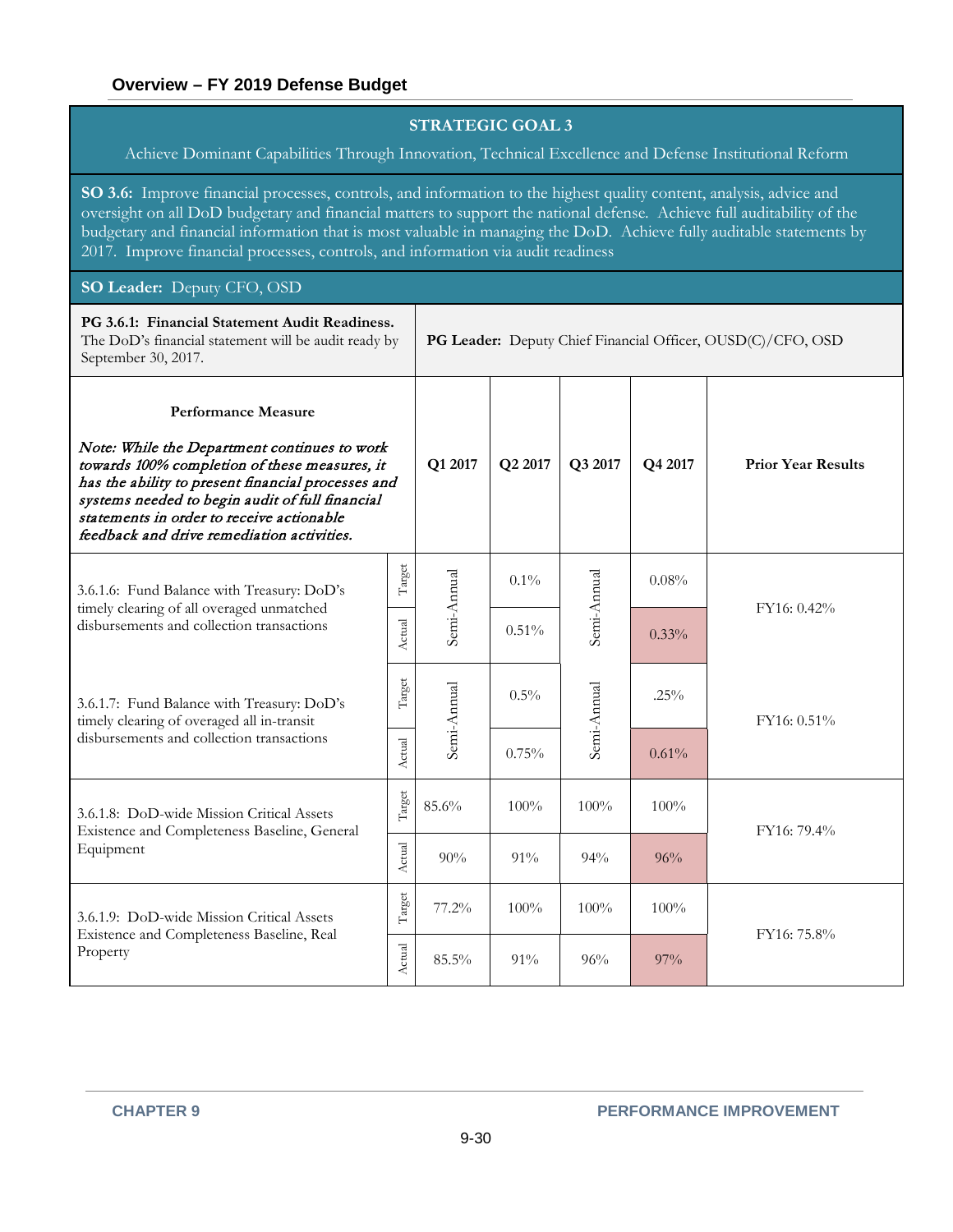Achieve Dominant Capabilities Through Innovation, Technical Excellence and Defense Institutional Reform

**SO 3.6:** Improve financial processes, controls, and information to the highest quality content, analysis, advice and oversight on all DoD budgetary and financial matters to support the national defense. Achieve full auditability of the budgetary and financial information that is most valuable in managing the DoD. Achieve fully auditable statements by 2017. Improve financial processes, controls, and information via audit readiness

#### **SO Leader:** Deputy CFO, OSD

| PG 3.6.1: Financial Statement Audit Readiness.<br>The DoD's financial statement will be audit ready by<br>September 30, 2017.                                                                                                                                                                                                   |        |      | PG Leader: Deputy Chief Financial Officer, OUSD(C)/CFO, OSD |                        |            |                           |  |  |
|---------------------------------------------------------------------------------------------------------------------------------------------------------------------------------------------------------------------------------------------------------------------------------------------------------------------------------|--------|------|-------------------------------------------------------------|------------------------|------------|---------------------------|--|--|
| <b>Performance Measure</b><br>Note: While the Department continues to work<br>towards 100% completion of these measures, it<br>has the ability to present financial processes and<br>systems needed to begin audit of full financial<br>statements in order to receive actionable<br>feedback and drive remediation activities. |        |      | $\mathbf{O}2$<br>2017                                       | Q <sub>3</sub><br>2017 | Q4<br>2017 | <b>Prior Year Results</b> |  |  |
| 3.6.1.10: DoD-wide Mission Critical Assets<br>Existence and Completeness Baseline, Internal<br>Use Software                                                                                                                                                                                                                     | Target | 100% | 100%                                                        | $100\%$                | $100\%$    |                           |  |  |
|                                                                                                                                                                                                                                                                                                                                 | Actual | 87%  | 92%                                                         | $97\%$                 | $97\%$     | FY16: 83.7%               |  |  |
| 3.6.1.11: DoD-wide Mission Critical Assets<br>Existence and Completeness Baseline, Inventory,<br>Operating Materials, and Supplies                                                                                                                                                                                              | Target | 100% | 100%                                                        | 100%                   | $100\%$    | FY16: 83.1%               |  |  |
|                                                                                                                                                                                                                                                                                                                                 | Actual | 88%  | 87%                                                         | 90%                    | $92\%$     |                           |  |  |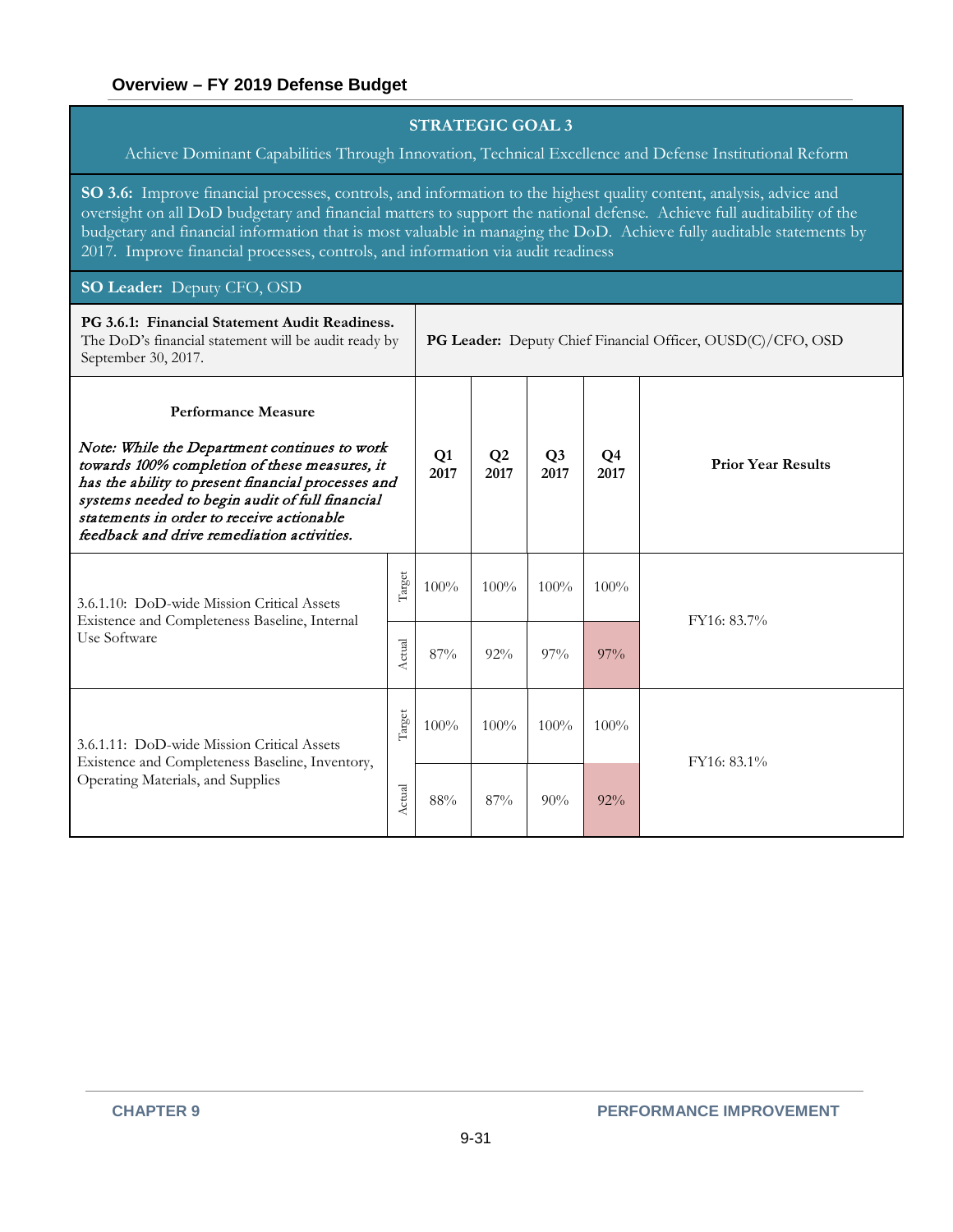Achieve Dominant Capabilities Through Innovation, Technical Excellence and Defense Institutional Reform

**SO 3.6**: Improve financial processes, controls, and information to the highest quality content, analysis, advice and oversight on all DoD budgetary and financial matters to support the national defense. Achieve full auditability of the budgetary and financial information that is most valuable in managing the DoD. Achieve fully auditable statements by 2017. Improve financial processes, controls, and information via audit readiness

# **SO Leader:** Deputy CFO, OUSD(C)/CFO, OSD

| PG 3.6.2: Enhance and implement financial policies<br>and processes to streamline, simplify and standardize<br>the financial management business and systems<br>environment to improve efficiencies and reduce costs<br>for key end-to-end processes and data exchanges.                                                        |                            | PG Leader: Deputy CFO, OUSD(C)/CFO, OSD                                                                                                                                                                                                                                                                                                                                                                                                                                      |                          |  |            |                                     |  |  |
|---------------------------------------------------------------------------------------------------------------------------------------------------------------------------------------------------------------------------------------------------------------------------------------------------------------------------------|----------------------------|------------------------------------------------------------------------------------------------------------------------------------------------------------------------------------------------------------------------------------------------------------------------------------------------------------------------------------------------------------------------------------------------------------------------------------------------------------------------------|--------------------------|--|------------|-------------------------------------|--|--|
| <b>Performance Measure</b><br>Note: While the Department continues to work<br>towards 100% completion of these measures, it has<br>the ability to present financial processes and<br>systems needed to begin audit of full financial<br>statements in order to receive actionable feedback<br>and drive remediation activities. |                            | Q1<br>2017                                                                                                                                                                                                                                                                                                                                                                                                                                                                   | Q2<br>Q3<br>2017<br>2017 |  | Q4<br>2017 | <b>Prior Year</b><br><b>Results</b> |  |  |
| 3.6.2.1: IGT - Percent of General Terms and<br>Conditions in G-Invoicing                                                                                                                                                                                                                                                        | Target<br>Actual           | Deleted in FY 2017. The IGT development and<br>implementation plan is still under development and not<br>fully vetted for operational use. As such, the original<br>performance measure and associated goal for this effort<br>was prematurely reported. Reporting of the establishment<br>of the general terms and conditions is not an appropriate<br>representation of the effort and therefore should be<br>eliminated from the inventory of performance<br>measurement. | FY16: 1.6%               |  |            |                                     |  |  |
| 3.6.2.2: Standards - Percent of systems and data<br>exchanges assessed by the Joint Interoperability<br>Test Command that are compliant with Standard<br>Financial Information Structure (SFIS) and United<br>States Standard General Ledger (USSGL)                                                                            | Target<br>Actu $_{\rm al}$ | Deleted in FY 2017                                                                                                                                                                                                                                                                                                                                                                                                                                                           |                          |  |            | FY16: 80.4%                         |  |  |
| 3.6.2.3: Standards - Percent of transactions with a<br>valid standard line of accounting which are<br>validated using the SLOA validation service.                                                                                                                                                                              | Target<br>Actual           | Deleted in FY 2017. This measurement area has not yet<br>been implemented. Transactions will begin to be tested<br>through the Standard Line of Accounting (SLOA)<br>Centralized Service (SCS) beginning November 1, 2016. As<br>such, the original performance measure and associated goal<br>for this effort was prematurely reported. In addition, this<br>area is not a critical capability or measurement area deemed<br>necessary to identify as an agency goal.       | FY16: 0%                 |  |            |                                     |  |  |
| 3.6.2.4: Simplify – Percent of key financial systems<br>retired                                                                                                                                                                                                                                                                 | Target<br>Actual           | 12%<br>Measured Annually<br>13%                                                                                                                                                                                                                                                                                                                                                                                                                                              |                          |  |            | FY16: 5%<br>(Target: 10%)           |  |  |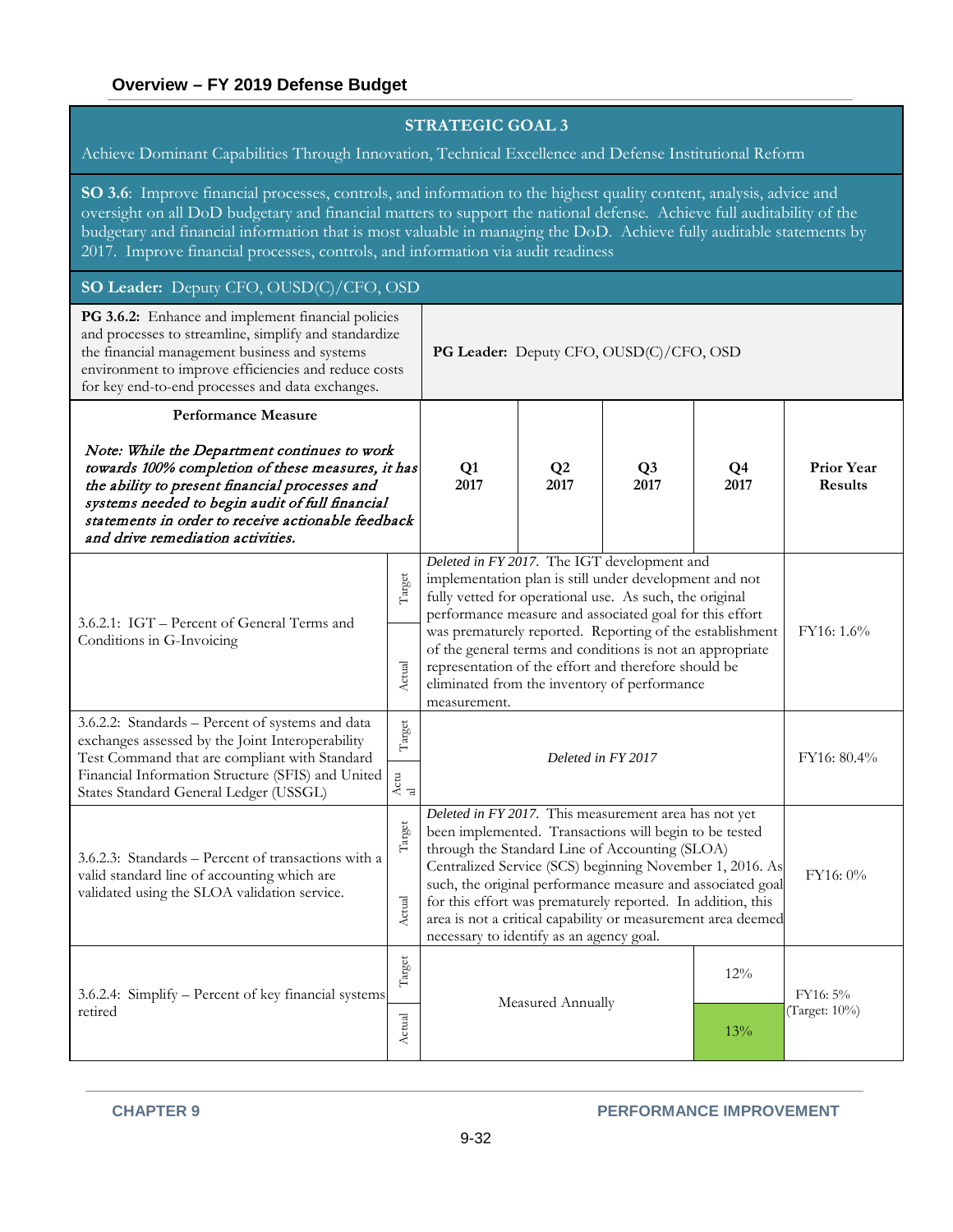Achieve Dominant Capabilities Through Innovation, Technical Excellence and Defense Institutional Reform

**SO 3.6**: Improve financial processes, controls, and information to the highest quality content, analysis, advice and oversight on all DoD budgetary and financial matters to support the national defense. Achieve full auditability of the budgetary and financial information that is most valuable in managing the DoD. Achieve fully auditable statements by 2017. Improve financial processes, controls, and information via audit readiness

#### **SO Leader:** Deputy CFO, OUSD(C)/CFO, OSD

| PG 3.6.2: Enhance and implement financial policies<br>and processes to streamline, simplify and standardize<br>the financial management business and systems<br>environment to improve efficiencies and reduce costs<br>for key end-to-end processes and data exchanges.                                                        |                  | PG Leader: Deputy CFO, OUSD(C)/CFO, OSD                                                                                                                                                                                                                                                                                                                                                                                                                                |                       |                        |            |                                     |  |  |
|---------------------------------------------------------------------------------------------------------------------------------------------------------------------------------------------------------------------------------------------------------------------------------------------------------------------------------|------------------|------------------------------------------------------------------------------------------------------------------------------------------------------------------------------------------------------------------------------------------------------------------------------------------------------------------------------------------------------------------------------------------------------------------------------------------------------------------------|-----------------------|------------------------|------------|-------------------------------------|--|--|
| <b>Performance Measure</b><br>Note: While the Department continues to work<br>towards 100% completion of these measures, it has<br>the ability to present financial processes and<br>systems needed to begin audit of full financial<br>statements in order to receive actionable feedback<br>and drive remediation activities. |                  | $\mathbf{Q}$ 1<br>2017                                                                                                                                                                                                                                                                                                                                                                                                                                                 | $\mathbf{Q}2$<br>2017 | Q <sub>3</sub><br>2017 | Q4<br>2017 | <b>Prior Year</b><br><b>Results</b> |  |  |
| 3.6.2.5: Standards – Percent of key data exchanges<br>using the Standard Line of Accounting validation<br>service                                                                                                                                                                                                               | Target<br>Actual | Deleted in FY 2017. This measurement area has not yet been<br>implemented. Transactions will begin to be tested through<br>the Standard Line of Accounting (SLOA) Centralized<br>Service (SCS) beginning November 1, 2016. As such, the<br>original performance measure and associated goal for this<br>effort was prematurely reported. In addition, this area is not<br>a critical capability or measurement area deemed necessary<br>to identify as an agency goal. | FY16:0%               |                        |            |                                     |  |  |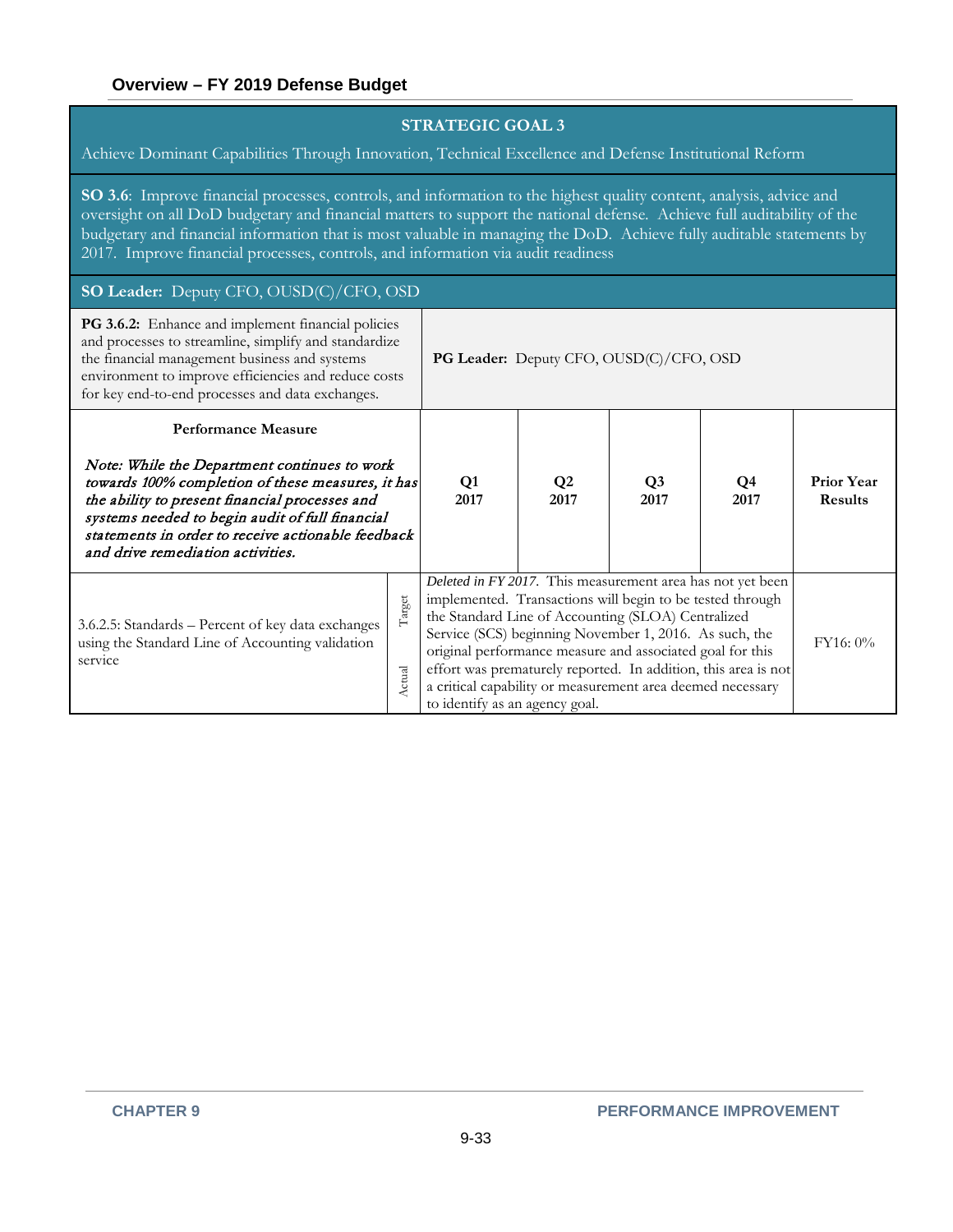# **2017 PERFORMANCE-BASED ORGANIZATION**

DoD is a performance-based organization; as such, the Department is committed to managing towards specific, measurable goals derived from a defined mission, using performance data to continually improve operations, focused on optimizing value to the American public.

DoD conducts a full range of reviews and assessments to safeguard readiness of the nation's warfighters, and warfighter capabilities; demonstrate leadership commitment and capacity (people and resources) of the Department's priority programs; and ensure continuous business process improvement. The Department's commitment to complete and meaningful progress reporting is evident in the wide range of operational and business reports that monitor and demonstrate progress of priority areas across the Department. This report will discuss a few of the DoD review, assessment, and reporting capabilities.

The Department of Defense's [Planning, Programming, Budgeting, and Execution \(PPBE\)](http://www.dtic.mil/whs/directives/corres/pdf/704514p.pdf)  [Process](http://www.dtic.mil/whs/directives/corres/pdf/704514p.pdf) serves as the annual resource allocation process for DoD within a quadrennial planning cycle. The Quadrennial Defense Review (QDR), force development guidance, program guidance, and budget guidance are the principal guides used in PPBE. Programs and budgets are formulated annually. The budget covers one year, and programs encompass an additional four years. Collectively, the Department publishes planning guidance, conducts, coordinates, and/or participates in budget review, program execution, and performance reviews. For additional insight on how the Joint Chiefs of Staff engage in the PPBE process can be found in CJCSI 8501.01B, [Chairman of the Joint Chiefs of Staff, Combatant Commanders, Chief, National Guard Bureau,](http://www.dtic.mil/cjcs_directives/cdata/unlimit/8501_01.pdf)  [and Joint Staff Participation in PPBE.](http://www.dtic.mil/cjcs_directives/cdata/unlimit/8501_01.pdf)

The Chairman's Readiness System (CRS) provides a common framework for conducting commanders' readiness assessments, blending unit-level readiness indicators with Combatant Command (CCMD), Service, and Combat Support Agency (CSA) (collectively known as the

C/S/As) subjective assessments of their ability to execute the National Military Strategy (NMS). Specifically, the CRS provides the C/S/As a readiness reporting system measuring their ability to integrate and synchronize combat and support units into an effective joint force ready to accomplish assigned missions. Results of readiness assessments are classified and available upon request, on an as needed basis.

[The Defense Acquisition System](http://www.dtic.mil/whs/directives/corres/pdf/500001p.pdf) exists to manage the nation's investments in technologies, programs, and product support necessary to achieve the National Security Strategy and support the United States Armed Forces. The primary objective of Defense acquisition is to acquire quality products that satisfy user needs with measurable improvements to mission capability and operational support, in a timely manner, and at a fair and reasonable price. Additional insight can be found in DODD 5000.01, [The Defense Acquisition System.](http://www.dtic.mil/whs/directives/corres/pdf/500002p.pdf)

The Department's Functional Oversight Committees serve as senior executive governance for functions and capabilities across the Department. The Department's commitment to developing strategies and plans to achieve strategic priorities, observing lessons learned, reviewing improvement opportunities, and reporting progress is evident in the publication of reports across the Department through the Offices of the Under Secretaries of Defense. The Performance Improvement Officer (PIO) conducts quarterly data-driven reviews of the Department's agency priority goals. When appropriate, the PIO elevates at-risk performance goals to the Deputy Secretary of Defense (DEPSECDEF) / Chief Operating Officer (COO) via the Deputy's Management Action Group (DMAG). In FY 2016, the PIO conducted four Enterprise Performance